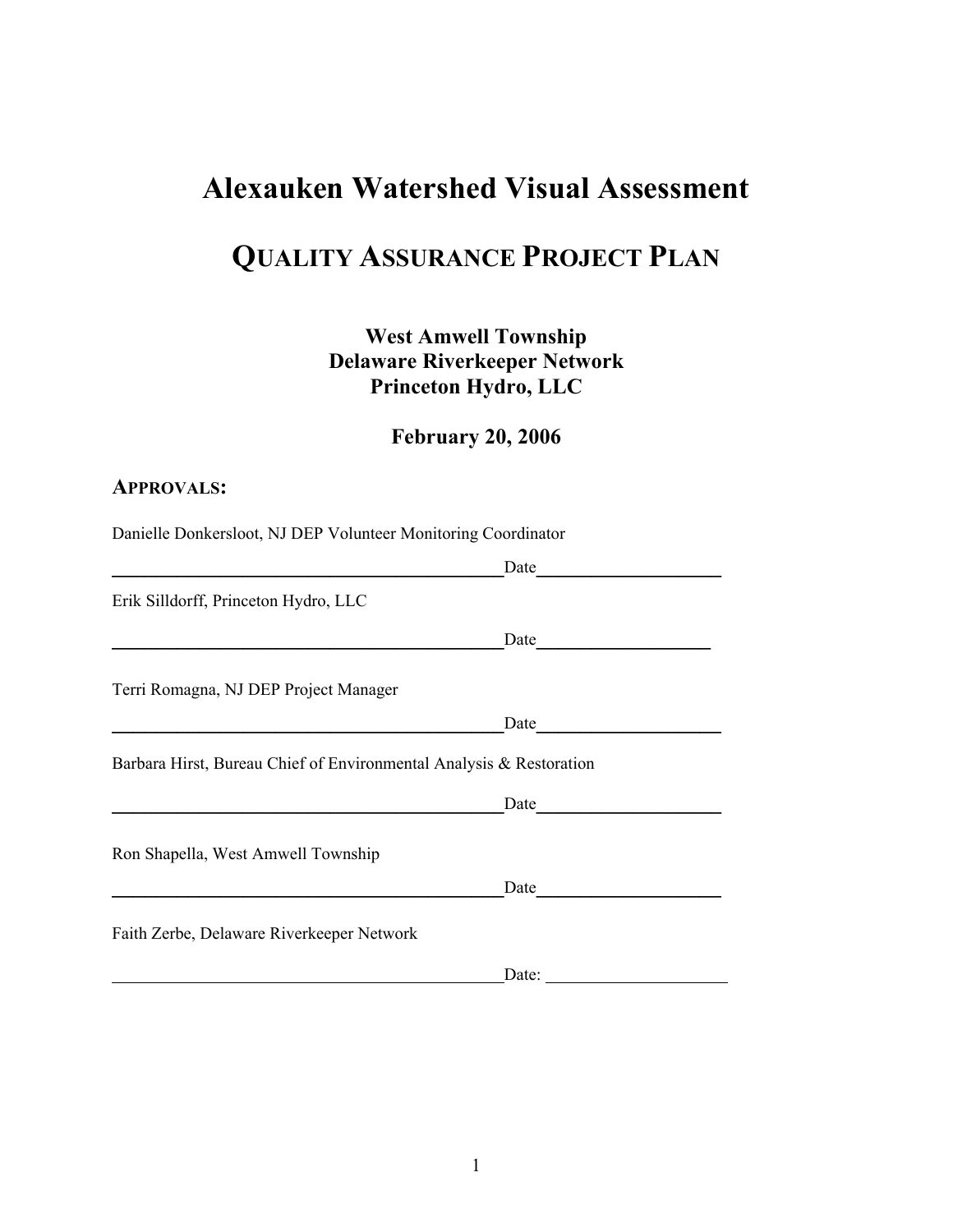#### **TABLE OF CONTENTS**

|                     | Section 1: Distribution List                         | page 1  |
|---------------------|------------------------------------------------------|---------|
|                     | Section 2: Problem Definition/Background             | page 2  |
|                     | Section 3&4: Project/Task Description/Organization   | page 4  |
|                     | Section 5: Measurement Quality Objectives            | page 7  |
|                     | Section 6: Training Requirements and Certification   | page 9  |
|                     | Section 7: Documentation and Records                 | page 10 |
|                     | Section 8: Sampling Process Design                   | page 11 |
|                     | Section 9: Sampling Method Requirements              | page 12 |
|                     | Section 10: Sample Handling and Custody Procedures   | page 13 |
|                     | Section 11: Analytical Methods Requirements          | page 14 |
|                     | Section 12: Quality Control Requirements             | page 15 |
|                     | Section 13: Instrument/Equipment Testing, Inspection |         |
|                     | and Maintenance Requirements                         | page 16 |
|                     | Section 14: Instrument Calibration and Frequency     | page 17 |
|                     | Section 15: Inspection/Acceptance Requirements       | page 18 |
|                     | Section 16: Data Acquisition Requirements            | page 19 |
|                     | Section 17: Data Management                          | page 20 |
|                     | Section 18: Assessment and Response Actions          | page 21 |
| Section 19: Reports |                                                      | page 22 |
|                     | Section 20: Data Review, Validation and Verification | page 23 |
|                     | Section 21: Validation and Verification Methods      | page 24 |
|                     | Section 22: Reconciliation with DQOs                 | page 25 |

#### **Appendix A Watershed Map**

#### **Appendix B VOLUNTEER FIELD PACKETS**

*Volunteer Tip Sheets for Field Alexauken Overall Reach Assessment Datasheet Drainage Ditch & Stormwater Outfall Survey Datasheet Invasive Plant Survey Datasheet Volunteer Map Pack (road map, overall GIS map, and aerial map)*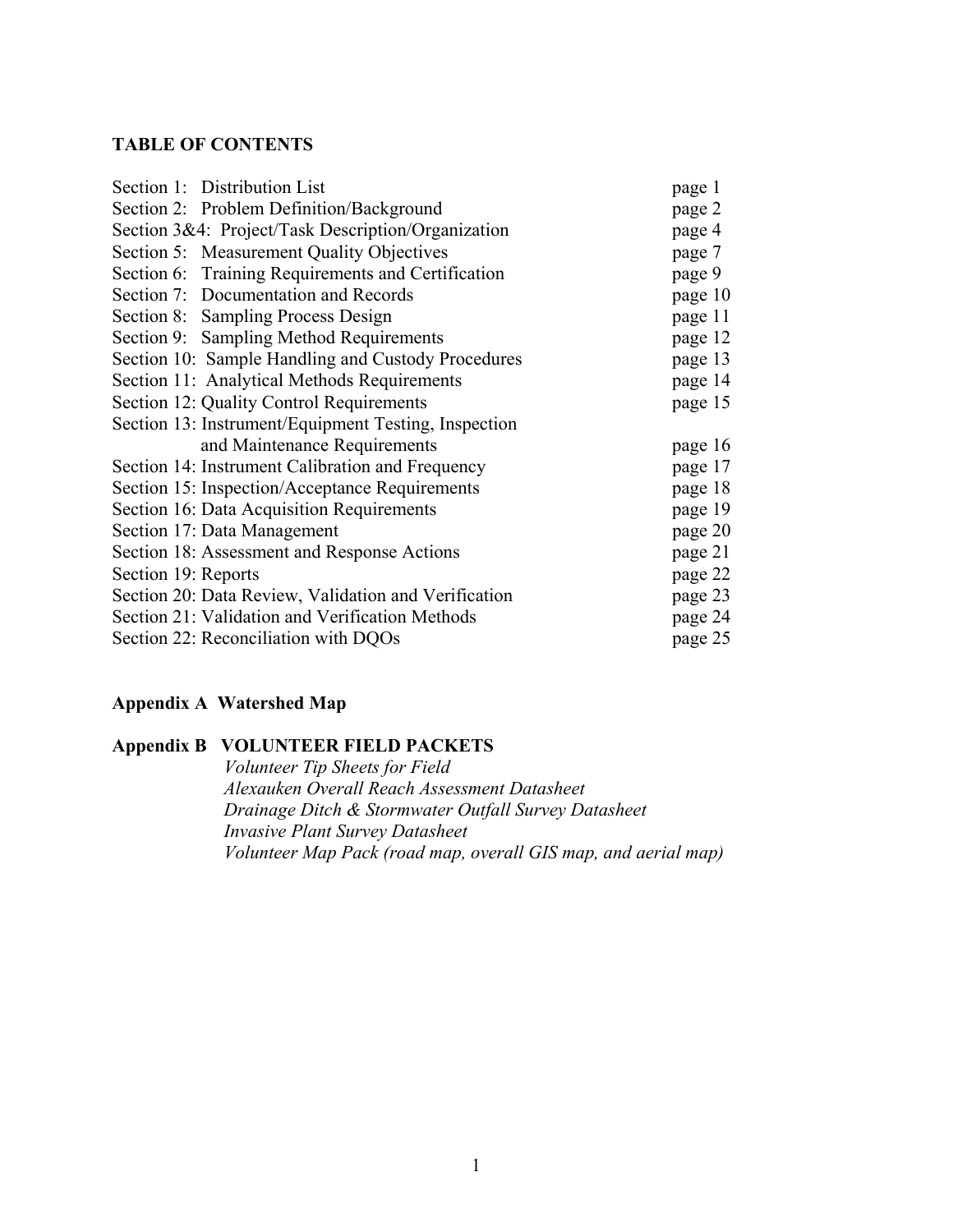#### **DISTRIBUTION LIST**

#### **West Amwell Township (Grantee)**

150 Rocktown-Lambertville Road, Lambertville, NJ 08530-3203 Phone: 609-397-2054 Fax: 609-397-8634

#### **Contact: Catherine Urbanski, Chairperson, West Amwell Environmental Commission**  Phone: 609-397-7121 (h)

Fax: 609-397-7122 (h) Email: rshapella@worldnet.att.net

#### **Delaware Township Environmental Commission**

Township of Delaware, PO Box 500 570 Rosemont-Ringoes Road Sergeantsville, NJ 08557 **Contact: Ed Marra, Chairperson**  Phone: 609-397-3240

## **East Amwell Township Environmental**

**Commission**  1070 Route 202 Ringoes, NJ 08551 **Contact: Gail Glashoff, Chairperson** Phone: 908-782-8536 Email: planning@lebtwp.net

#### **NJDEP**

401 E. State Street PO Box 418, Trenton, NJ 08625 **Contact: Terri Romagna, Project Manager**  Phone: 609-633-7022 Email: Terri.Romagna@dep.state.nj.us **Danielle Donkersloot, Volunteer Monitoring Coordinator,** Phone: 609-633-9241 Email: [danielle.donkersloot@dep.state.nj.us](mailto:danielle.donkersloot@dep.state.nj.us)

#### **City of Lambertville**

Lambertville, NJ 08530 **Contact: Cynthia Ege, Councilwoman**  Phone: 609-397-0110 Email: cege@thenewgrange.org

#### **Princeton Hydro, LLC**

1108 York Road, Ste 1 PO Box 720 Ringoes, NJ 08551 **Contact: Chris Krupka**  Phone: 908-237-5660 Email: ckrupka@princetonhydro.com

#### **Hunterdon County Planning Board**

Hunterdon County Administration Bldg 1, PO Box 2900 Flemington, NJ 08822-1200 **Contact: G. Sue Dziamara, AICP/PP, Acting Director**  Phone: 908-788-1490 Email: sdziamara@co.hunterdon.nj.us

#### **Hunterdon Land Trust Alliance**

PO Box 143 Sergeantsville NJ 08557 **Contact: Margaret Waldock, Executive Director**  Phone: 908-996-4421 Email: Margaret@hlta.org

#### **Delaware Riverkeeper Network**

PO Box 326 Washington Crossing, PA 18977-0326 **Contact: Faith Zerbe, Monitoring Coordinator**  Phone: 215-369-1188; cell 610-291-1403 Fax: 215-369-1181 Email: faith@delawareriverkeeper.org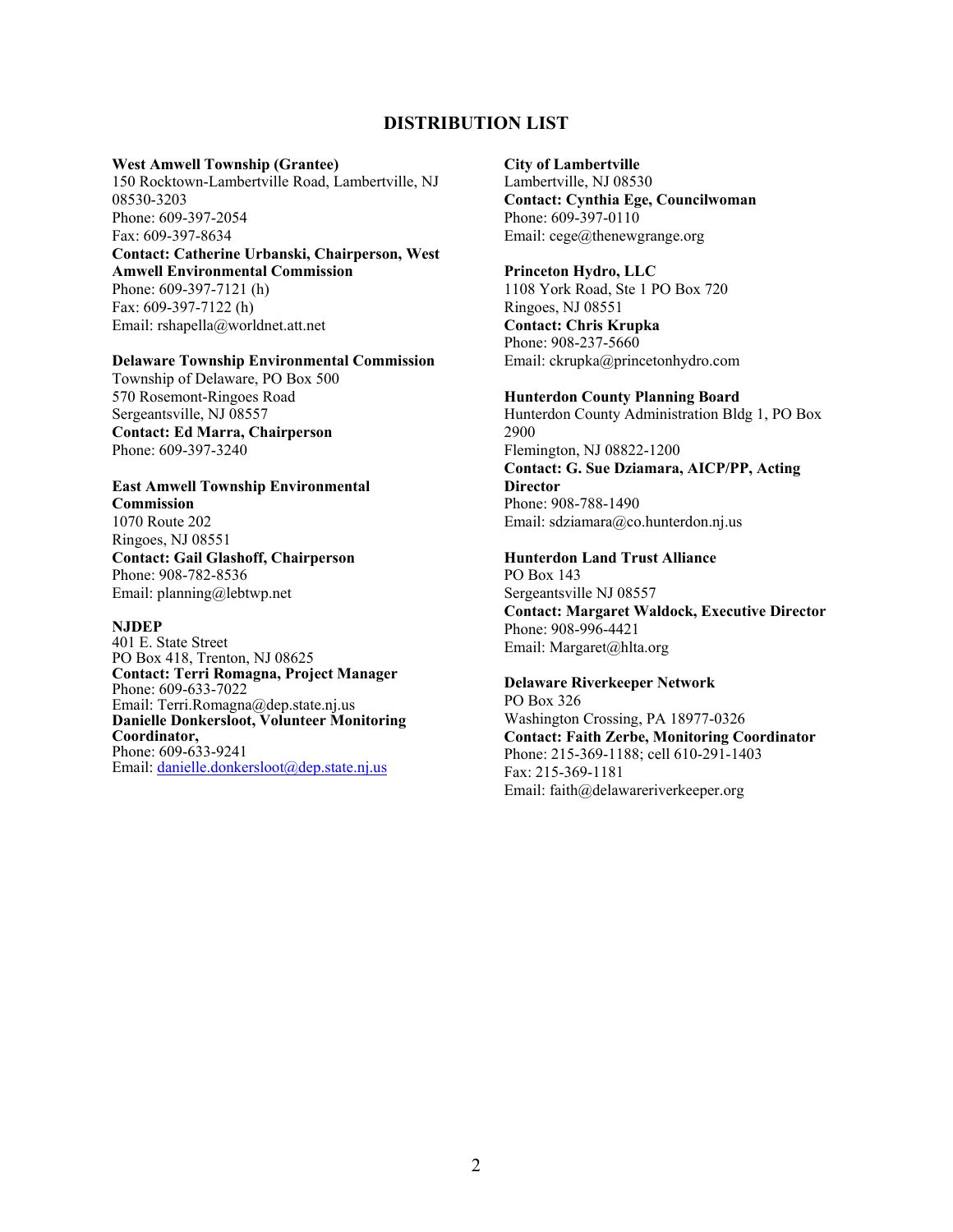#### **SECTION 2. PROBLEM DEFINITION/BACKGROUND**

The Alexauken Creek, draining 15.12 square miles and including 28.64 stream miles and 52.31 lake acres, runs southwest from its headwaters in West Amwell, Delaware and East Amwell Townships, draining through the City of Lambertville and crossing under the Delaware & Raritan Canal into the Lower Delaware Wild and Scenic River Area. The creek drains nearly 10 percent of the largely forested Sourland Mountain region and flows through a region facing growing development pressures. In the fall of 2003, NJDEP formally proposed reclassification of the Alexauken to Category One (C1). Four organizations (Regional Planning Partnership, Sourland Planning Council, Delaware Riverkeeper Network, and Hunterdon Land Trust Alliance) had nominated the Alexauken for C1 reclassification based on its connection to the federally-protected Delaware River, its value as habitat for threatened and endangered (T&E) fish and bird species and the relatively undeveloped nature of its watershed. These groups and watershed municipalities, including West Amwell, submitted comments supporting the reclassification and celebrated the final adoption of the C1 designation in July 2004.

Although the Alexauken Creek Watershed is recognized as ecologically significant with the C1 designation, it has not been comprehensively characterized or monitored. For example, although the creek appears on Sublist 1 (attaining water quality standards for aquatic life) of NJ's 2004 Integrated Water Quality Monitoring and Assessment Report, little formal assessment of other water quality indicators has been conducted in the creek and its tributaries. The limited information available suggests that the Alexauken Creek is currently impacted by a variety of nonpoint pollution sources which contribute significant sediment loads. These impacts are clearly reflected in the state's 1992, 1997 and 2003 AMNET data for benthic macroinvertebrates at three sites in the watershed, which suggest a decline in the invertebrate community possibly related to land use changes. Delaware River Basin Commission data (2001) also indicate elevated enterococcus concentrations in the creek. In addition, many of the creek's headwater streams have never been mapped, excluding them from the protections that the successful C1 designation has now afforded the rest of the waterway.

This visual assessment will be part of a major partnership effort to develop the Alexauken Creek Watershed Protection Plan under a New Jersey 319(h) grant. West Amwell Twp. will work with Delaware Twp., East Amwell Twp. and the City of Lambertville, which also have land within the watershed, as well as its other partners and the public, to develop and implement the plan. The plan will recommend specific measures necessary to protect and maintain the water quality and ecological integrity of the streams within the watershed and, where possible, to improve water quality and nonpoint source pollutant loading to restore the ecological community to a more pristine status.

#### **Data Users**

The first phase of the Watershed Protection Plan is a stream visual assessment of the entire basin conducted by trained volunteer monitors and Delaware Riverkeeper Network (DRN) scientists. Using the tiered approach developed by New Jersey DEP's Volunteer Monitoring Program, the partners envision the visual assessment component of this project fits into a Tier C category entitled, "Community Assessment."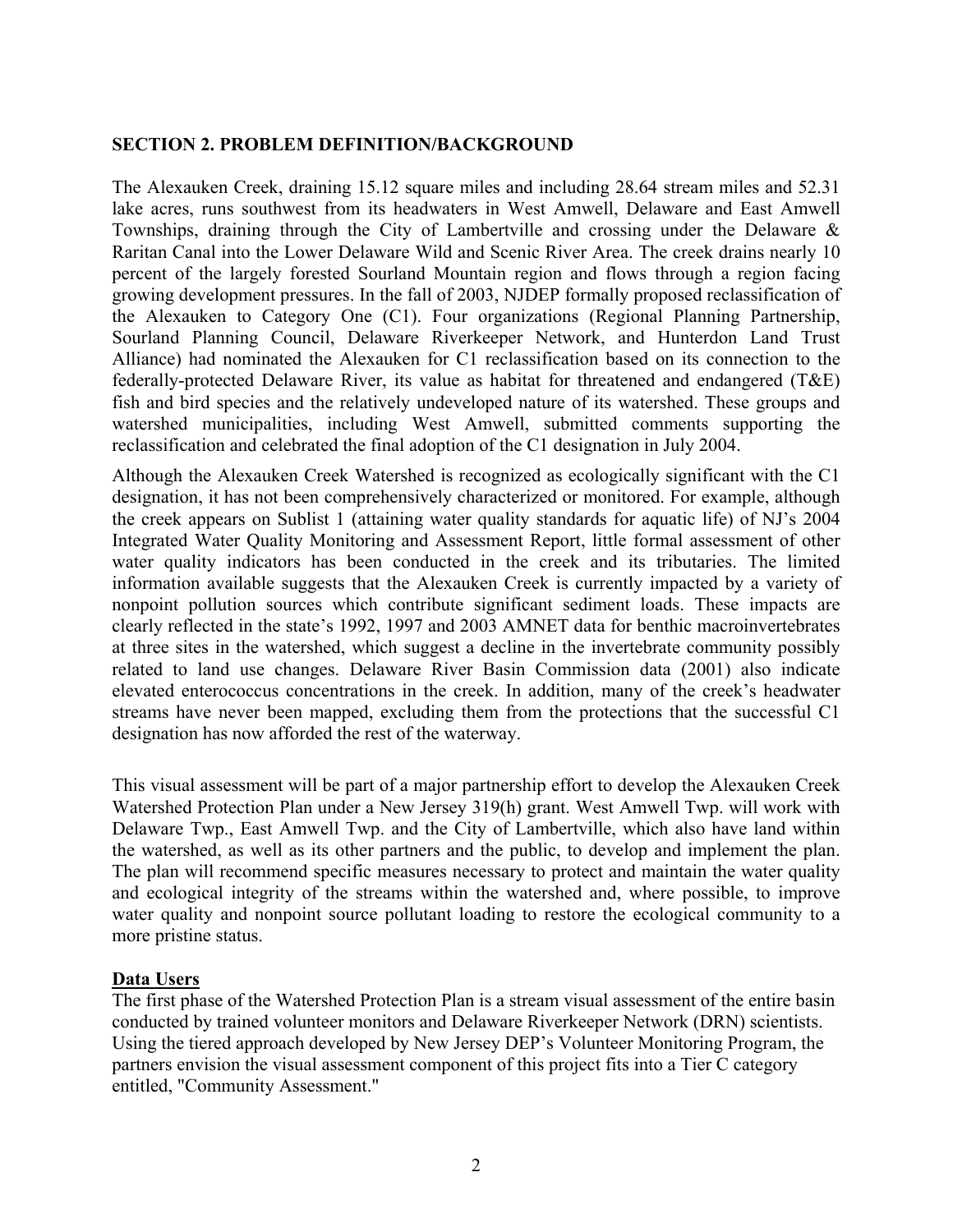This visual assessment data will be used by the project partners (i.e., Princeton Hydro, West Amwell Township, NJDEP etc.) to identify areas for additional chemical and biological monitoring to occur as part of the development of the Plan and to identify and map specific areas of concern and pollution inputs both within and surrounding the stream. Visual assessment data will also be used to help characterize unique features of the stream and areas deserving of better protection. Another goal of the visual assessment is to map undocumented headwater tributaries in order to better protect these overlooked areas. Finally, by involving trained volunteer monitors, the partners will strengthen the local momentum and watershed stewardship behind the Watershed Protection Plan to facilitate its implementation and realize positive on-the-ground improvements and protections for the Alexauken. This step of building local involvement, capacity and support will be critical to the impact of the Plan when it is completed.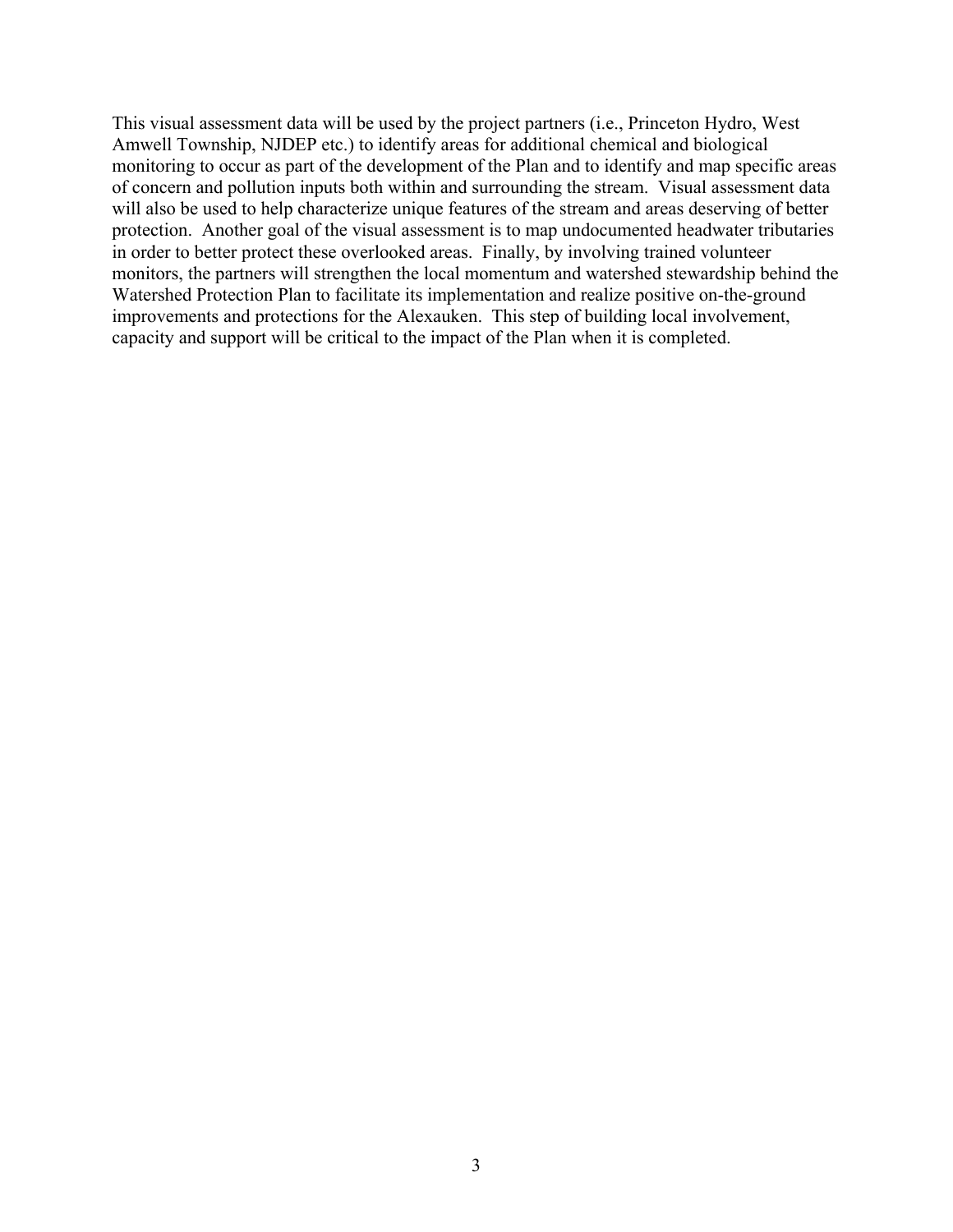#### **SECTION 4. PROJECT/TASK DESCRIPTION**

#### **Locations of Surveys & Timeline**

For the visual assessment, local volunteer monitors will be recruited to be part of the project, which will include assessing the large majority of the 28.6 stream miles and immediately adjacent land area of the Alexauken Creek Watershed over a three-month period in early 2006 (February – April 2006). The visual assessment will also provide information as to where unmapped headwater tributaries exist and the partners will perform follow-up ground-truthing to map these tributary streams using hand-held and/or high-resolution GPS units. This assessment, which fits into the Tier C NJDEP monitoring category for community assessment, will be the first phase of a more comprehensive monitoring project that will have a separate QAPP submitted to NJ DEP after this visual assessment involving chemical and biological monitoring. The project partners will alert streamside landowners to the survey via direct contact, mail, newspapers, and township meetings in order to ensure that the public and streamside landowners are informed of the planned assessment activities, private property rights are not violated and the stream can be safely accessed by the scientists and volunteer monitors.

#### **Evaluation of Results and Training**

Volunteer monitors will be trained in the visual assessment protocol (VAP) during a seven-hour course involving both field and classroom instruction. At the conclusion of the training, volunteers will also complete an exam to evaluate how well each volunteer understands the concepts of the visual assessment. Based on the results of the exam, the project partners will provide additional guidance and training to any volunteers needing additional assistance after the course. Volunteers will be assigned specific stream reaches to monitor over a two-month period and required to dedicate at least eight hours of fieldwork to the project. Two volunteers will work together throughout the assessment for safety reasons, as well as to achieve consensus for filling out the assessment. Photo-documentation, reference maps (including GIS maps and aerial maps), and GPS units will be included among the assessment tools provided to volunteer teams to better document conditions and allow for verification in the office of specific conditions captured by volunteer monitors. The length of stream assigned to each volunteer team will be broken out into an approximate one-mile section per volunteer. As a result, the Alexauken Watershed has been broken out into 30 sections labeled from A-DD (see breakout map in Appendix A). Within that one-mile section, a reach will be defined by the trained volunteers and delineated based on major land use or stream changes. . Each reach will have an "Overall Reach Assessment Form" filled out for it by the volunteer. Volunteers will number the reaches consecutively and each reach start and end point will be pinpointed by the volunteer using the GPS unit. DRN monitoring staff and its partners have used this same approach successfully in the past. All results submitted by the volunteer monitors will be reviewed for accuracy and completeness and summarized. During the ground-truthing phase to map unmapped headwater streams, DRN scientists will verify a portion (10% of reaches verified with additional verification work as-needed based on results from the assessment) of the completed monitoring results that appear incomplete or incorrect based on the data review.

#### **What will volunteers measure?**

The volunteers will perform a visual assessment, modified to fit the purpose of the Alexauken Watershed Protection Plan Project. The visual assessment that will be used incorporates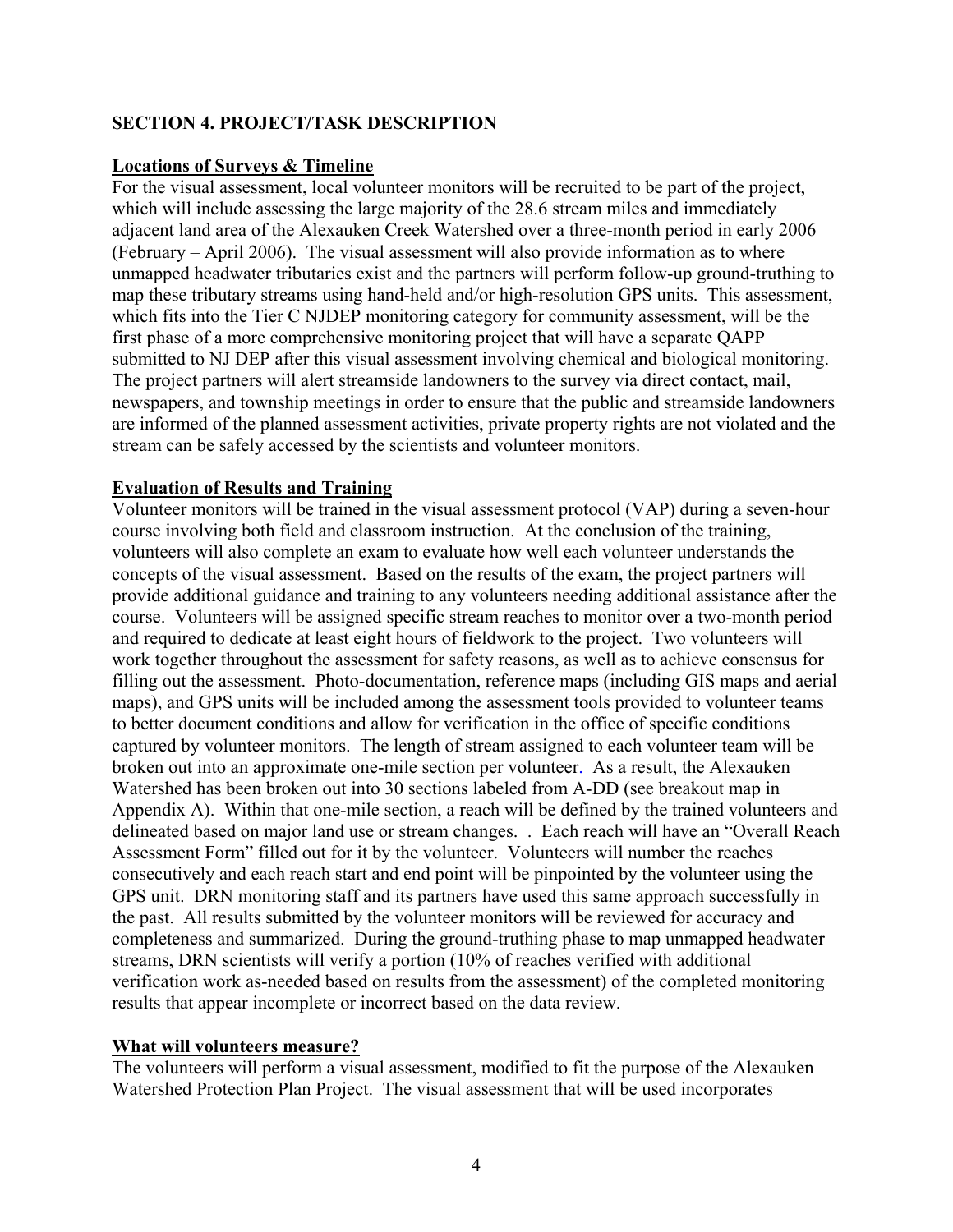appropriate criteria for the Alexauken Creek Watershed and was developed using components of the following standardized and accepted methodologies:

- **USDA Stream Visual Assessment**
- Center for Watershed Protection's Unified Stream Assessment: A User's Manual<sup>[2](#page-6-1)</sup>
- New Jersey DEP's Visual Assessment Protocol used by Watershed Ambassadors<sup>[3](#page-6-2)</sup>
- NJ DEP AMNET Physical/Habitat protocol<sup>[4](#page-6-3)</sup>
- $\blacksquare$  DRN's Integrated Assessment<sup>[5](#page-6-4)</sup>
- $\blacksquare$  The Pfankuch channel stability evaluation<sup>6</sup>

The goals of integrating these various protocols is to reduce the amount of subjectivity and create a more volunteer-friendly stream assessment that provides useful information that volunteers are able to collect with minimal training.

This assessment, outlined on the "Overall Reach Assessment Form" will provide a numeric ranking of all reaches of the Alexauken Creek Watershed to gauge reach quality; identify specific pollution inputs and areas of high-quality intact systems; characterize stream channel conditions, habitat structure, and floodplain conditions; provide information on the extent and quality of riparian buffers; determine appropriate areas for further sampling; and map unknown headwater tributaries using GPS technology to better protect these unmapped reaches now afforded the rest of the waterway. Also, in January 2004, Princeton Hydro and West Amwell Township identified areas of significant erosion for the Watershed at several downstream segments of Alexauken Creek. Another goal of the project is to identify the sources and causes of this erosion.

Specifically, volunteers will measure the following components: reach accessibility and potential monitoring locations, invasive plant species and extent of colonization, land use within 50' and within ¼ mile of reach, drainage ditch and outfall pipe locations and characterization, and location and characterization of exceptional resources including vernal pools and headwater

<span id="page-6-0"></span> $\overline{a}$ <sup>1</sup> USDA NWCC Technical Note 99-1. Stream Visual Assessment Protocol, December 1998.

<span id="page-6-1"></span><sup>&</sup>lt;sup>2</sup> Kitchell, Anne, and Tom Schueler, Center for Watershed Protection. Unified Stream Assessment: A User's Manual Version 1.0, March, 2004.

<span id="page-6-2"></span><sup>&</sup>lt;sup>3</sup> NJ DEP, Division of Watershed Management. Visual Assessment.

<span id="page-6-3"></span><sup>&</sup>lt;sup>4</sup> NJ DEP, Bureau of Freshwater and Biological Monitoring, Stream Habitat Assessment for AMNET Sites.

<span id="page-6-4"></span><sup>&</sup>lt;sup>5</sup> Albert, Richard, Dan Salas, & Dave Williams, Delaware Riverkeeper Network. Integrated Stream Assessment, 2002.

<span id="page-6-5"></span><sup>&</sup>lt;sup>6</sup> Pfankuch, Dale J. 1975. Stream Reach Inventory and Channel Stability Evaluation. USDA Forest Service,. R1-75-002. Govt. Printing Office, # 696-260/200.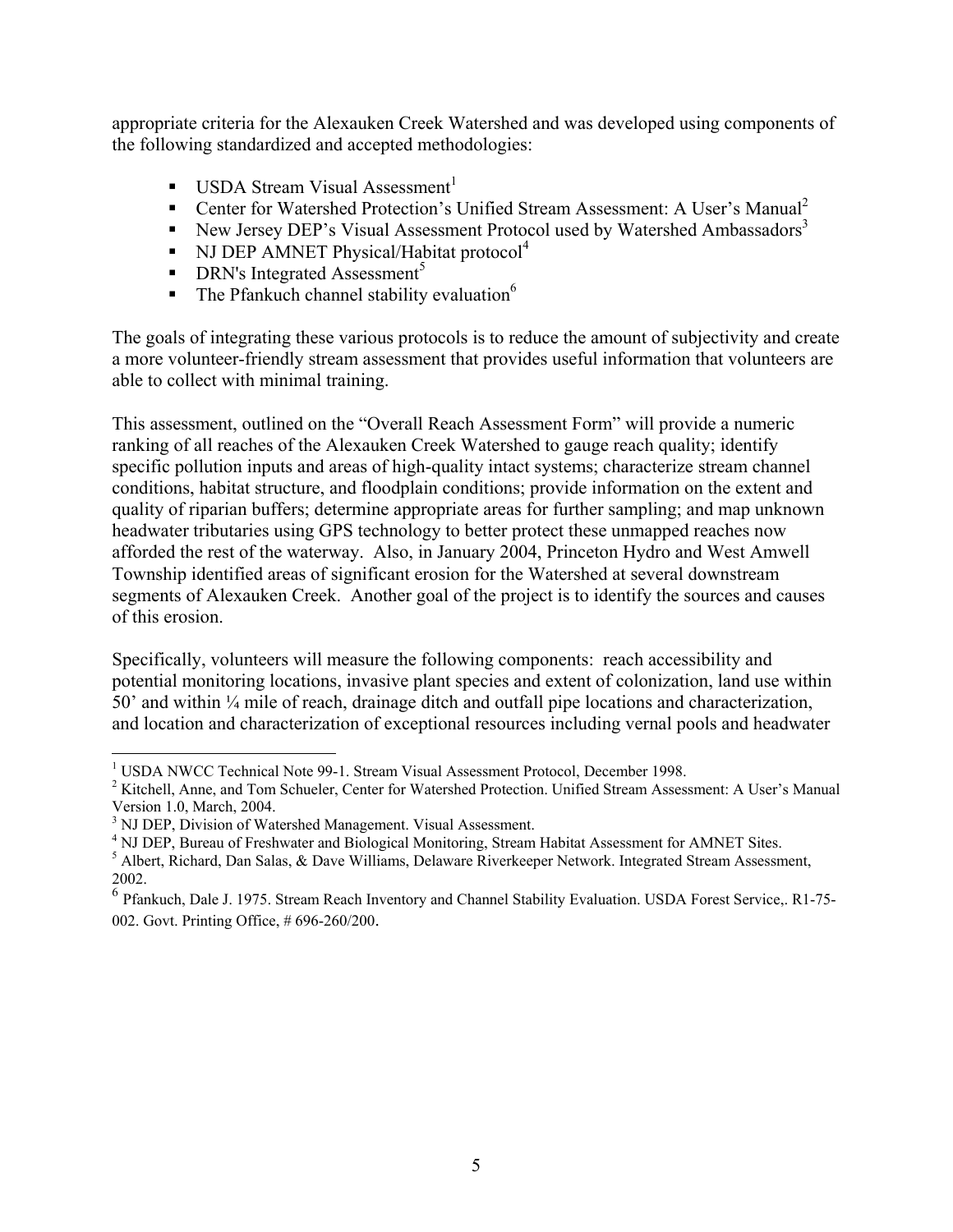unmapped streams. In addition, the volunteers will rank 11 criterion for each stream reach with a score ranging from 1-10 or 1-5. Categories include: vegetated buffer width, vegetated buffer condition, canopy cover, pool variability, floodplain encroachment, bank stability, channel condition, manure presence, available cover for aquatic life, barriers to fish movement, and velocity/depth variability (See Appendix B for datasheet and list of instructions).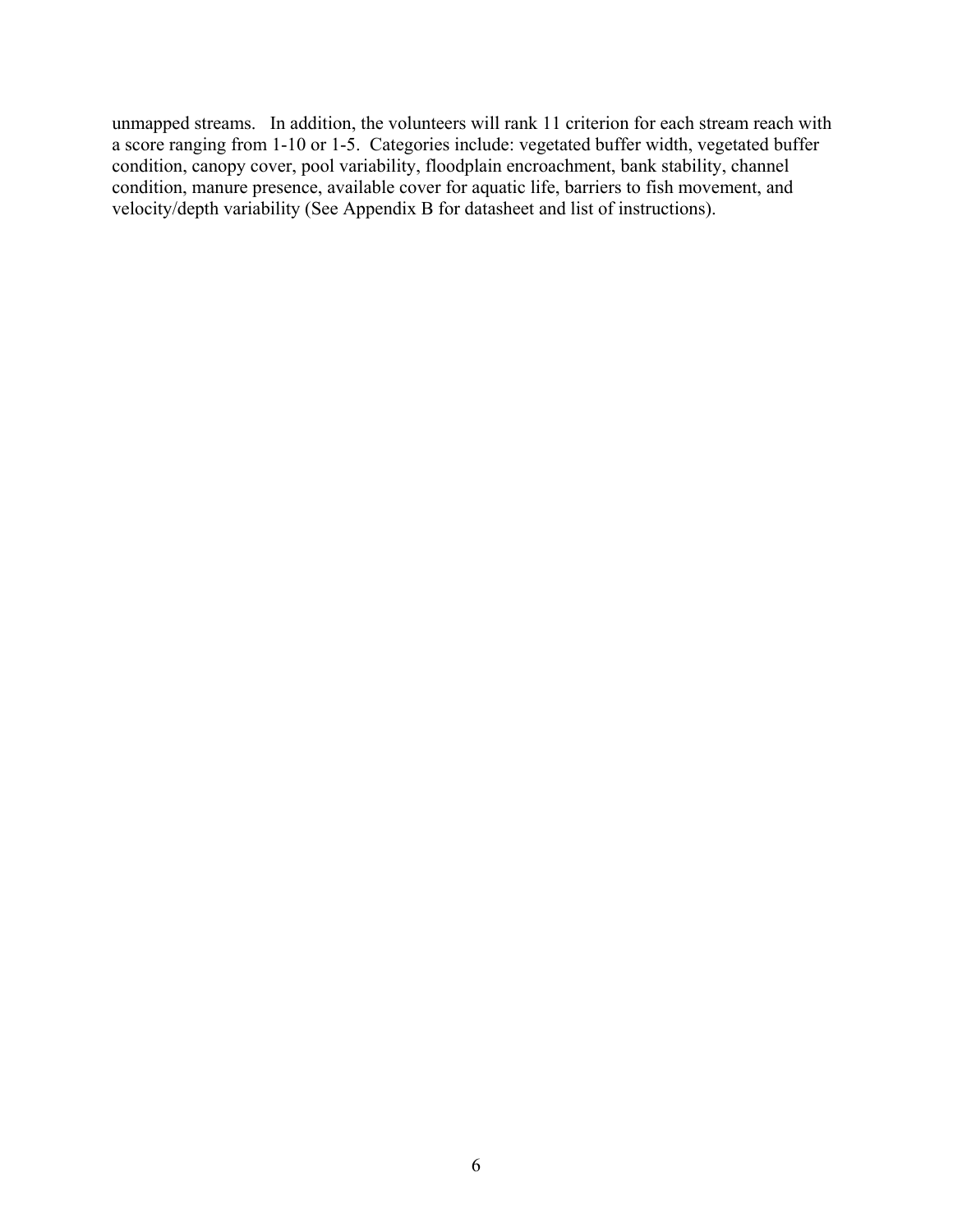## **Project timetable**

| <b>Activity</b>               | <b>Projected Start Date</b> | <b>Anticipated Date of</b> |
|-------------------------------|-----------------------------|----------------------------|
|                               |                             | Completion                 |
| Recruitment of volunteers     | August 2005                 | February - March 2006      |
| Development/NJ DEP            | November 2005               | February 1, 2006           |
| approval of QAPP              |                             |                            |
| Develop and hold volunteer    | December 2005               | February 25 and March 11,  |
| training course (2 trainings) |                             | 2006                       |
| Implementation of assessment  | February 2006               | April 15, 2006             |
| Targeted ground-truthing      | February 2006               | April 2006                 |
| Evaluation of assessment      | February 2006               | October 2006               |
| Mapping of headwater          | February 2006               | October 2006               |
| tributaries                   |                             |                            |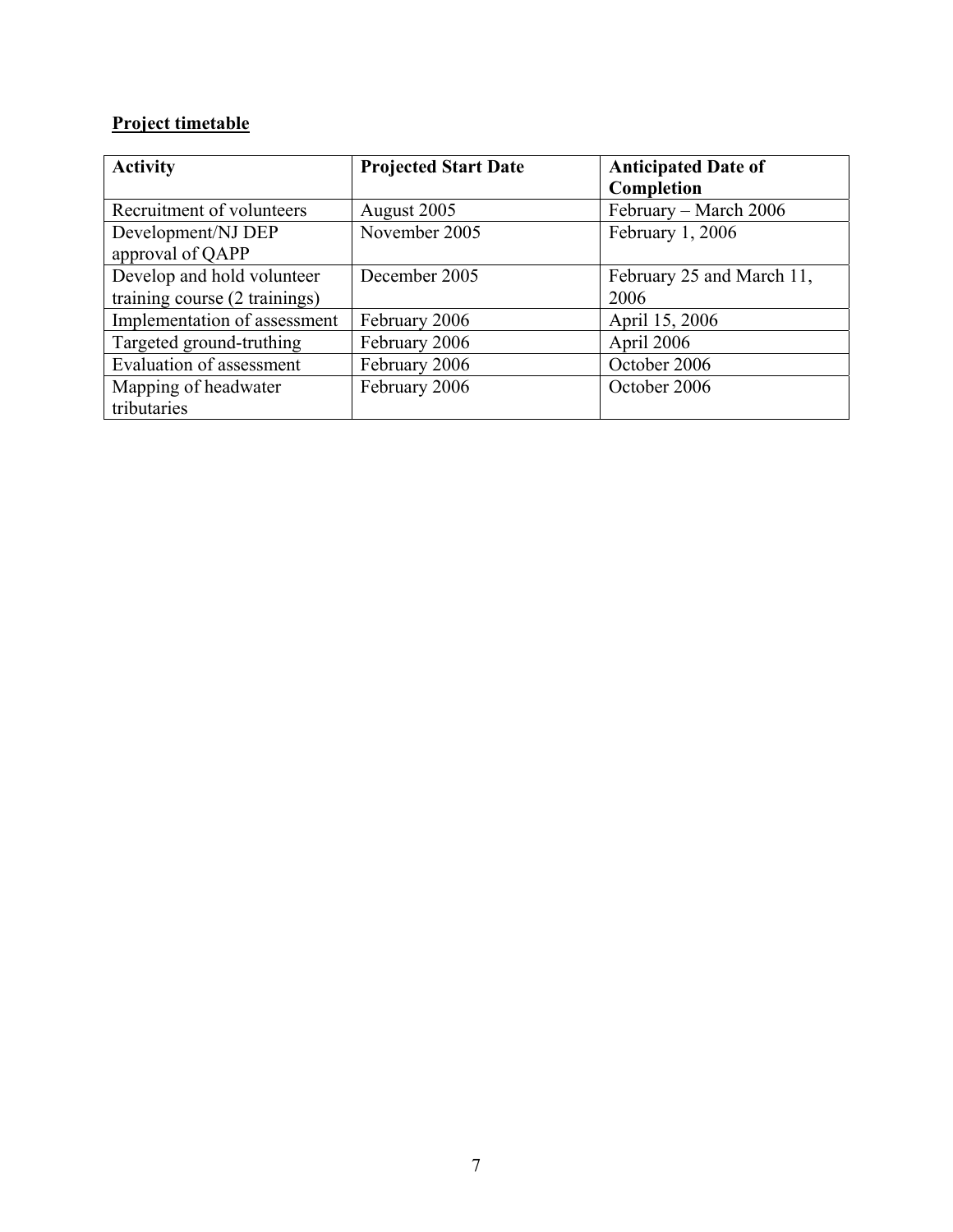## **SECTION 5. MEASUREMENT QUALITY OBJECTIVES**

A. Data Precision, Accuracy, Measurement Range

The Visual Assessment Protocol will primarily make qualitative assessments of the stream and riparian habitats. Such qualitative assessments do not have easily defined Measurement Quality Objectives. The primary quantitative data that will be collected are the geographic coordinates for unmapped headwater streams, exceptional resources and conditions, severe erosion areas, invasive plant infestations, outfalls and drainage ditches (legal and illegal), and other point and non-point source pollution areas. Photographs will also help verify information.

| <b>Matrix</b> | Parameter                                                                                            | <b>Measurement</b><br>Range                                                 | Accuracy                             | <b>Precision</b>                                                  |
|---------------|------------------------------------------------------------------------------------------------------|-----------------------------------------------------------------------------|--------------------------------------|-------------------------------------------------------------------|
| n/a           | Geographic<br>Coordinates via<br>WASS enabled<br>GPS unit (using<br>NJ State Plane<br><b>NAD 83)</b> | $\pm$ 90° N and<br>$\pm$ 90° E<br>depending on<br>satellite<br>availability | Unbiased                             | $<$ 49ft RMS; 10<br>ft with DGPS<br>(WAAS)<br>corrections         |
| n/a           | Qualitative<br>Visual<br>Assessment<br>Scores                                                        | 1-10 for most<br>parameters; 1-5<br>for others                              | Unknown; no<br>objective<br>standard | Unknown;<br>depends on<br>volunteers,<br>training, and<br>setting |

#### B. Data Representativeness

All mapped stream segments will be included as candidate areas for stream visual assessments. As a result, the data attain full representativeness, with no section of the watershed's streams originally excluded from the visual assessment surveys. However, it is clear that access will not be possible for every stream reach within the watershed, either because of physical limitations or because of private property limitations. The final data will thus include all mapped stream segments not precluded through access issues, and the large majority of stream miles will be surveyed using the Visual Assessment Protocol (VAP). It is impossible at this time to anticipate the location of access limitations, but such limitations should represent a small fraction of the watershed and should therefore not distort the central data collection activities of this visual assessment. The data should provide an unbiased, relatively complete picture of conditions of the Alexauken Creek watershed. The data will therefore be representative of conditions within all areas of the Alexauken Creek during the time of sampling.

The visual assessment is designed to be a snapshot of physical conditions at the time of the sampling event. DRN will perform field verification of specific areas where discrepancies or incomplete information is submitted and further information is needed. Based on DRN's extensive experience in conducting stream visual assessments, the physical information collected does not tend to change dramatically unless large storm events or pollution incidents occur.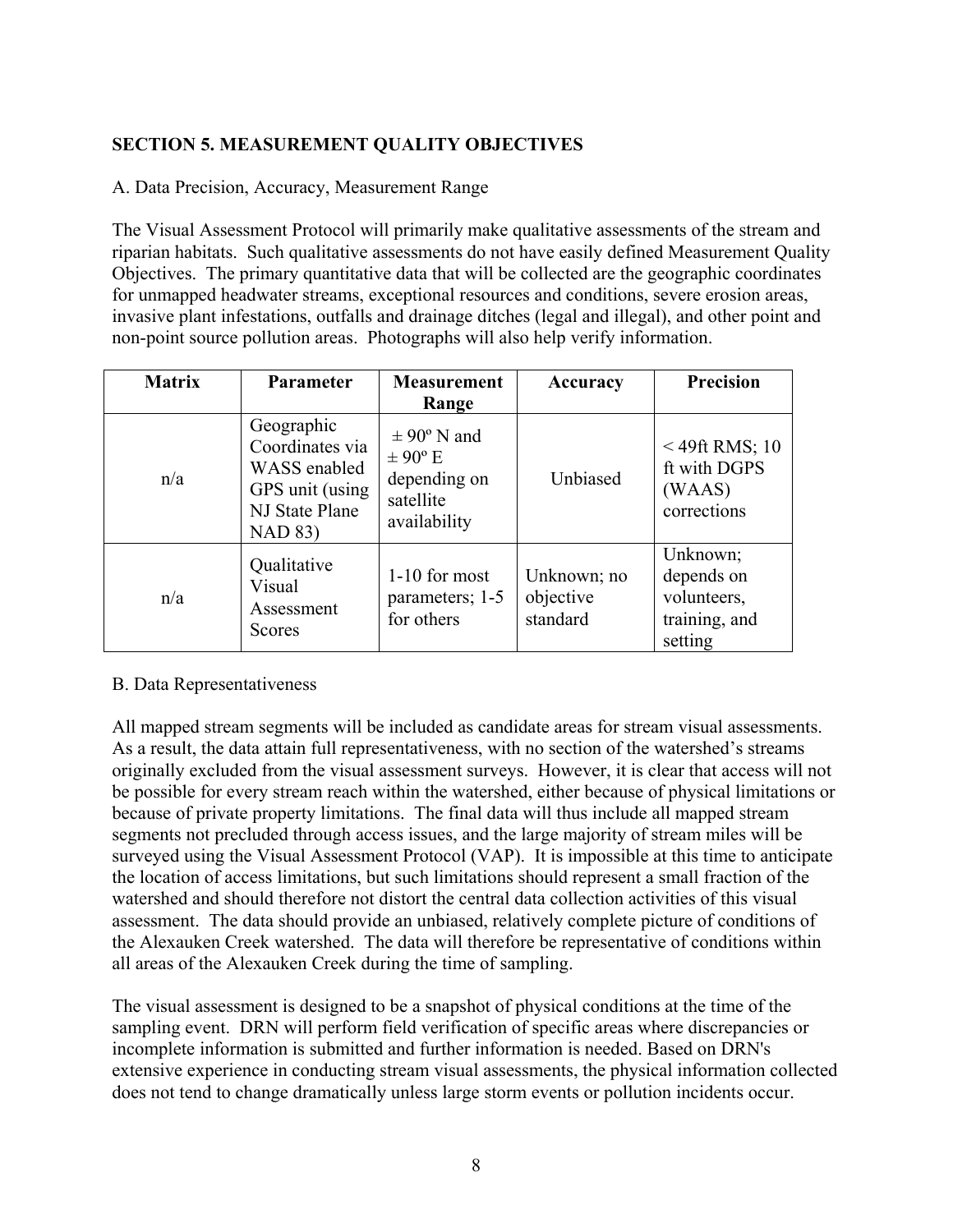#### C. Data Comparability

The use of GPS receivers to document specific locations of watershed features (both problems and attributes) will ensure that the resulting geospatial data are comparable both within the study and more broadly across the various levels of geospatial data for the region. NJ State Plane NAD 83 will be used as the coordinate system to standardize how the points are collected. Aspects of the Visual Assessment Protocol, like all such qualitative habitat-scoring methodologies, will involve a greater degree of subjectivity and a coarser level of comparability. Because human judgment will be used to assign conditions a numeric score, different observers will potentially score a similar feature somewhat differently. This variability is unavoidable in a rapid visual assessment protocol. A relatively high degree of comparability within the study will be attained, however, through an intensive all-day training session involving both conceptual overview and in-field practical exercises, as well as a final assessment of participants to standardize the volunteers perceptions of watershed features. Volunteers will also be instructed to add narrative information and take photographs to help clarify their scoring methods. In addition, the volunteers will conduct their assessments within a short time of the training session (6 week window), thus increasing the retention between training and practical application. Finally, DRN staff will review all volunteer data sheets and evaluate them for completeness and accuracy. Both gaps in the collected data as well as apparent anomalies will be addressed, further heightening the internal comparability of the study's visual assessment results.

#### D. Data Completeness

Ideally, volunteers will perform assessments for the entire Alexauken Creek Watershed covering the 28.6 stream miles as well as watershed areas adjacent to the stream monitoring reaches to help better define land use issues. Areas not covered by the volunteers, due to time constraints, or private property, will be assessed by DRN staff to the extent possible given staff and resource availability. Unmapped headwater areas will also be assessed and mapped for better detail of the Alexauken Creek watershed. The combined efforts of the volunteers and DRN staff will result in the large majority of stream reaches being assessed through these efforts. As noted above, there will clearly be areas that cannot be assessed because of access issues, but the data collected through the visual assessment will attain the highest level of completeness feasible given the current ability to access the watershed's streams. As part of the assessment, all streamside property owners have been notified by mail about the assessment from each of the three townships included in the Watershed. Routine press coverage in local papers has also helped acquaint area residents about the monitoring project.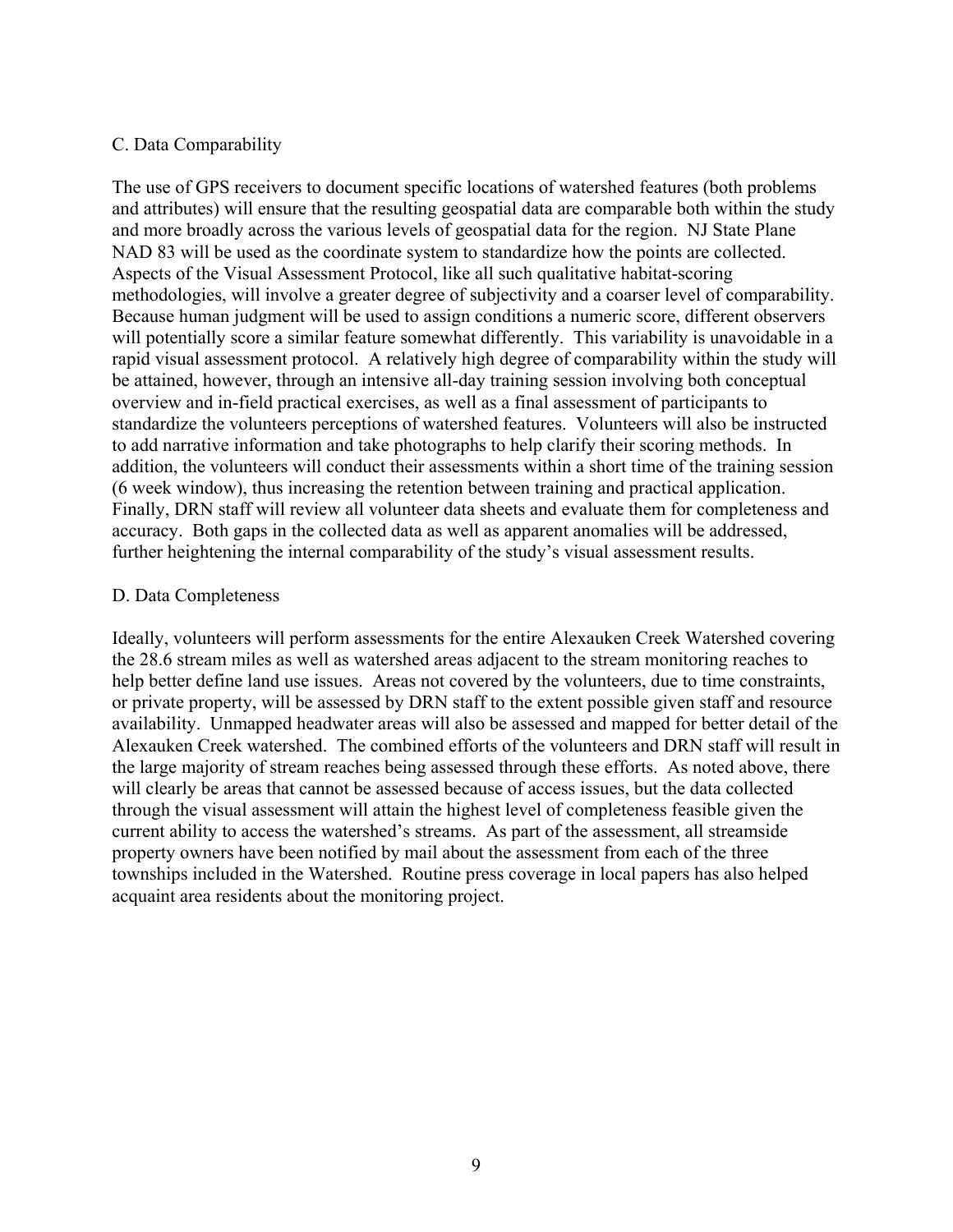#### **SECTION 6. TRAINING REQUIREMENTS AND CERTIFICATION**

| <b>Type of Volunteer</b>     | <b>Who Will Conduct</b>     | <b>Frequency of</b>           |
|------------------------------|-----------------------------|-------------------------------|
| <b>Training</b>              | Training                    | <b>Training/Certification</b> |
| 7-hour instruction including | Delaware Riverkeeper        | Training with a post-test to  |
| classroom and field          | Network, NJDEP              | determine volunteers that may |
| instruction                  | <b>Volunteer Monitoring</b> | need additional assistance.   |
|                              | Coordinator                 |                               |
| Follow-up instruction        | Delaware Riverkeeper        | As-needed basis, dependent on |
|                              | Network                     | test scores                   |

A. Training Logistical Arrangements

B. Description of Training and Trainer Qualifications

Volunteers will be required to attend a seven-hour instructional course before performing monitoring. Trainers will consist of professional DRN scientists with degrees in stream science who have knowledge and experience in conducting visual assessments. The New Jersey DEP Volunteer Monitoring Coordinator will also be part of the training course. The classroom component of the assessment will focus on the following topics: purpose and overview of the assessment; goals and importance of the Alexauken Protection Plan; volunteer requirements, expectations and timeline; specifics on parameters to be monitored using photos and a discussion of each parameter to be monitored (based on NJDEP Americorps training for VAPs); training on the use of hand-held GPS units; review of the datasheet and maps provided; and a post-test to determine volunteers needing additional assistance. The training will also provide for a trial assessment in the field with a follow-up discussion on volunteer results.

C. Description of how you will evaluate volunteer performance

A post-training test after the seven hour instruction period will be completed by the volunteers to ensure that all volunteers have acquired the skills and knowledge needed to successfully complete the visual assessment. The post-training test will be reviewed by DRN trainers to identify volunteers in need of more instruction before performing the assessment. Those volunteers needing more assistance will be provided it by the trainers. In addition, completed datasheets will be reviewed by DRN to identify potential anomalies and ground-truthing will be conducted when needed. Volunteers will have about a 30-day period to complete their assessments and the project partners will track and follow up with any volunteers not submitting completed datasheets for their assigned stream segment within the designated time period. In addition, DRN staff will meet up with volunteers on designated days to oversee their work and answer any questions both before and after the day of field work.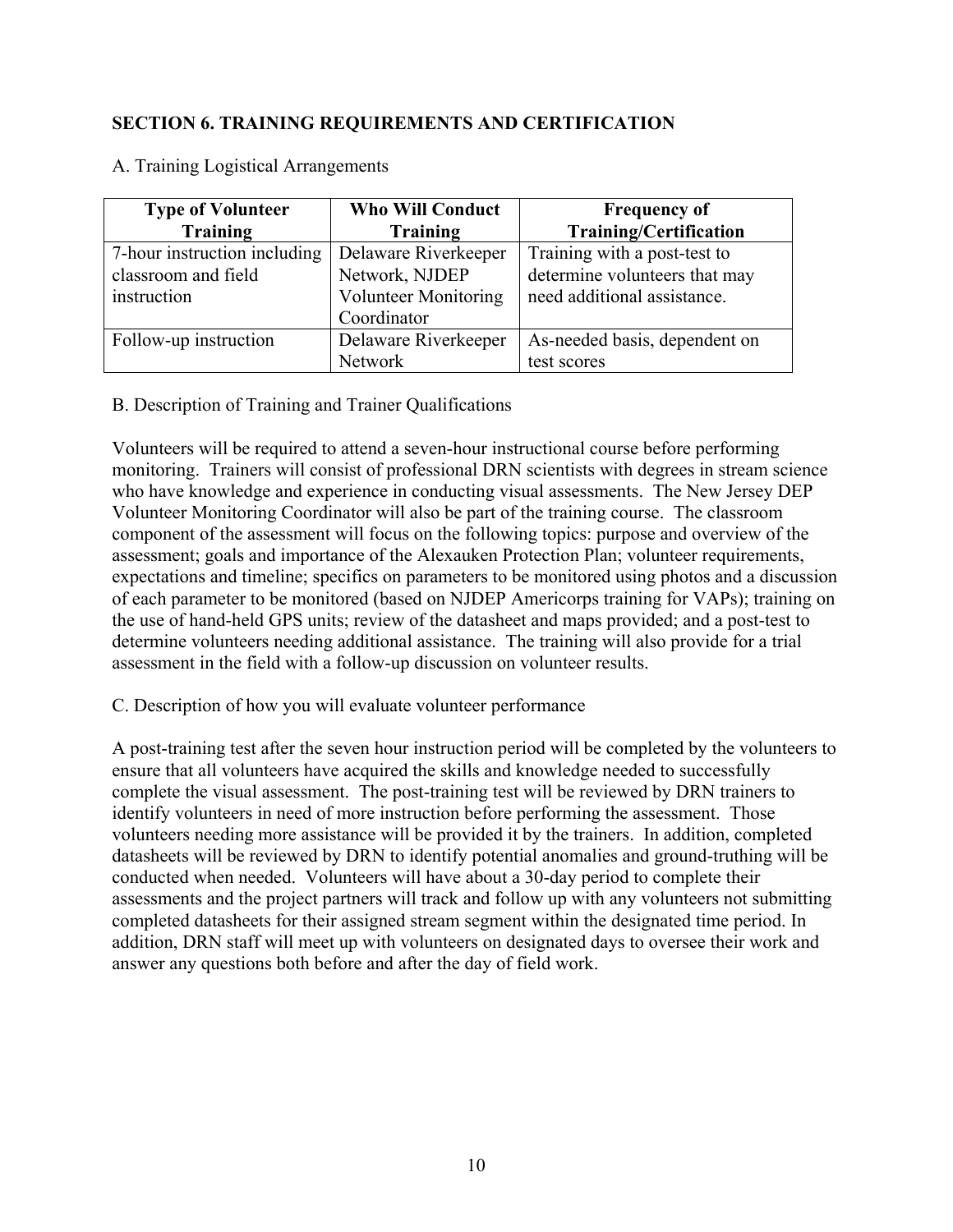#### **SECTION 7. DOCUMENTATION AND RECORDS**

Since the visual assessment component of this project will be performed over about a 3-month period of time, all project partners will be provided with an approved QAPP via e-mail and through the regular project partner meetings. After final approval of the QAPP, it is envisioned there will be no follow-up amendment to the visual assessment QAPP since the monitoring will take place only once with limited follow-up for site verification. Instead, the project partners will use the data collected as part of this QAPP to develop a QAPP for the more extensive biological and chemical monitoring that will be part of the second phase of the Alexauken Creek Watershed Protection Plan (equivalent to a Tier D volunteer program).

Each volunteer monitor must complete the VAP on-site at the time that the assessment occurs using the standardized datasheets provided by DRN. Volunteers will record reach ID number, GPS locations for the start and end points of the reach (using Garmin eTrex GPS unit), the length of time that elapsed during the assessment and the name and contact information of each volunteer monitor. Photographs (a minimum of four photos per reach) will also be taken along the reach to help verify observations. All field datasheets and photos will be sent to DRN and kept on file for a minimum of five years, per USEPA's "Guidance for Quality Assurance Project Plans" (December 2002), and USEPA's "Requirements for Quality Assurance Project Plans" (March 2001). A second copy of datasheets will be distributed immediately to Princeton Hydro for use in monitoring location selection and filed at Princeton Hydro until project completion. At project completion, copies of datasheets will be provided to West Amwell Township, Delaware Township, Lambertville, and East Amwell Townships. Datasheets will also be reviewed and summarized in an electronic format in order to use the data effectively. Ten percent of input data will be proofed to ensure electronic data validity. Electronic data will be backed up on CDs and shared with all project partners and made available to interested members of the public. CDs will also be kept on file by both DRN, NJDEP and Princeton Hydro, LLC for a minimum of five years.

As appropriate, GPS data collected through the visual assessment will also be downloaded onto base maps to map undocumented tributaries or other important areas characterized during the assessment. The GPS portion of this data will be summarized by Princeton Hydro's GIS professionals. Metadata will be created for any GIS layer made.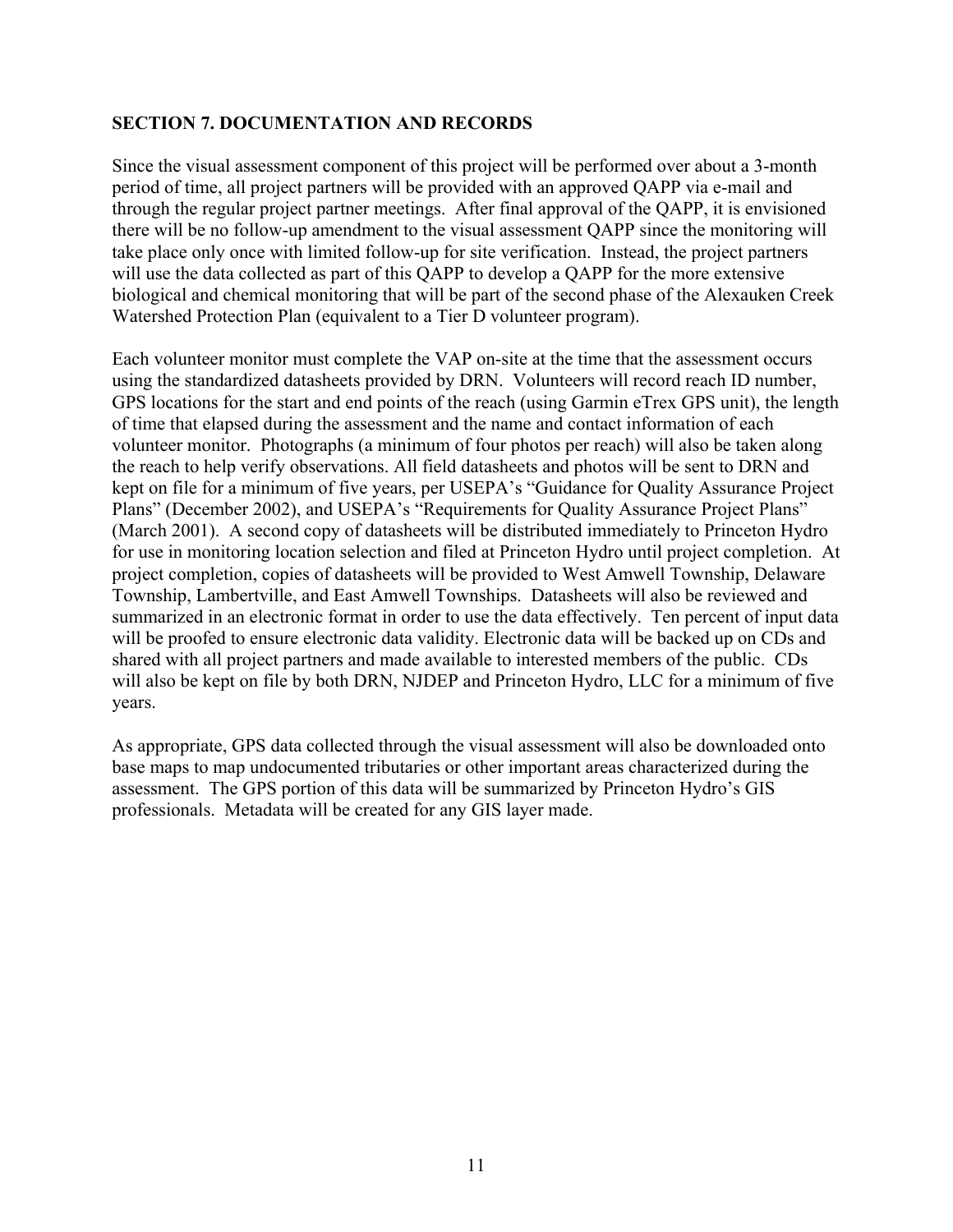#### **SECTION 8. SAMPLING/ASSESSMENT PROCESS DESIGN**

#### A. Rationale for Selection of Assessment Sites

Stream surveys will be conducted from February thru April 2006 on the majority of the 28.6 stream miles that make up the Alexauken watershed. Volunteers will be instructed to perform assessments during a five-week period. It is envisioned that volunteers may take several field days to complete their designated stream segment. If a volunteer is unable to perform the entire assessment, s/he is to contact Faith Zerbe, the VAP coordinator, so other assignments can be made.

For each reach surveyed, a visual assessment form will be completed. Reaches will be identified using GPS, a description on the datasheet, photographs and maps. Volunteers will be instructed to work in pairs for safety reasons and verify locations using topographic, road maps and aerial photographs.

Because the assessment will be performed after leaf-drop, inclement weather could be an obstacle to performing the assessment within the approved timeframe. It is envisioned that walking all reaches of the stream will also be difficult in some areas that are less accessible due to topographic, safety or private property issues. Inaccessible areas will be noted on the datasheets and the VAP coordinator will determine if follow up monitoring of these areas if necessary based on the summary and analysis of completed assessments.

#### B. Sample Design Logistics

Review Volunteer Tip Sheets and Datasheets (Appendix B) to see the itemization of parameters to be monitored as part of the visual assessment. The study will be conducted over a threemonth period from February through April 2006. Volunteers will perform assessments of stream reaches during this time and verification of the data will be completed by DRN. Each stream reach identified by the volunteer monitor will have a completed visual assessment form and scoring assigned to it, including a list of specific features and their geographic coordinates. Targeted ground-truthing will take place if datasheets submitted are incomplete or appear to be inaccurate. Sampling frequency will be one site visit with follow-up verification if deemed necessary by the review of data by DRN and Princeton Hydro scientists.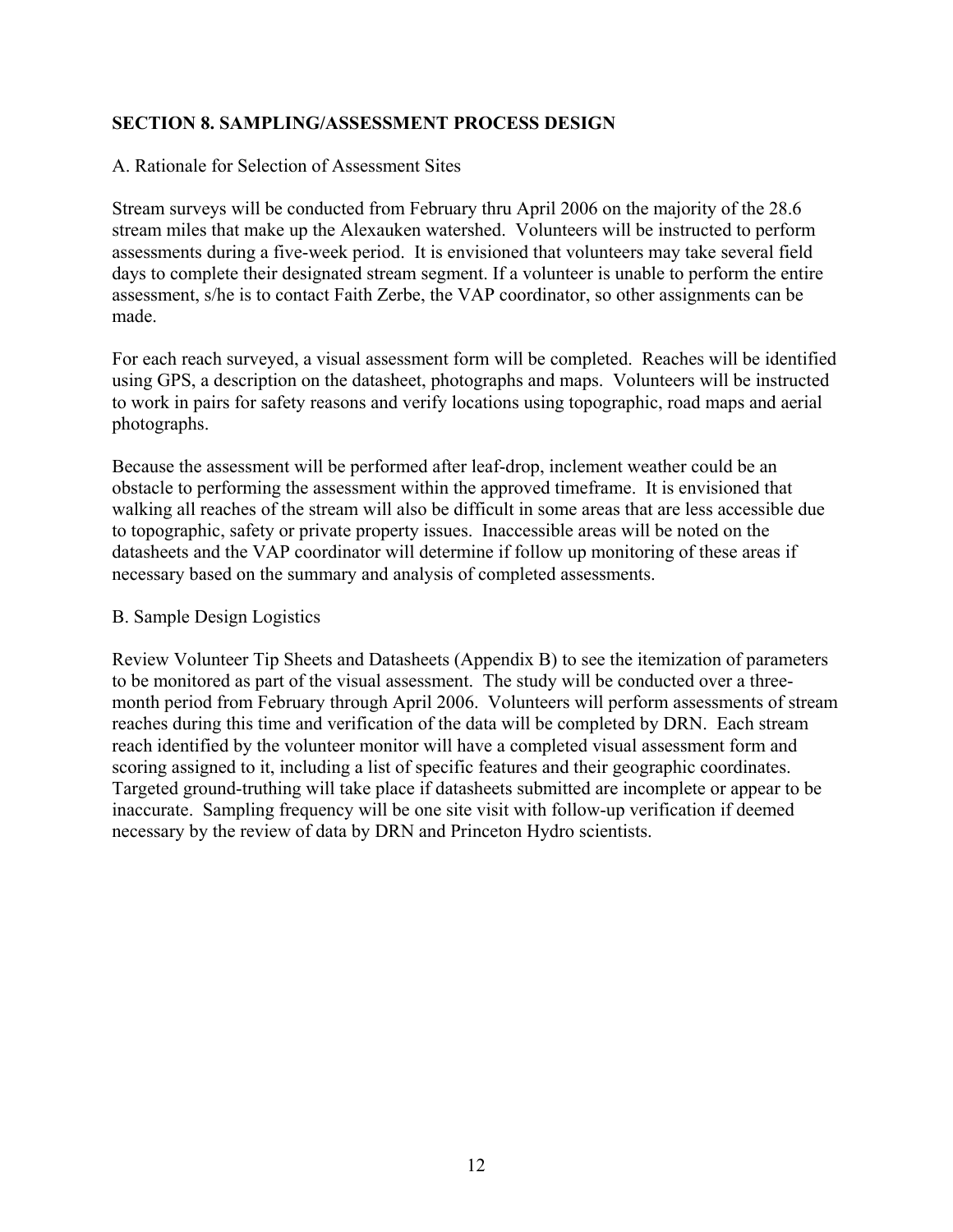## **SECTION 9. SAMPLING METHOD REQUIREMENTS**

Not applicable to this visual assessment study design. A visual assessment will be conducted by trained volunteers. Photographs and GPS readings will be taken to document and verify observations.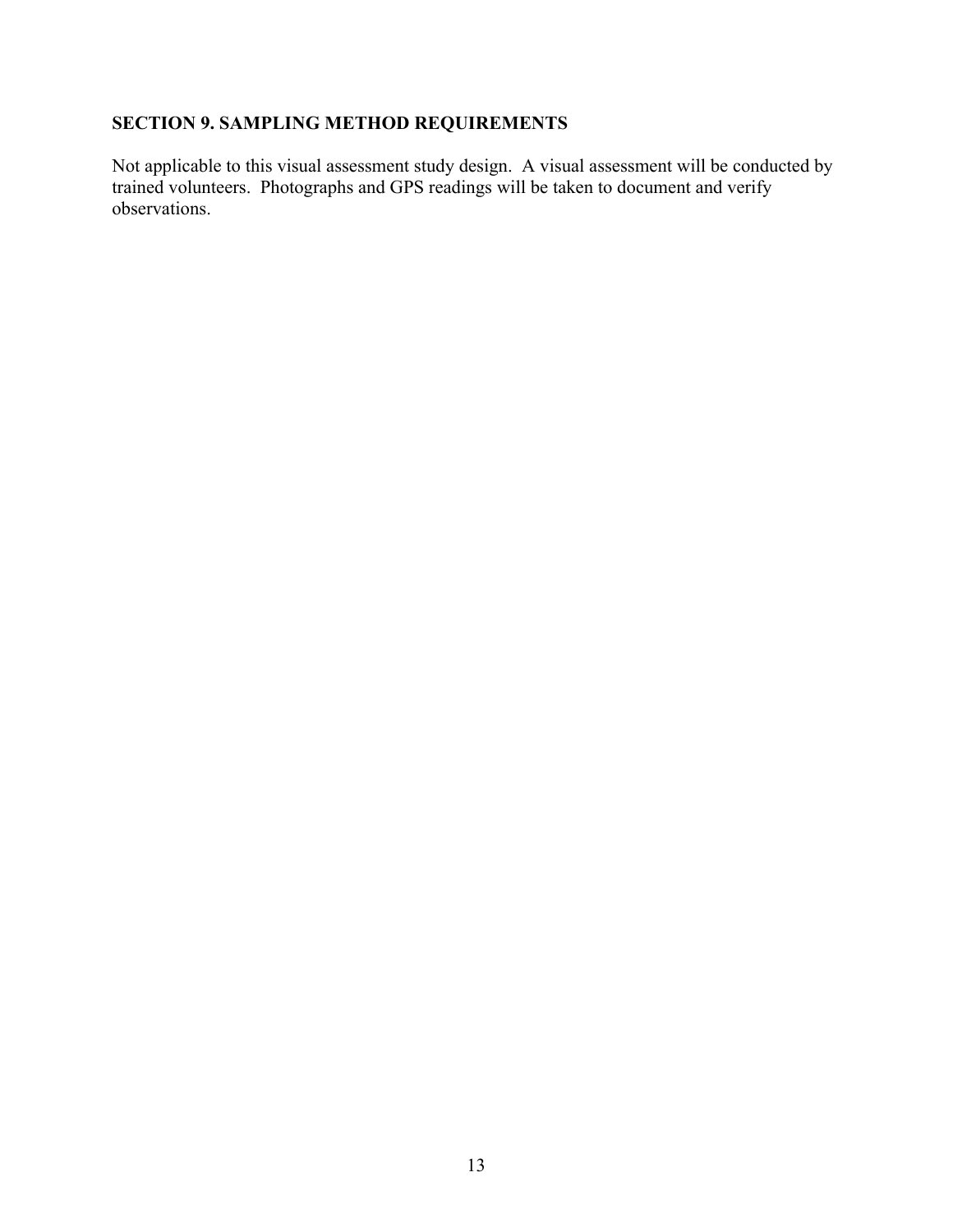#### **SECTION 10. SAMPLE HANDLING AND CUSTODY PROCEDURES**

Not applicable to this visual assessment. No samples will be taken for this phase of the Alexauken Project. All completed datasheets and photographs will be submitted to DRN and Princeton Hydro for analysis and reporting. A hard copy of datasheets will also be provided to West Amwell, Delaware, East Amwell Townships and Lambertville at the conclusion of the Project.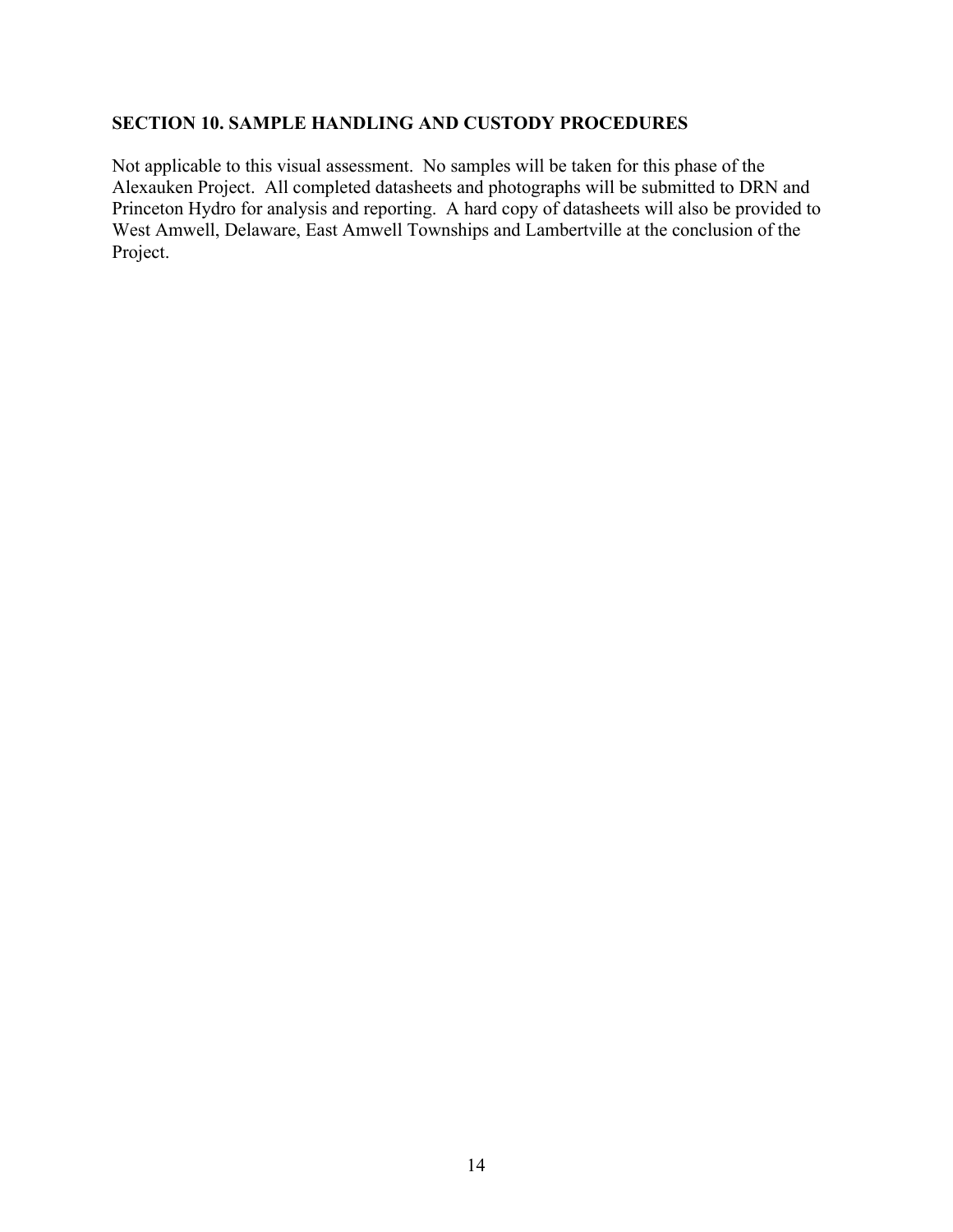#### **SECTION 11. ANALYTICAL METHODS REQUIREMENTS**

The visual assessment to be performed by volunteers and DRN staff is a derivation of the following standard visual assessment protocols:

- **USDA Stream Visual Assessment**<sup>[7](#page-16-0)</sup>
- Center for Watershed Protection's Unified Stream Assessment: A User's Manual<sup>[8](#page-16-1)</sup>
- New Jersey DEP's Visual Assessment Protocol used by Watershed Ambassadors<sup>[9](#page-16-2)</sup>
- NJ DEP AMNET Physical/Habitat protocol<sup>[10](#page-16-3)</sup>
- $\blacksquare$  DRN's Integrated Assessment<sup>11</sup>
- The Pfankuch channel stability evaluation<sup>12</sup>

See Appendix B for more information on the procedures and tip sheets supplied to volunteers.

Hand-held Garmin GPS equipment and disposable cameras will be the only equipment provided to the volunteer monitors. Monitors will identify the specific model and number of the GPS handheld unit they use on their datasheets and will also be trained in the proper use of the GPS unit.

<u>.</u>

.

<span id="page-16-0"></span>USDA NWCC Technical Note 99-1. Stream Visual Assessment Protocol, Decmber, 1998.

<span id="page-16-1"></span><sup>&</sup>lt;sup>8</sup> Kitchell, Anne, and Tom Schueler, Center for Watershed Protection. Unified Stream Assessment: A User's Manual Version 1.0, March, 2004.

<span id="page-16-3"></span><span id="page-16-2"></span>

<sup>&</sup>lt;sup>9</sup> NJ DEP, Division of Watershed Management. Visual Assessment.<br><sup>10</sup> NJ DEP, Bureau of Freshwater and Biological Monitoring, Stream Habitat Assessment for AMNET Sites.<br><sup>11</sup> Albert. Richard, Dan Salas. & Dave Williams, De

<span id="page-16-4"></span>

<span id="page-16-5"></span><sup>2002. 12</sup> Pfankuch, Dale J. 1975. Stream Reach Inventory and Channel Stability Evaluation. USDA Forest Service,. R1- 75-002. Govt. Printing Office, # 696-260/200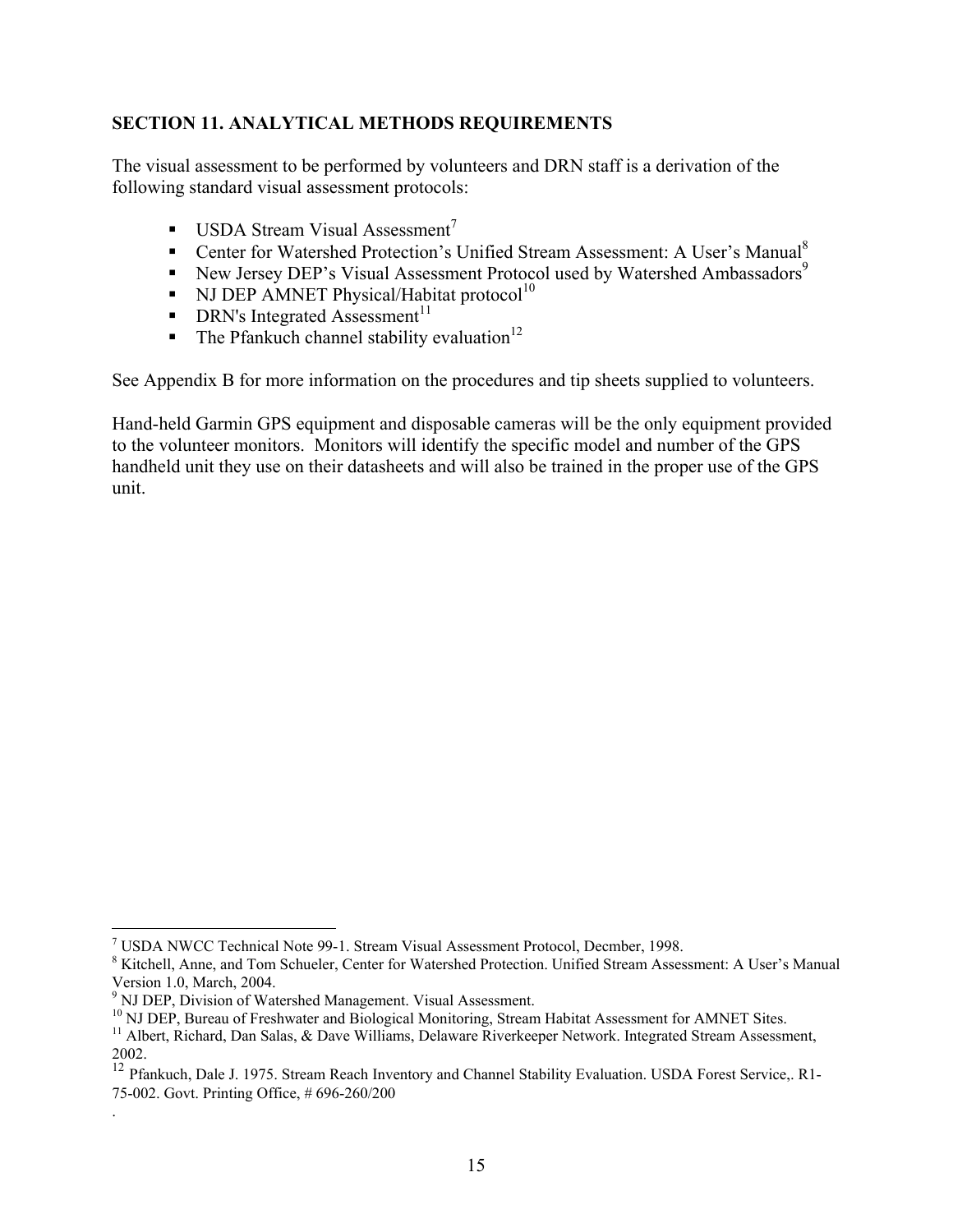## **SECTION 12. QUALITY CONTROL REQUIREMENTS**

A. Field QC Checks

DRN professional staff will review completed datasheets and photographs. DRN will verify 10% of the data collected by volunteers and perform additional spot checks for any incomplete and/or anomalous data.

B. Laboratory QC Checks

Not applicable as no monitoring equipment will be used.

C. Data Analysis QC Checks

All data entry will involve detailed QC checks of the digital data prior to analysis. Entered data will be proofed in their entirety for accuracy, and all errors found during the QC checks will be corrected in the final digital data files.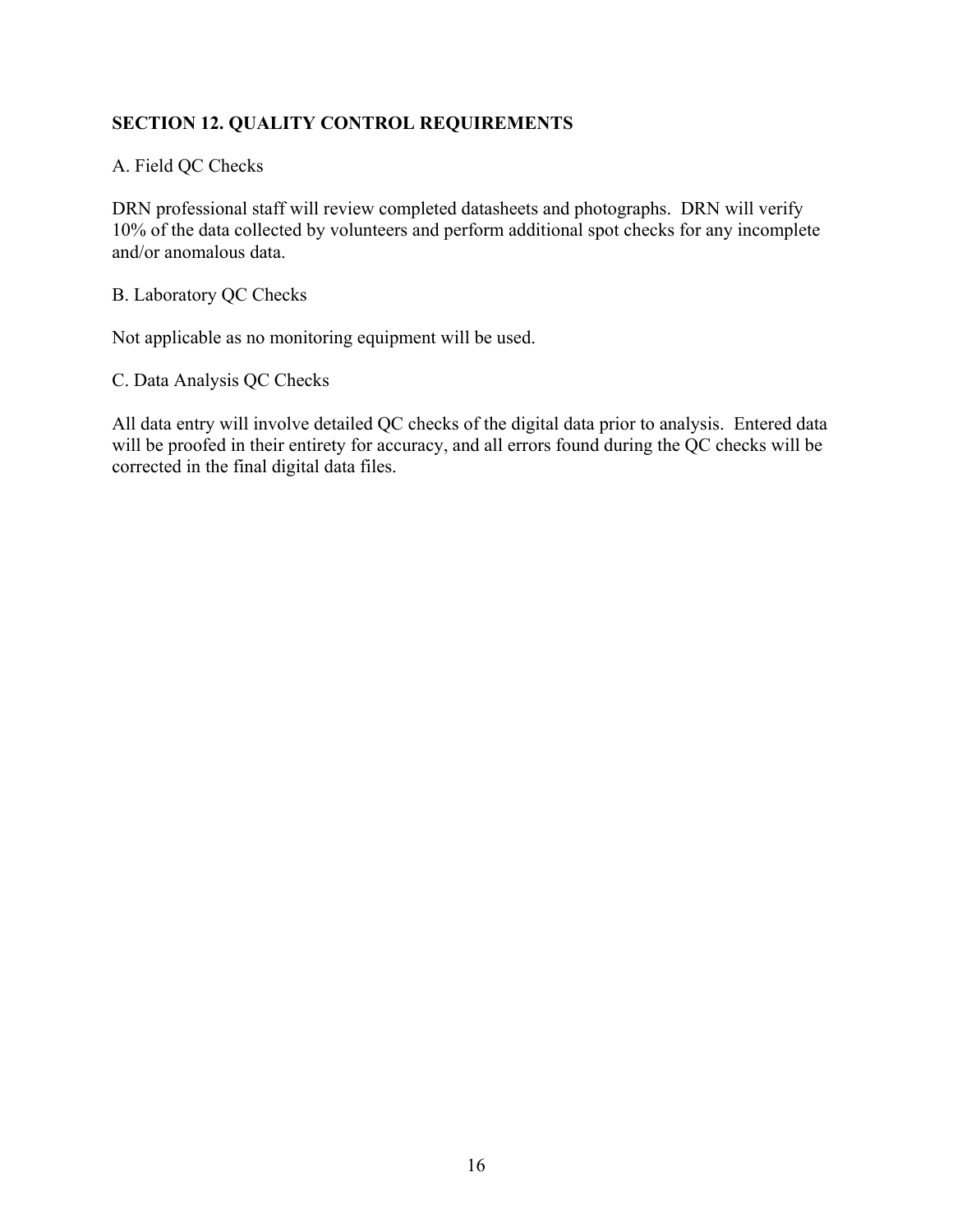#### **SECTION 13. INSTRUMENT/EQUIPMENT TESTING, INSPECTION AND MAINTENANCE REQUIREMENTS**

Volunteer monitors will be instructed on how to properly use the GPS units and be provided with a User's Manual and a GPS Tipsheet to carry with them in the field. GPS Units will be equipped with extra lithium batteries to ensure proper function in the field. A volunteer will also be noting locations and features with a map and field notes for redundancy in the event that the GPS units fail or malfunction but this is not anticipated to be a significant risk.

GPS coordinates will be examined for completeness by DRN and Princeton Hydro staff. Following data entry, significant features will be mapped using GIS software to identify and validate the coordinates given for each feature.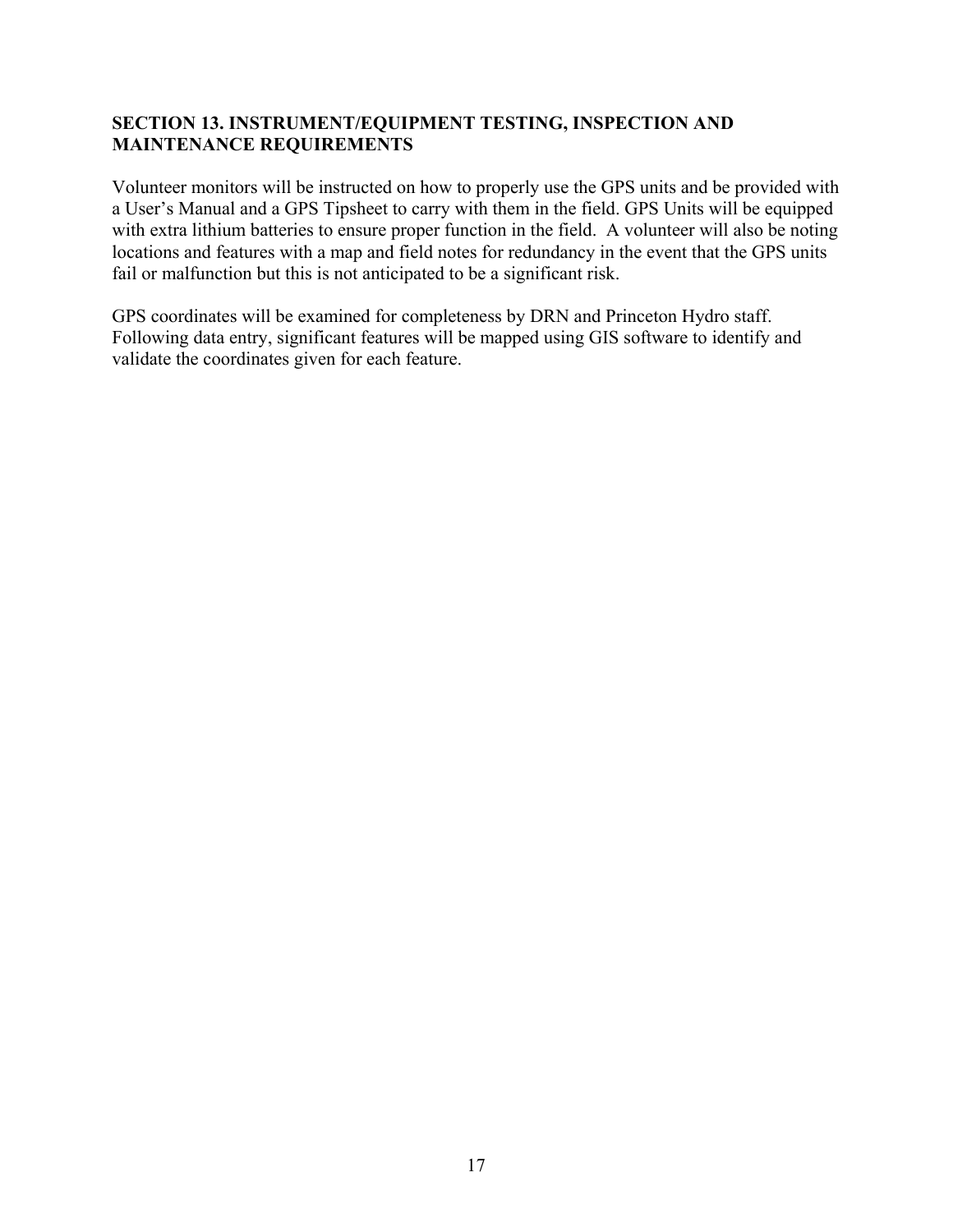## **SECTION 14. INSTRUMENT CALIBRATION AND FREQUENCY**

GPS units are Garmin eTrex and are WAAS enabled with built-in calibration abilities. State Plane NAD 83 datum will be the standard recorded by volunteers.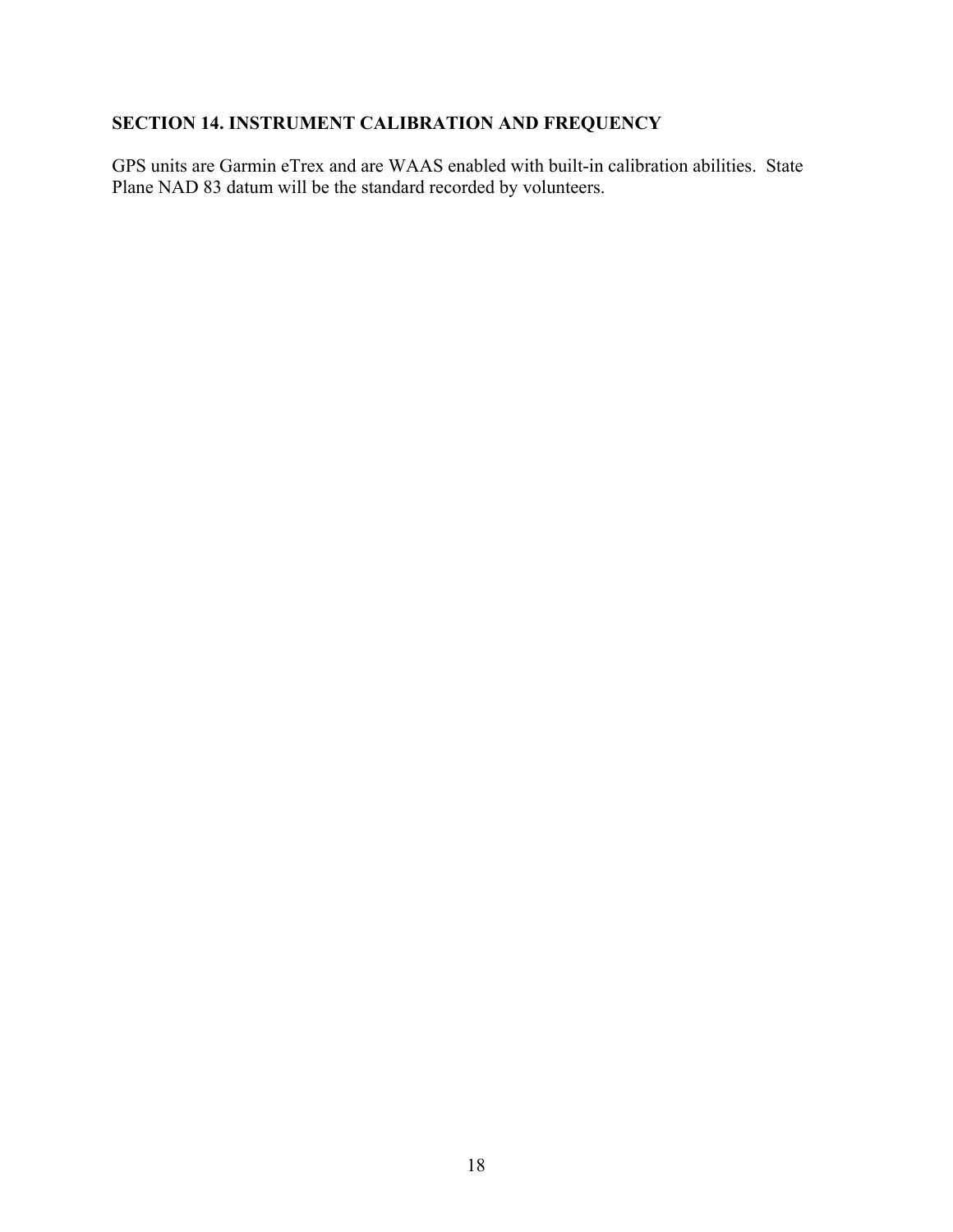## **SECTION 15. INSPECTION/ACCEPTANCE REQUIREMENTS**

Not applicable for majority of visual assessment, as the only supplies will include datasheets, clipboard, and disposable camera. Princeton Hydro will correct obvious GPS position inaccuracies after GIS layers are added to the maps.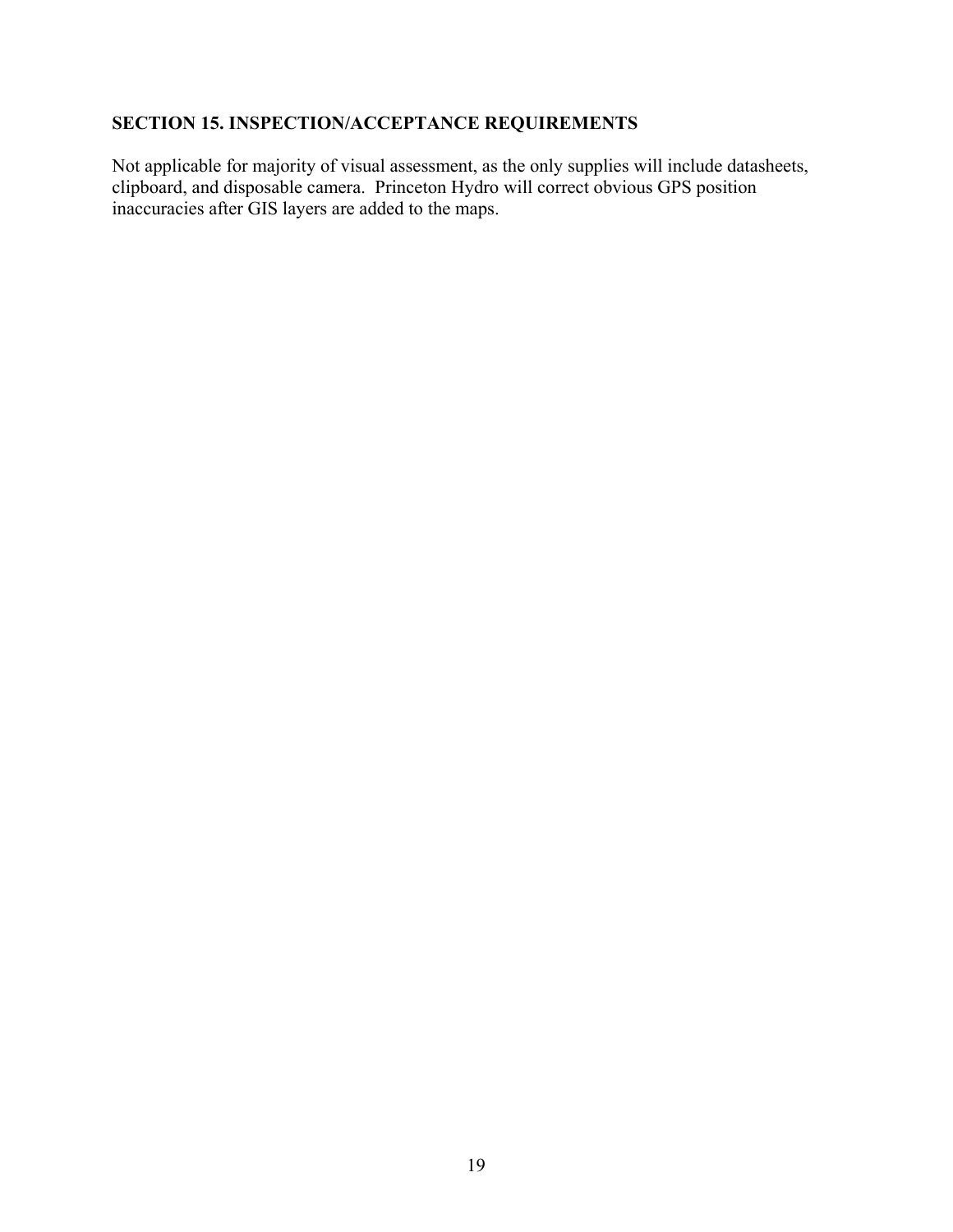## **SECTION 16. DATA ACQUISITION REQUIREMENTS**

GIS base maps for the volunteer monitors will be produced by Princeton Hydro, LLC. These maps will be generated from local tax maps, USGS 7.5 minute topographic maps and aerial photographs available from the NJ Office of Information Technology, Office of GIS. NJPDES data on approved discharges may also be incorporated to assist the volunteers in identifying illegal discharges. Other layers included are roads and public access points. Road maps will also be provided to the volunteers to assist with identifying public access points.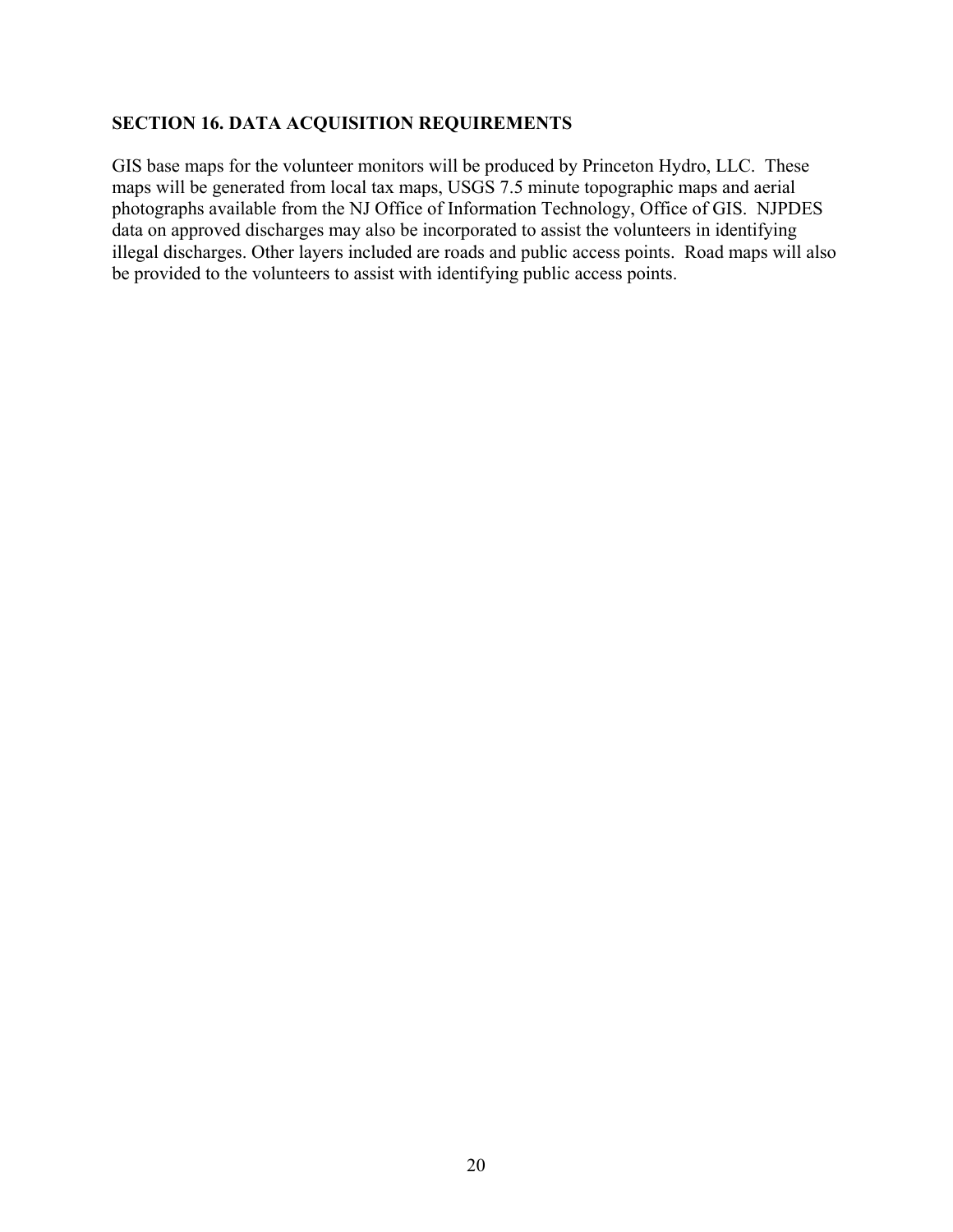#### **SECTION 17. DATA MANAGEMENT**

Data collected by volunteer monitors will be checked for accuracy and discrepancies by the project partners when volunteers submit their completed data sheets, equipment and photographs. As part of the wrap up of the study, DRN will meet up with volunteers of the study to review any major problems or issues and to receive a report-out for volunteers. It is envisioned that not all volunteers will attend this wrap up session but instead send in or drop off their data. Any incomplete information or information that appears to be inadequate or incorrect will be ground-truthed by DRN staff to correct any problem data.

Once all data are examined and completed, data will be entered into electronic data files. Once entered into electronic format, all data will be proofed in their entirety for accuracy, with any transcription errors corrected in the final electronic data sets. Princeton Hydro will download and enter GPS data on base maps. A summary report of the data with maps identifying recommended sampling locations will be provided to the project partners to consider as part of the planning phases for Phase 2 of the project. Microsoft Excel, Word, and Arcview by ESRI will be used to help summarize the data collected by volunteer monitors, along with any specialized software programs, as needed. Metadata will be created with any coverage created from the project.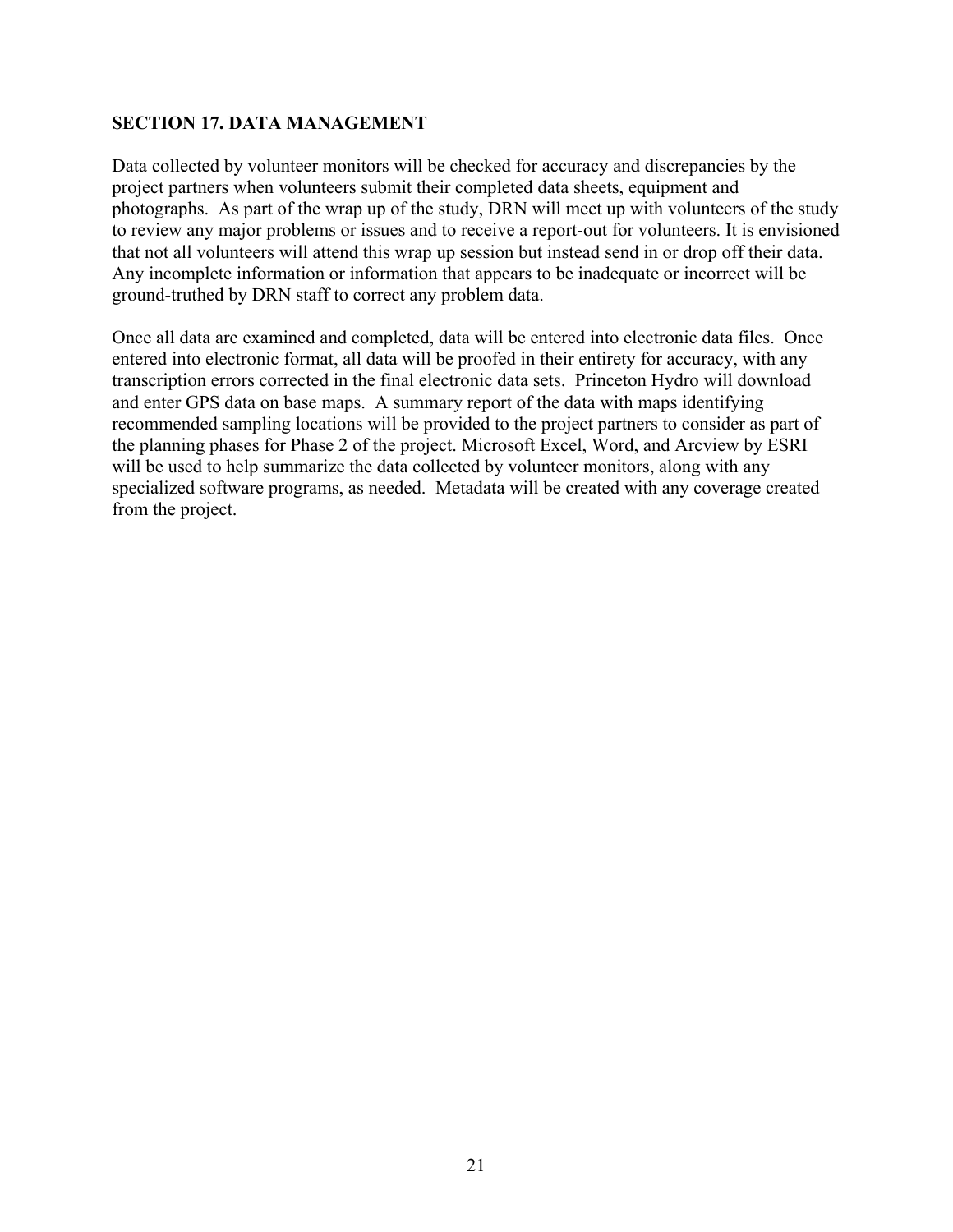#### **SECTION 18. ASSESSMENT AND RESPONSE ACTIONS**

Review of volunteer monitors is the responsibility of the VAP coordinator, in conjunction with the Project Manager. Follow up with volunteers will be provided at the conclusion of the study, but since this is a targeted assessment, no long-term guidance is applicable beyond the assessment period. Volunteer information for each stream segment will be included on the datasheets so follow up via phone will be possible if questions arise upon review of the datasheets. In addition, data entry will be evaluated in its entirety, and corrections will be made to any errors in data entry.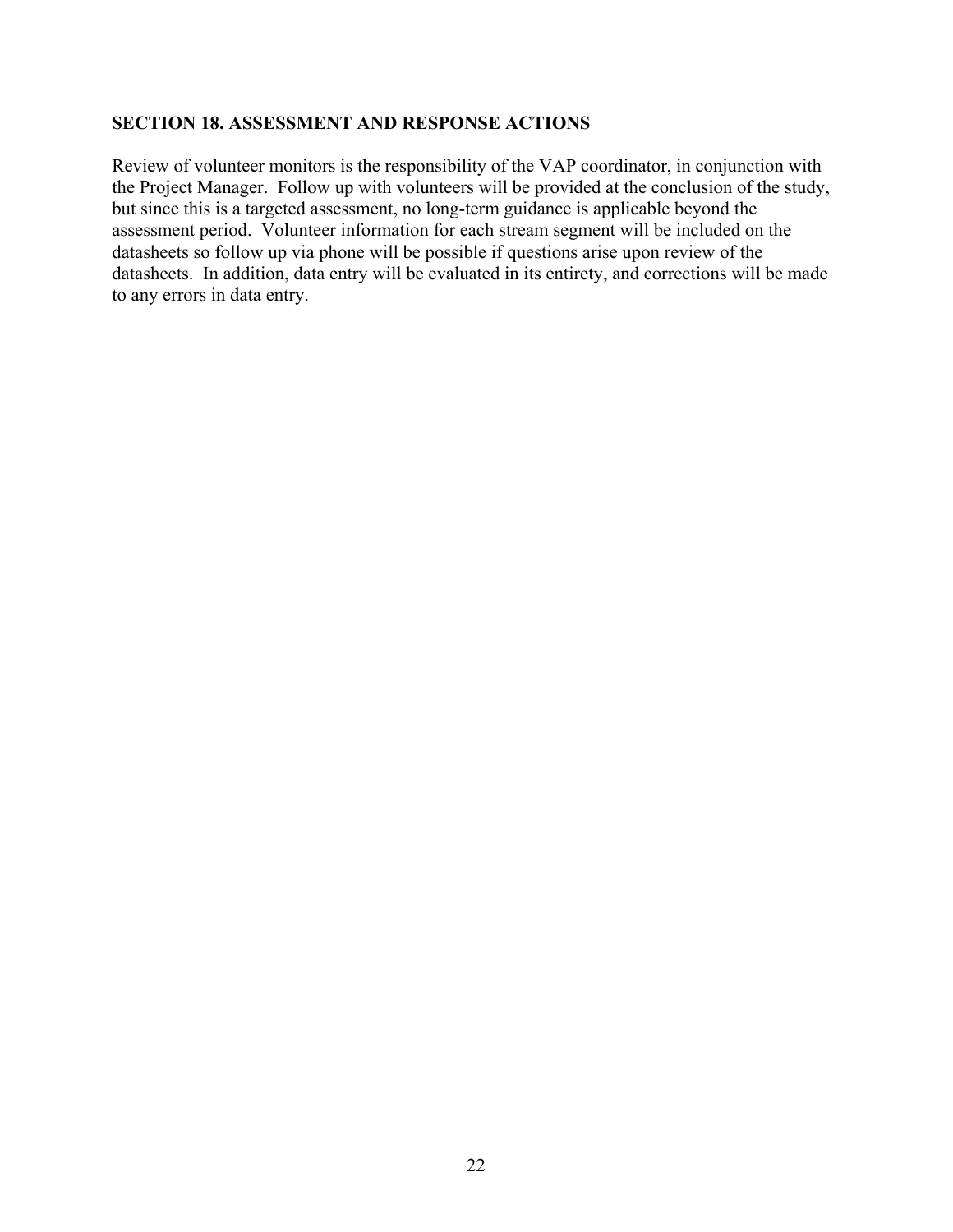#### **SECTION 19. REPORTS**

Quarterly reports will be provided to NJDEP and the project partners that summarize work conducted under the Alexauken Creek Watershed Project as part of the 319(h) project. A report that summarizes the major conclusions of the visual assessment will be provided for project partners to use in implementation of the chemical and biological monitoring component of the project and development of the biological and chemical monitoring QAPP , as well as to assist with the development of the Watershed Protection Plan. It is envisioned that two reports will be generated: an abbreviated version focusing on monitoring locations and accessibility will be produced immediately upon completion of the visual assessment, while a longer, more detailed report summarizing other information will be produced in the following months. Components of the findings will also be made available through a Powerpoint presentation that will help draw in local support for the plan and its implementation. The Protection Plan will also highlight many of the findings developed from the visual assessment. Revised base maps will also be completed based on additional data gathered during the visual assessment. If regulated pollution incidents are observed by volunteers during their surveys, they will be instructed to report the pollution incident to the NJDEP hotline (1-800-WARN DEP) and any other appropriate agencies and alert DRN of the problem for follow-up. DRN will notify the watershed area manager, Ms. T. Romagna, of the incident.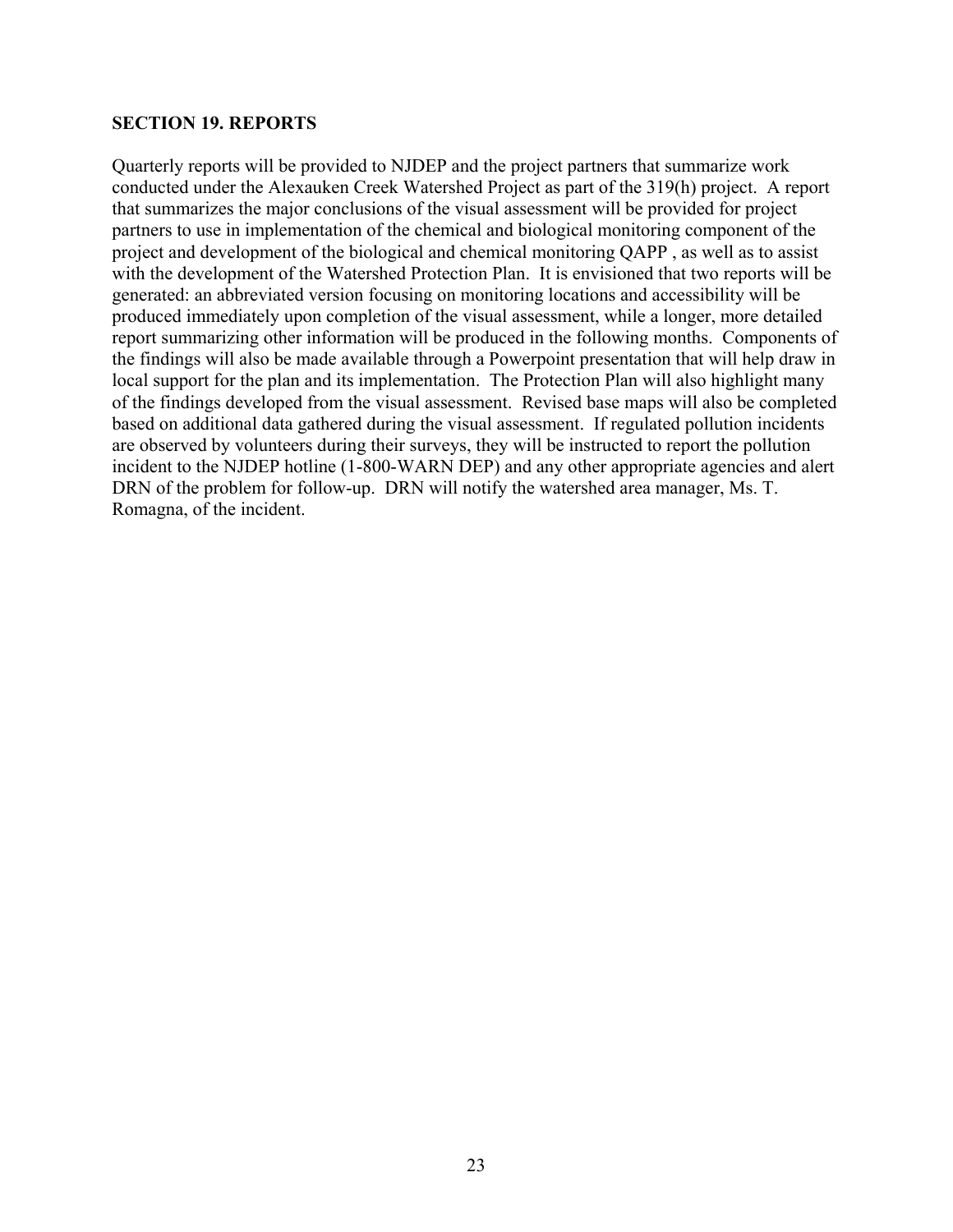#### **SECTION 20. DATA REVIEW, VALIDATION AND VERIFICATION**

Data that are incomplete or anomalous will be evaluated for their utility. Where possible, incomplete data will be supplemented with follow-up assessments by DRN staff, and the subsequent data will be incorporated into project databases and reports. Anomalous data will be scrutinized carefully to determine whether any portion of the data are valid, and whether questionable data can be rectified with follow-up field assessments by DRN staff. Anomalous data which cannot be corrected or completed will be entered but will be flagged as preliminary and unverified data. Similarly, incomplete data will be flagged in the data sets as partial data records.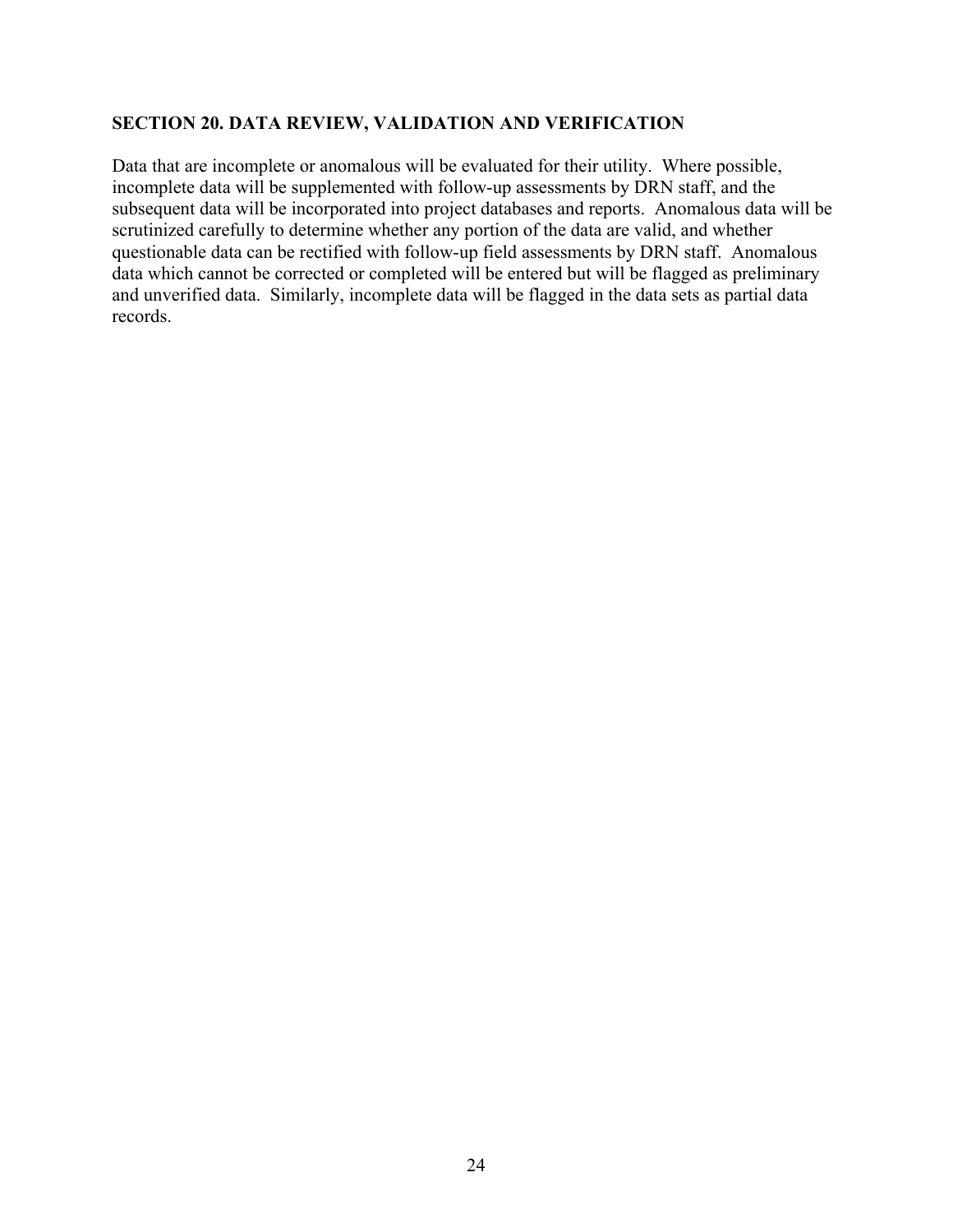#### **SECTION 21. VALIDATION AND VERIFICATION METHODS**

Submitted dataforms will be reviewed by the VAP Coordinator for accuracy and completeness, and checked with submitted photographs. This initial screening to ensure that all data have been collected, and that the collected data are in the proper format serves as the "validation" step. Ten percent (10%) of the Visual Assessments will be field-verified by DRN staff to assess the accuracy of the collected data. This Quality Control check will serve as the "verification" step of the data collection process.

All collected data will be entered into electronic files, and the entered data will be proofed in their entirety against the original data sheets. The proofing will evaluate whether all data have been entered, whether the right format for the data have been included, and whether the correct numeric values for these data have been entered. As such, the proofing of 100% of the data entry will serve as both the "validation" and "verification" steps. Errors in data entry will be documented, and the final electronic files will be corrected of all errors.

Electronic reports will be circulated in draft form for review by the project partners and limitations of the study will be included in the reports. These limitations will assist with VAP monitoring efforts that are not part of this project but that may enhance the quality of data for similar monitoring assessments in the future. It is also important to note that iterations of this protocol have already been field tested in the past and improved over time based on analysis of past results from other assessments conducted by the project partners.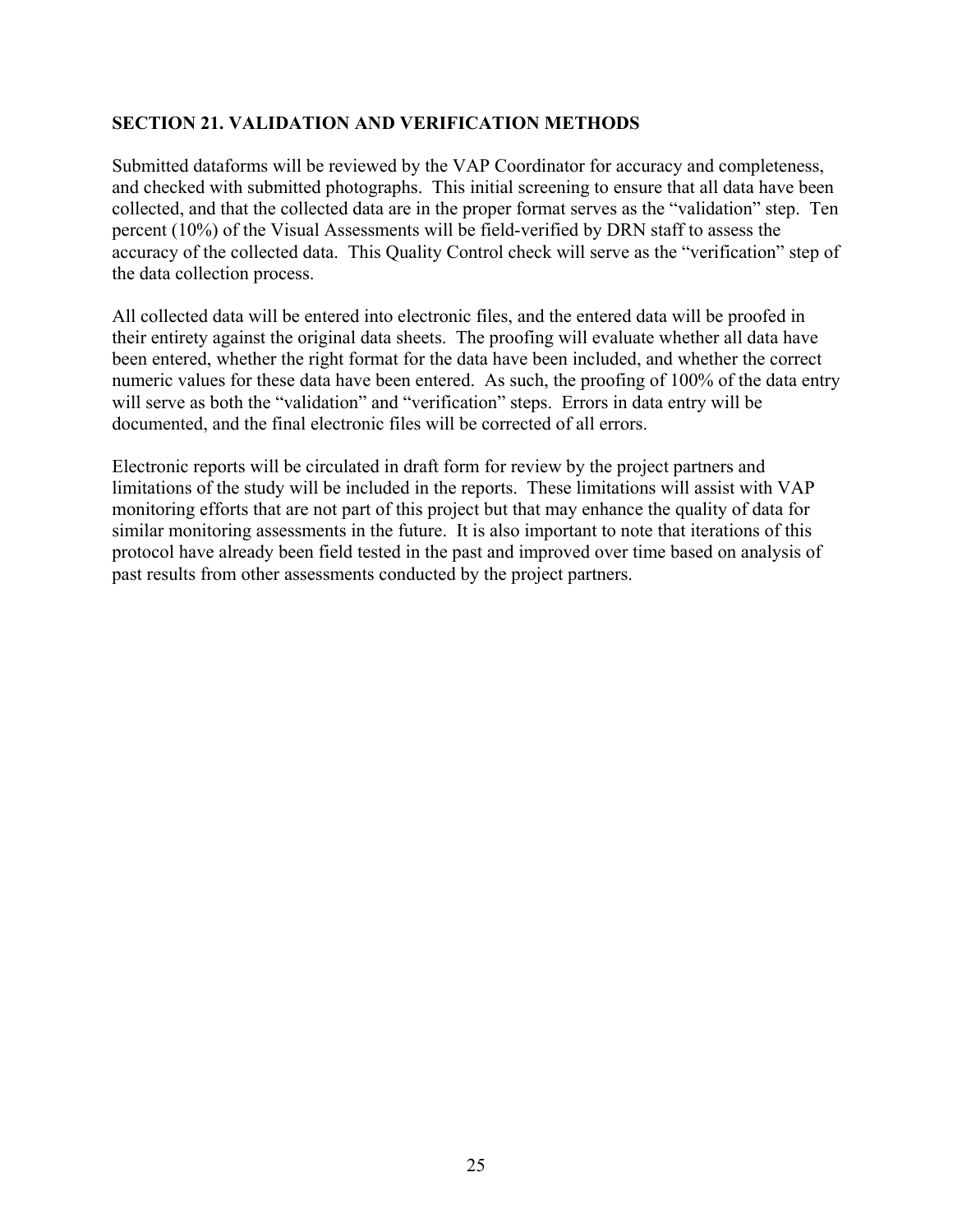## **SECTION 22. RECONCILIATION WITH DATA QUALITY OBJECTIVES (DQOs)**

As soon as possible after survey completion, review of the datasheets will be conducted by the VAP Coordinator. If incomplete or inaccurate data appear to be submitted, resurveying those reaches by DRN staff may occur based on the extent of data needed and completed reaches. Any limitations on data use will be detailed in the final visual assessment reports.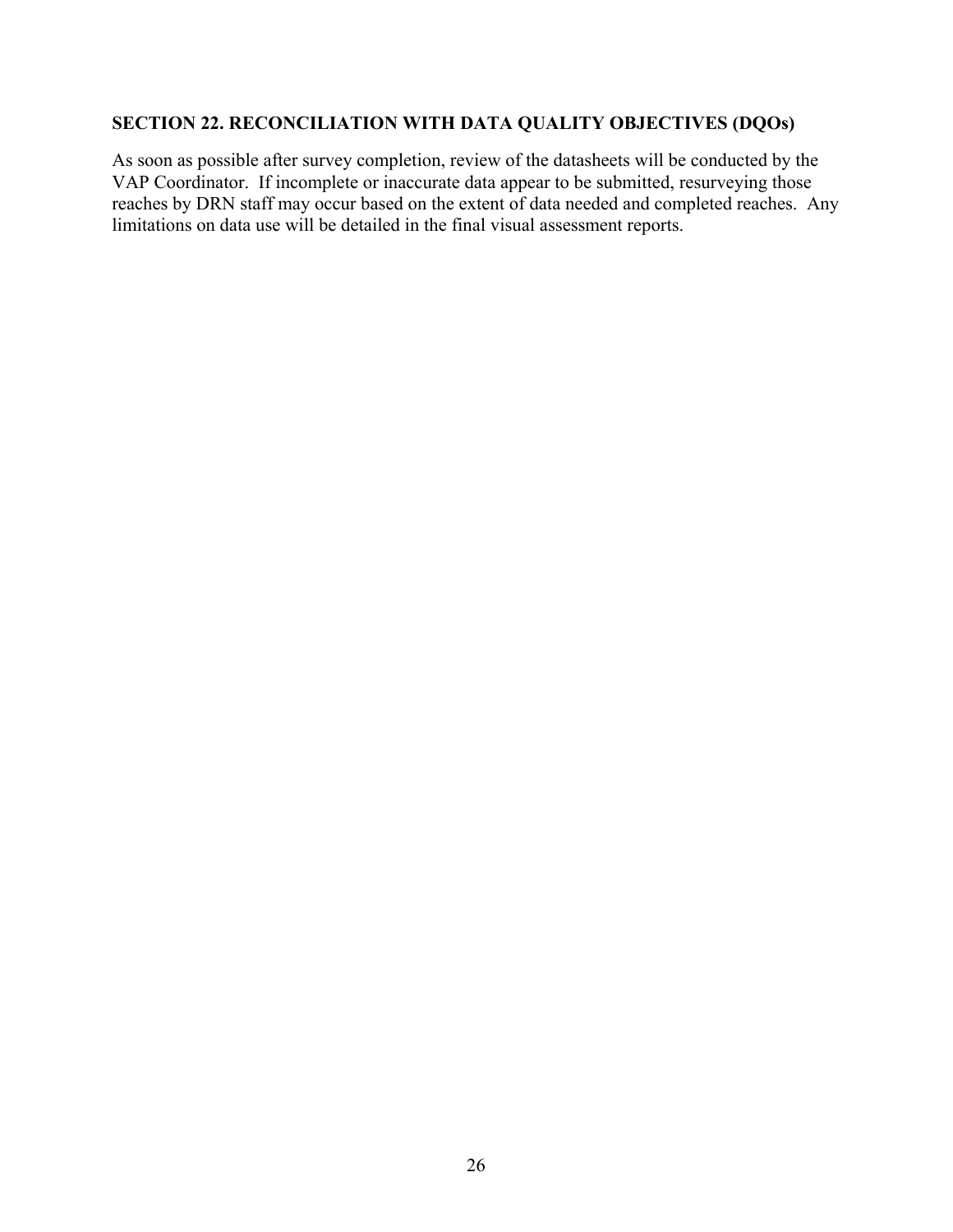**Appendix A. Watershed Maps**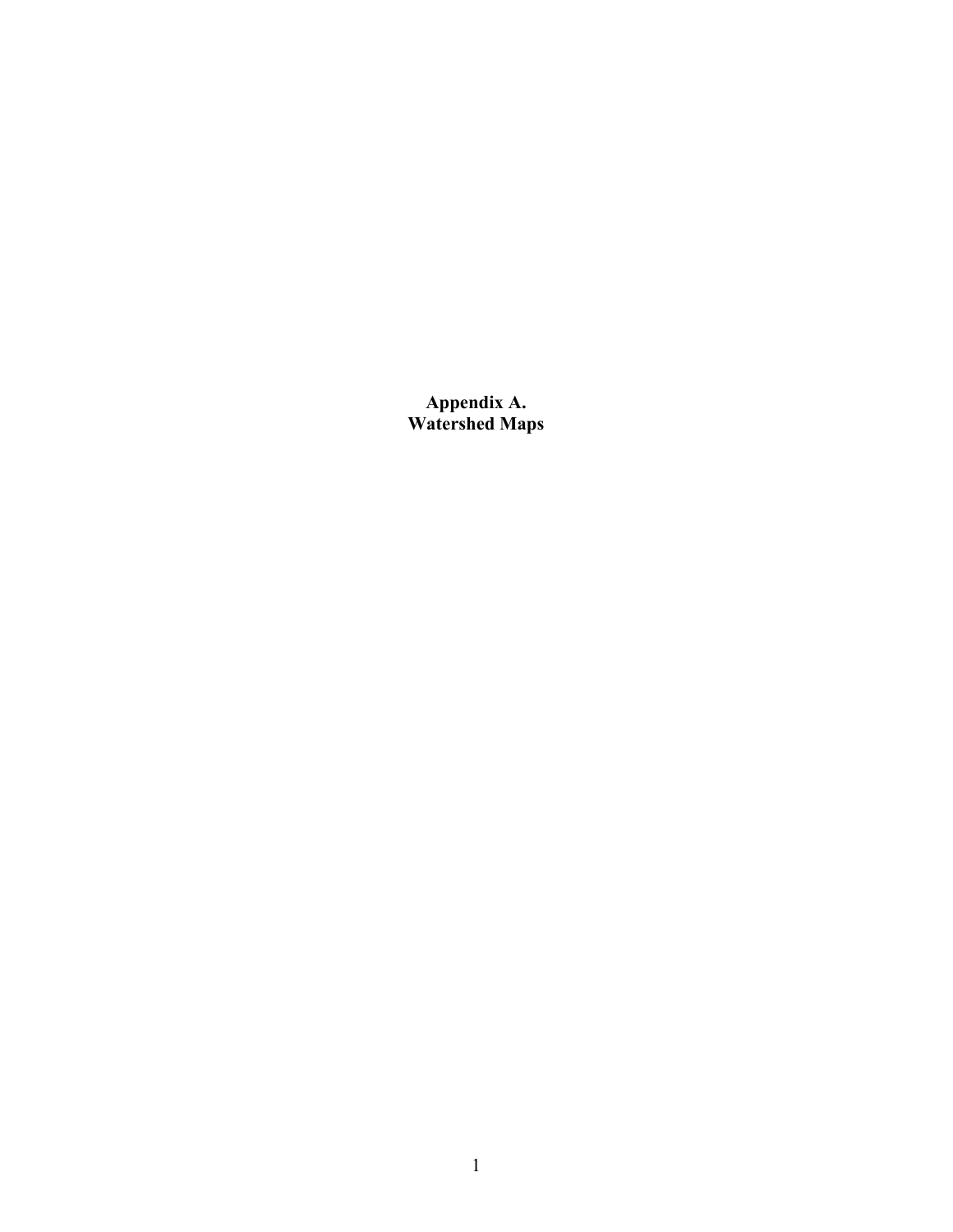**Appendix B. Volunteer Field Packets**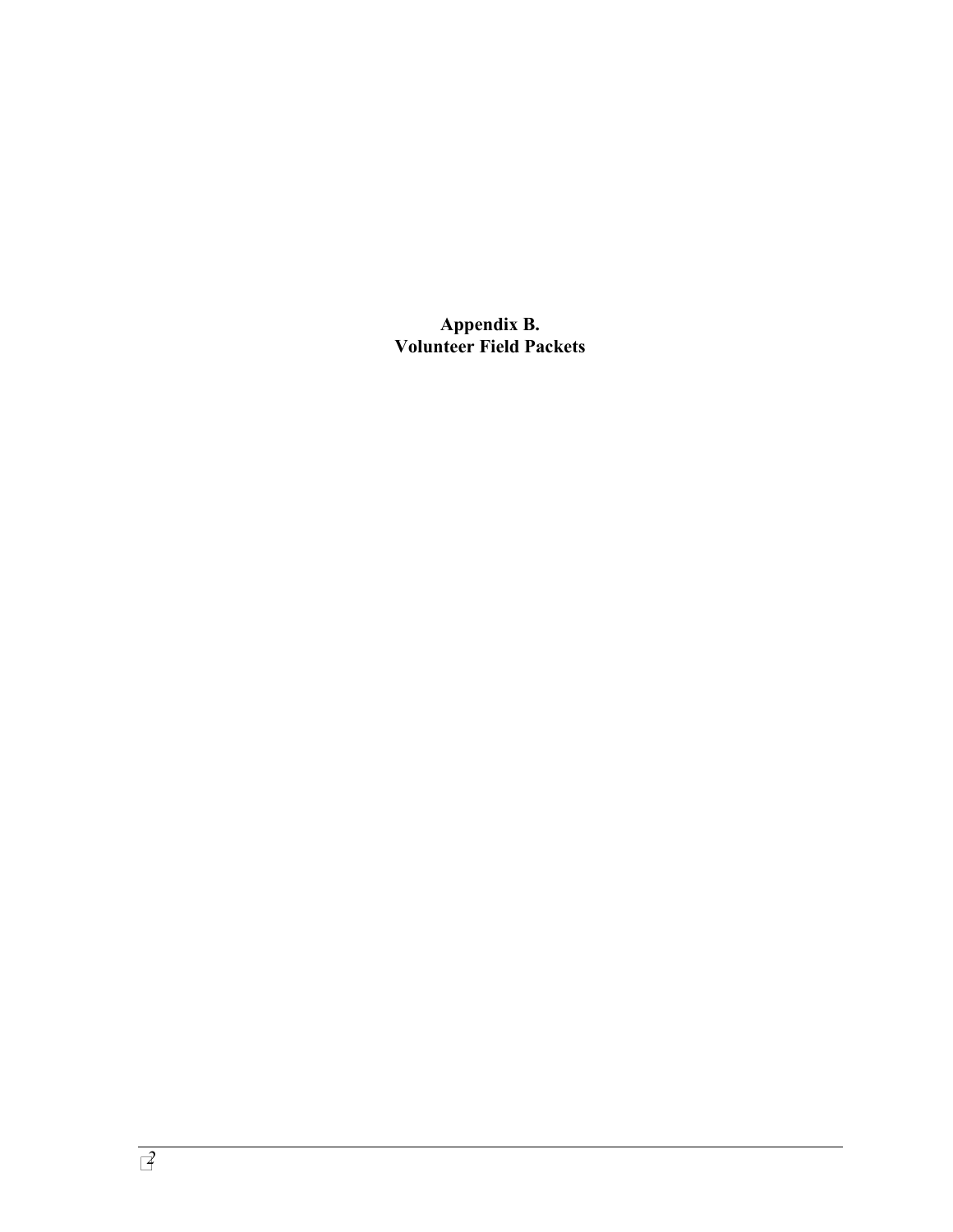# **Stream Toolkit for the Alexauken Visual Assessment**



Delaware Riverkeeper Network P.O. Box 326 Washington Crossing, PA 18977 215-369-1188

This project funded by a grant from the New Jersey Department of Environmental Protection, 319h Nonpoint Source Pollution Reduction Program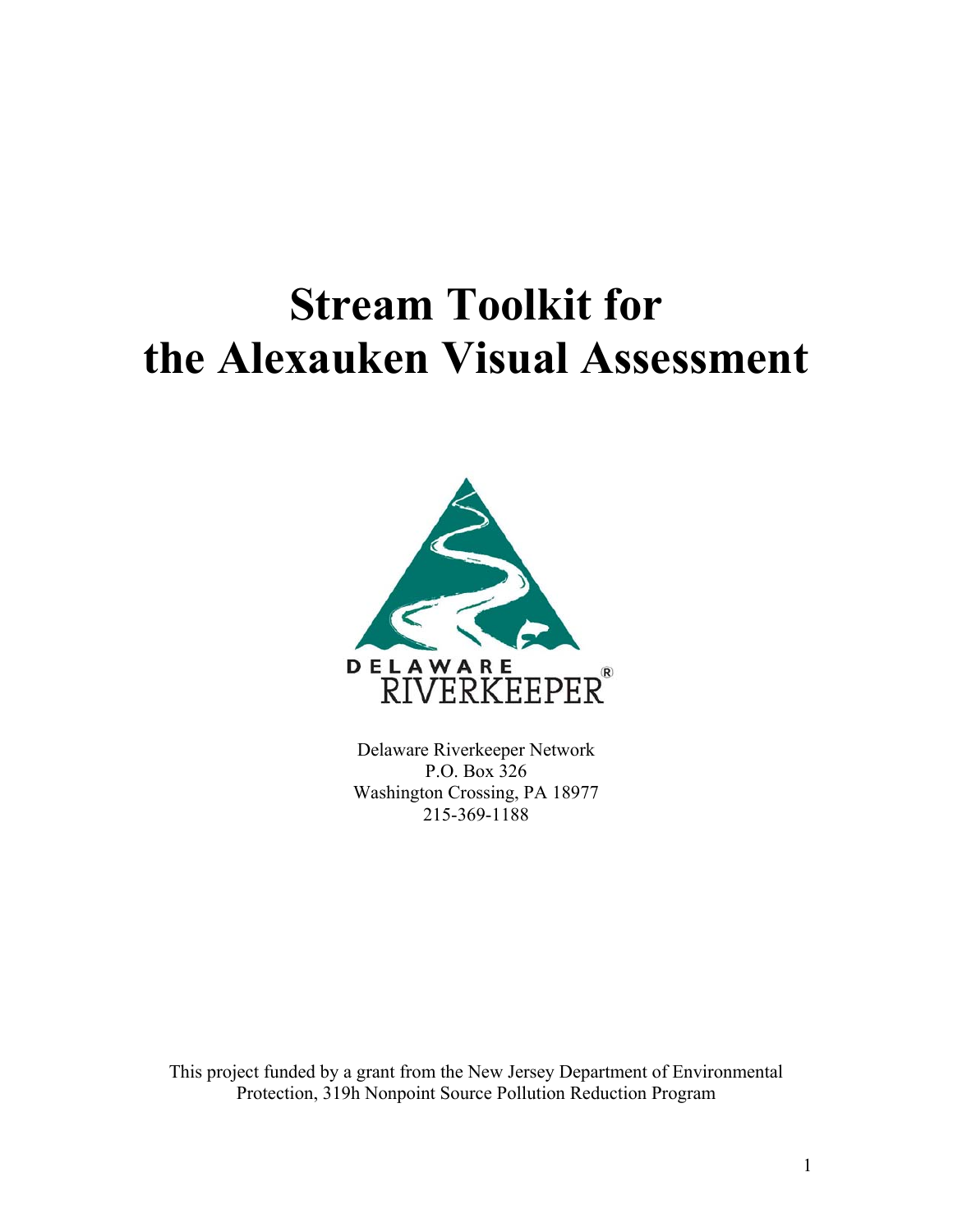# **Instructions for Completing Visual Assessment Data Sheets For Alexauken Creek**

# **Introduction to the VAP**

Volunteer monitors will perform a visual assessment, modified to fit the purpose of the Alexauken Watershed Protection Plan Project. The visual assessment that will be used incorporates appropriate criteria for the Alexauken Creek Watershed and was developed using components of the following standardized and accepted methodologies:

- **USDA Stream Visual Assessment**<sup>[1](#page-31-0)</sup>
- Center for Watershed Protection's Unified Stream Assessment: A User's Manual<sup>[2](#page-31-1)</sup>
- New Jersey DEP's Visual Assessment Protocol used by Watershed Ambassadors $3$
- NJ DEP AMNET Physical/Habitat protocol<sup>[4](#page-31-3)</sup>
- $\blacksquare$  DRN's Integrated Assessment<sup>[5](#page-31-4)</sup>
- $\blacksquare$  The Pfankuch channel stability evaluation<sup>6</sup>

The goals of integrating these various protocols is to reduce the amount of subjectivity and create a more volunteer-friendly stream assessment that provides useful information that volunteers are able to collect with minimal training.

This assessment, outlined on the "Overall Reach Assessment Form" will provide a numeric ranking of all reaches of the Alexauken Creek Watershed to gauge reach quality; identify specific pollution inputs and areas of high-quality intact systems; characterize stream channel conditions, habitat structure, and floodplain conditions; provide information on the extent and quality of riparian buffers; determine appropriate areas for further sampling; and map unknown headwater tributaries using GPS technology to better protect these unmapped streams. Also, in January 2004, Princeton Hydro and West Amwell Township identified areas of significant erosion for the Watershed at several downstream segments of Alexauken Creek. Another goal of the project is to identify the sources and causes of this erosion.

<span id="page-31-0"></span> $\overline{a}$ <sup>1</sup> USDA NWCC Technical Note 99-1. Stream Visual Assessment Protocol, December 1998.

<span id="page-31-1"></span><sup>&</sup>lt;sup>2</sup> Kitchell, Anne, and Tom Schueler, Center for Watershed Protection. Unified Stream Assessment: A User's Manual Version 1.0, March, 2004.

<span id="page-31-2"></span><sup>&</sup>lt;sup>3</sup> NJ DEP, Division of Watershed Management. Visual Assessment.

<span id="page-31-3"></span><sup>&</sup>lt;sup>4</sup> NJ DEP, Bureau of Freshwater and Biological Monitoring, Stream Habitat Assessment for AMNET Sites.

<span id="page-31-4"></span> $<sup>5</sup>$  Albert, Richard, Dan Salas, & Dave Williams, Delaware Riverkeeper Network. Integrated Stream</sup> Assessment, 2002.

<span id="page-31-5"></span><sup>6</sup> Pfankuch, Dale J. 1975. Stream Reach Inventory and Channel Stability Evaluation. USDA Forest Service,. R1-75-002. Govt. Printing Office, # 696-260/200.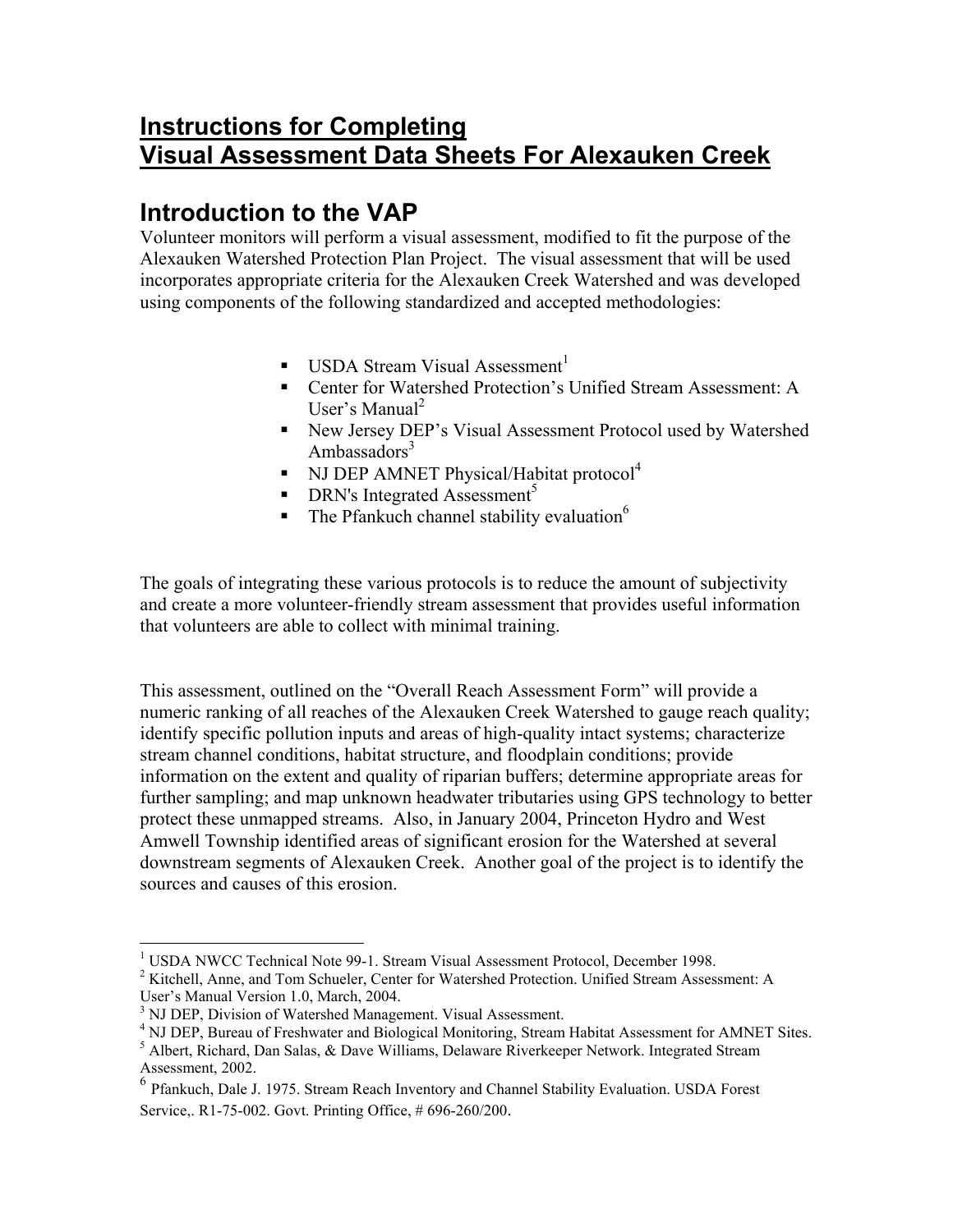## **Step-By Step Guidance for Volunteer Monitor Teams**

## **Safety First**

Be sure to monitor with a partner and be safe. Streams are slippery places and walking a streambank can put you face-to-face with rose bushes and other hazards. Wear protective clothing (long sleeves and durable pants—waders can be very helpful) and comfortable waterproof boots if you have them. Be aware of deer ticks (which are the size of a pepper flake)..it's been a mild winter. Don't forget hats, gloves, and scarves and wear multiple layers with a wicking layer near your skin to keep from getting chilled. If you dress appropriately, your time along the Alexauken will be one you remember fondly!

## **Respect Private Property**

Respect private property and invite streamside landowners to participate in the assessment. You are a local citizen of the Alexauken so you likely already know a lot of the neighbors along the stream you are surveying. Remember, you have copies of the landowner letters that were sent to streamside landowners, volunteer badges, and newspaper articles about the assessment so use these if you need to educate landowners you meet along your travels.

## **Visual Assessment Datasheets Overall Reach Assessment Form**

You have several datasheets to help you on your journey along the Alexauken. The first is the "Overall Reach Assessment" which should be filled out multiple times along your entire stream segment based on how many reaches you define along your walk. This form consists of five pages designed to help you characterize each reach thoroughly. Each volunteer team has received a stream segment which is about one mile in length and is labeled on the set of maps you have received. You and your teammate will be determining when there has been a change in land use or stream conditions to warrant you defining another reach and filling out another "Overall Reach Assessment". In complex, changing places of the Alexauken, you may have many reaches where if things remain constant and landuse or the stream does not change, you may end up with only a few reaches within your one-mile segment.

## **Drainage Ditch & Stormwater Outfall Survey**

In addition to the "Overall Reach Assessment" you also have a "Drainage Ditch & Stormwater Outfall Survey" and an "Invasive Plant Survey" that you can use to supplement information you are collecting on your "Overall Reach Assessment Form". We envision that the "Drainage Ditch Survey" will be used more often by you as ditches and drainage problems will likely be more evident to you than invasive plants. **Don't forget to document drainage ditches along roadways that lead to the stream.** You should fill out a Drainage Ditch survey for every pipe and/or drainage ditch you find along your stream segment. The pipe/ditch should also be marked on your reference map. The data collected here is critical in determining point sources and nonpoint sources of pollution entering into the stream and in many cases, your eyes may be the only sets to detect such problems for the Alexauken. **Please note that this assessment form is split up into two parts so you could potentially record a ditch and a pipe on one form. Don't get too hung up on differentiating the two potential inputs of pollution. In some cases, for example, you may see a ditch from a road that leads to a pipe where it meets the stream. In this case, just pick one of the sections and fill out for the one input. Don't get**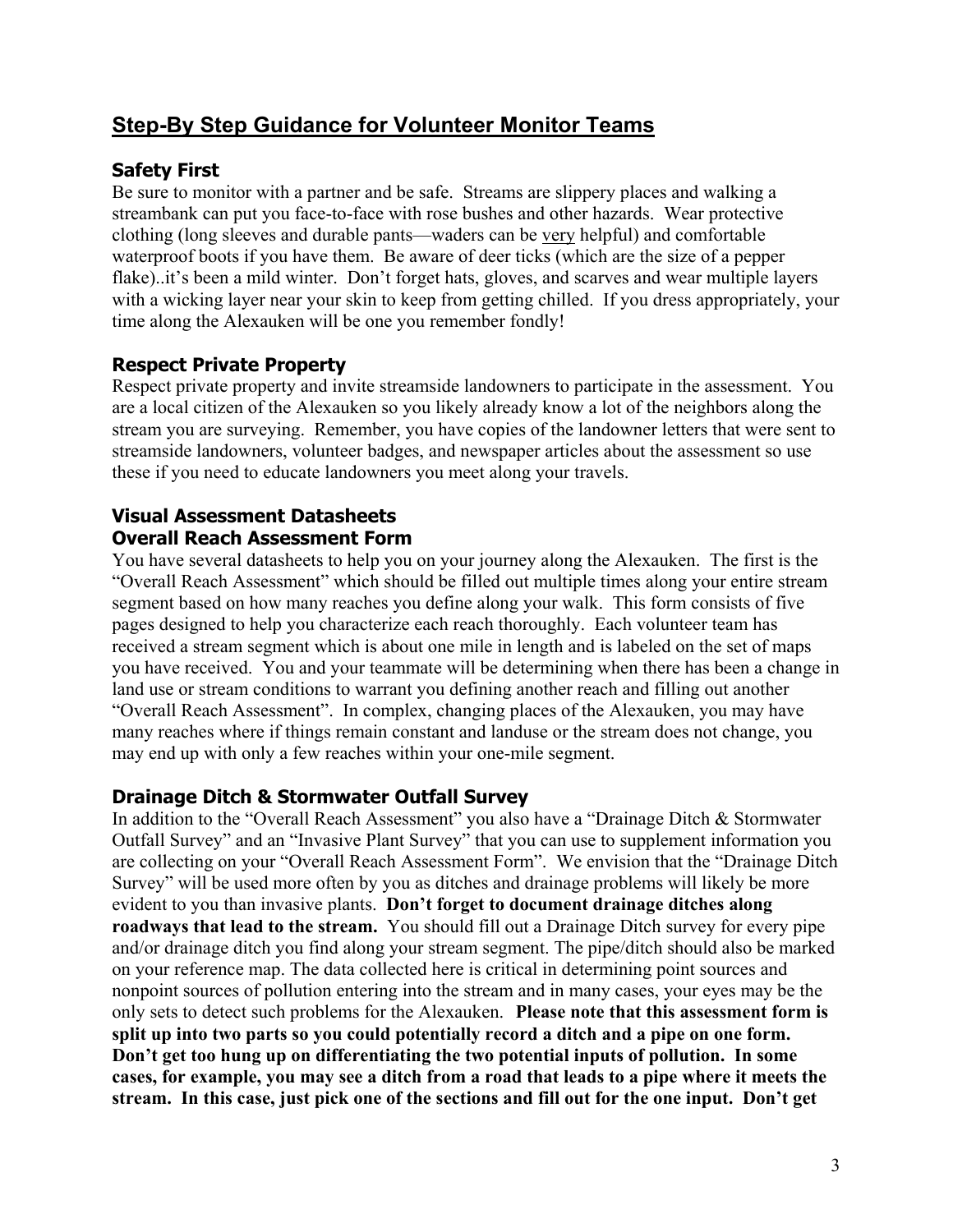**confused with culverts that are located under roadways and allow the stream to pass under the road. You do not need to fill out information for road culverts on this form.**

## **Invasive Plant Survey**

Identifying invasive plants, even if you are a plant person, can be very difficult, particularly in the winter months when foliage is limited. For those of you who know your invasive plants, please use the form as there are many plants in the Alexauken that are threatening our native species. For those whose green thumb is limited, do not stress out and feel obligated to fill out this form. We have enclosed a copy of, "*Plant Invaders of Mid-Atlantic Natural Areas*," published by the National Park Service and the U.S. Fish & Wildlife Service to familiarize you with invasive plants.

If you see a lot of one type of plant, it could be that you are seeing an invasive species. For example, in headwater areas of the Alexauken (and many other headwater streams), multi-flora rose is often present along small tributaries in very large, dense stands. As a general rule of thumb, most of the vines you may see growing up trees and shrubs are invasive plants such as japanese honeysuckle, asiatic bittersweet, or mile-a-minute. The one native vine you may see in the woods is grape which has a characteristic shaggy bark. **Again, don't panic and remember you can always take a picture of a suspect plant and we can likely identify it.** 

## **Your Photo Log**

Another extremely important sheet you have at your service is the Photo Inventory Sheet which you should use throughout your assessment. **Please, be sure to fill out the sheet as you take photos and mark down descriptions as you go along**. It is always tempting to take a roll of film and document later but you will save yourself a lot of head-scratching and time if you document as you perform the field work. **Photos that arrive to us with no documentation or log are unusable so please fill out the log.** We suggest having one member in charge of the camera and photo inventory sheet so you utilize the camera as much as possible. As the old saying goes, "a picture (with good reference points & scale) is worth a thousand words". We recommend having two clipboards, one for your assessment and one for your photo log. You will use a running photo log to document photos for your entire segment rather than filling out a photo log specifically for each reach. We recommend taking at least 4 photos per reach at least.

## **Your Maps & Stream Sketches**

The GIS maps provided to you are a treat for most who have the luxury of having them for assessment work. We have spent many times sketching from scratch which is something you don't have to do this time around. You can use the white 11X17 map (with no aerial coverage) to help document your photo locations, areas of impacts, wetlands and vernal pool habitat, etc along your segment. **You should also use this map to help document headwater areas where it appears that not all of the stream is present on the map.** The light blue lines on the map consist of information about streams noted by the Soil Conservation Service or the Stony Brook Millstone Watershed Association. It is important that you note if these lighter blue tributaries are present and documented completely. Your on the ground thoroughness and documentation of streams that are not on the map will help protect the Alexauken headwaters in the future so please, when you see a small tributary or rivulet of water that is not present as a branch on the map, draw it in and note it on the datasheet. We will be revisiting these areas in the future to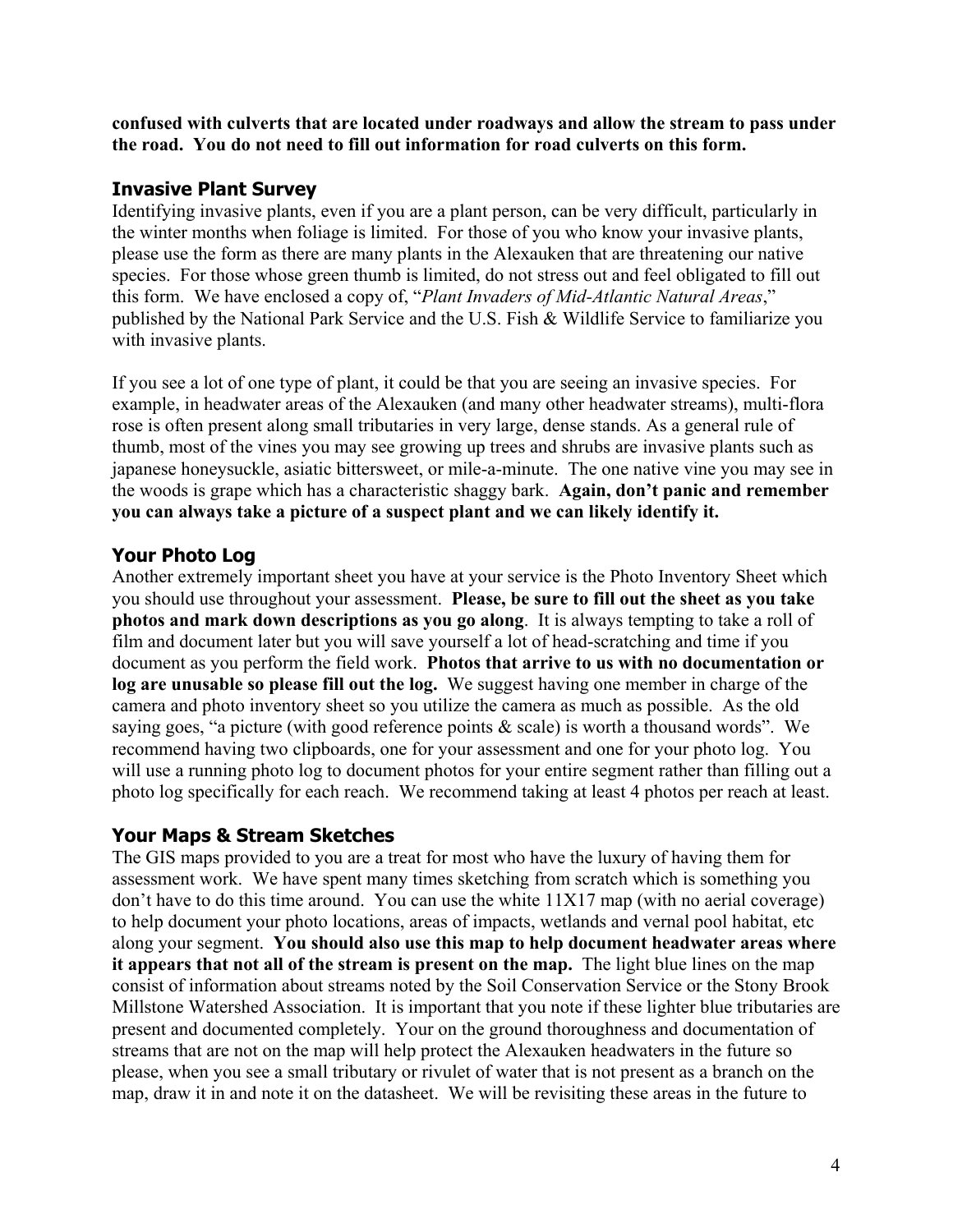help secure that these small but important streams are recognized as part of the Alexauken Watershed. You also have the 11X17 map with the aerial photograph which will help you find your bearings as well as help determine land use within a quarter mile of the site. The yellow line on the maps represents a 500-foot perimeter around the stream. Finally, you have an overall GIS map that identifies your segment within the entire watershed and a road map to help you get to your destination. Along these same lines, remember that you have a compass built into the GPS unit if you need it.

#### **Be sure to utilize the large blank 11X17 map to document things you are seeing along your stream segment (such as road crossings, drainage ditches and outfalls, flocks of waterfowl, invasive infestations, location of significant erosion, etc).**

## **Your GPS Unit**

Wow, another great tool not always available for stream monitors. The Etrex Camo is a small but mighty tool to use in the field. Treat it with good care and use it when documenting the majority of information on the assessment forms. You won't need to save waypoints but rather write down your information directly on the datasheets as you go along. Leave the unit on as you go—you should have plenty of battery juice. Refer to the GPS tipsheet or manual for use. **Don't forget to make sure the GPS Unit is in WAAS mode to ensure the best accuracy possible for your observations and record your readings in latitude and longitude**.

#### **Latitude & Longitude**

Any location on earth is described by two numbers--its **latitude** and its **longitude**. If a pilot or a ship's captain wants to specify position on a map, these are the "coordinates" they would use.

Actually, these are two angles, measured in degrees, "minutes of arc" and "seconds of arc." These are denoted by the symbols  $(\degree, \degree, \degree)$  e.g. 35 $\degree$ 43' 9" means an angle of 35 degrees, 43 minutes and 9 seconds (do not confuse this with the notation  $($ ',  $'$ ') for feet and inches!).



When looking at a map, latitude lines run horizontally. Degrees latitude are numbered from 0° to 90° north and south. Zero degrees is the equator, the imaginary line which divides our planet into the northern and southern hemispheres. 90° north is the North Pole and 90° south is the South Pole.

The longitude lines converge at the poles, are widest at the equator and run vertically. Degrees longitude are numbered 0° to 180° east and west. Unlike latitude, which has the equator as a natural starting position, there is no natural starting position for longitude. The adopted universal zero point of longitude is the Greenwich meridian in London.

**For all datasheets you use, please fill them out completely so we can understand and track your pattern later and use your data as effectively as possible! Also, your comments are very important so please use the space we provide or additional sheets if you want to elaborate beyond the boxes and datasheet.**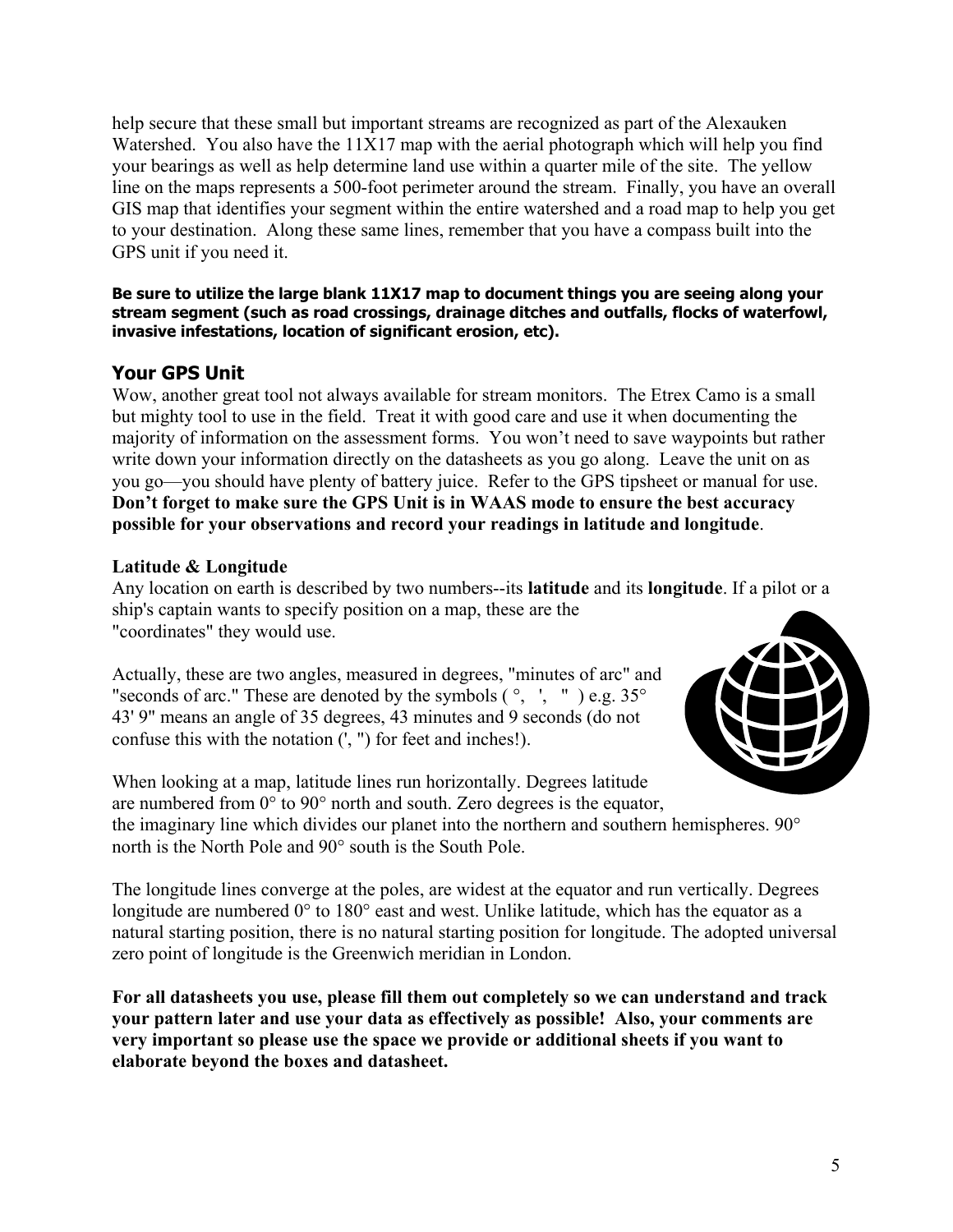### **What to Take with You in the Field** (\*include definite items you should take) **Field Check List**

Your partner\* Camera\* Extra film/memory sticks\* Thermos for drinks & snacks GPS Unit, manual and tipsheet\* Extra batteries\* Datasheets & Tipsheets\* Volunteer badge, articles on assessment and landowner letters\* 2 Clipboards\* Pencils & erasers\* Pruners Waders, hip boots or waterproof shoes & extra pair of warm socks\* Compass (you have one in the GPS unit) Binoculars (optional but good if you have areas you cannot access) Plant Invaders Guide\* Tape measure or your pacing worksheet Cell phone – call Faith at 610-291-1403 if you run into questions in the field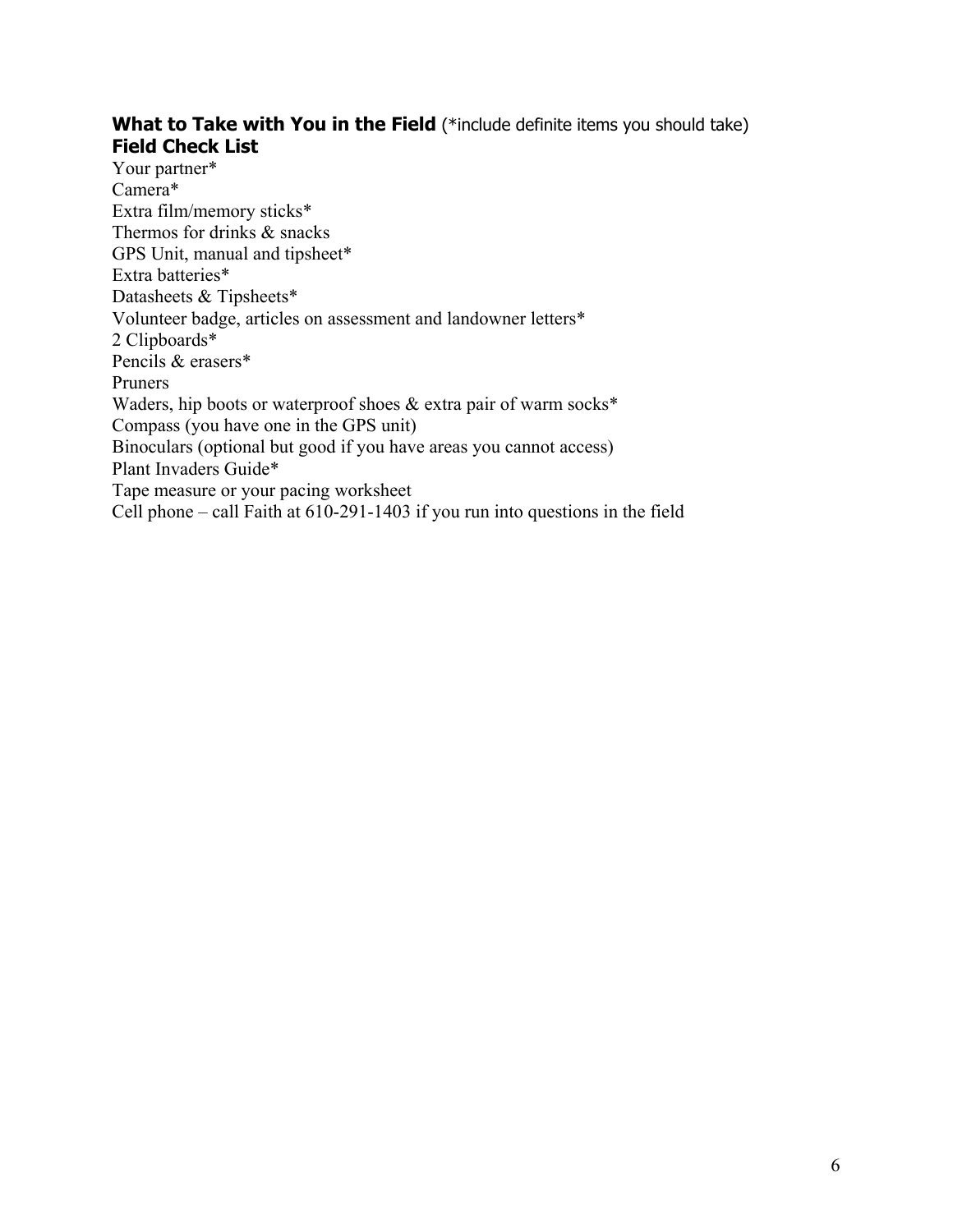## **Overall Reach Assessment Form**

The following is a line-by-line explanation of how to fill out the "Overall Reach Assessment" and the ways to obtain necessary information for your data sheets.

**Date -** Date on which the assessment was performed.

## **Segment ID #:**

The stream segment ID is represented on the GIS maps that were provided to you and includes the approximate one-mile segment of stream you were assigned to assess. Please be sure to fill this information in on each page of the datasheets just in case they get separated. We recommend you begin your segment either at its headwaters and work downstream or at the southern most point and work upstream to avoid skipping around or missing areas of the stream.

## **Stream Reach ID:**

Reach ID's will be assigned by you as you determine different reaches along your segment based on changes in landuse or changes in the stream that warrant a new reach being assigned. Each reach you define should have an "Overall Reach Assessment" filled out for it along with other datasheets you may need to use for invasive plants and ditches. We recommend you define the reach as 1,2,3,4 and so on.

**Start & End Time** – Use military time to document your start time and end time on each reach assessment you complete

**GPS Start & End Point** – Use the GPS to document your beginning and end point for each reach. You should always walk the reach in its entirety before performing the scoring component of the assessment (pp 4&5) but along the way you can fill in information on monitoring access points, landuse, drainage ditches, etc. you see. **Use Latitude and Longitude to document all GPS points and be sure to have your Unit in WAAS Mode (see GPS tipsheet or manual for more info).** 

**Description:** A brief description of the stream reach location (ex. reach began just south of Rte 13 along Wildlife Management Area property). Taking a photo of the reach facing downstream from a bridge or in the stream itself can be very helpful for data crunchers back at the office.

**Stream Reach Order**: Streams are classified by size. Determine, using the GIS map, what order of the stream is being assessed. Remember 1 is defined as a very headwater stream and as

it joins other confluences, the order increases at each confluence. Two first order streams meeting make a second order and two second order streams meeting make a third order and so on. Note that that when a first order stream joins a second order stream, the resulting stream remains a second order stream. A third order stream is only formed if two second order streams come together.



(Source: Schueler, 1995b)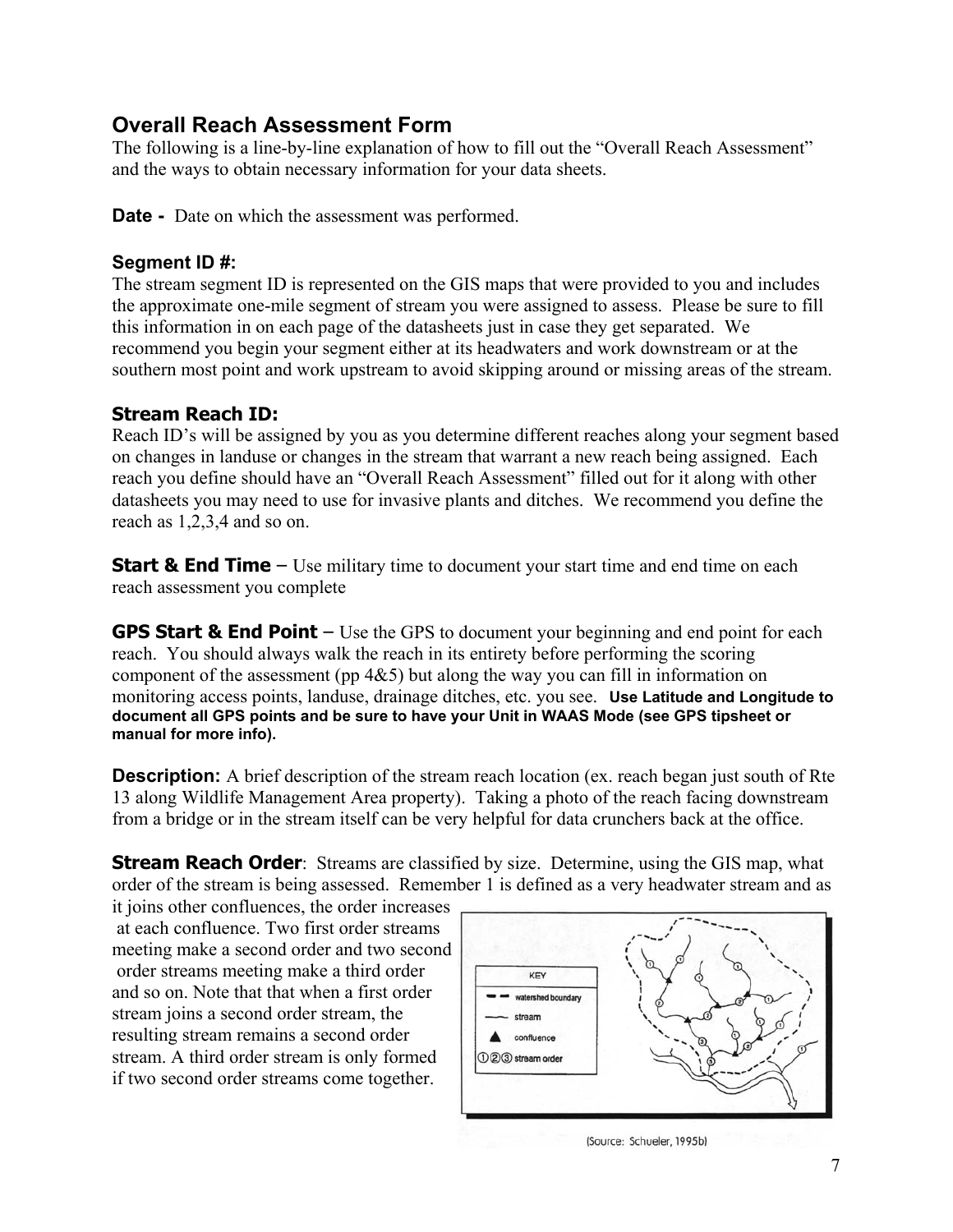#### **Reach Accessibility:**

One of our goals of the assessment is to locate areas where further sampling can take place (both biological and water chemistry monitoring). Document the locations along a reach that you think would provide good access and that may also help pinpoint either high quality or a pollution problem. Provide latitude and longitude for these potential monitoring locations and reasoning for choosing location. Also take photos of these locations and document on photo log.

## **Severe Bank Erosion**

The assessment is also trying to find areas where sediment pollution from erosion and impacts on the land may be impacting bank stability. Severe bank erosion is often dependent on stream order and energy from stormwater runoff but in general, any area where there are almost vertical eroded banks, sloughing, fallen trees, or overhanging banks should be considered severe, particularly if these areas are over 10 feet in length. Take a GPS reading and photos for these erosional areas and estimate the length of the erosion.

#### **Mapping Exceptional Resources**

One of the most critical pieces of the assessment is to map unique and sensitive habitats of the watershed that otherwise may go undocumented. **We are asking for this information along the 50' stream corridor but also consider, other places you know of as a watershed resident beyond this area that should be documented as part of the assessment. For example, if you know of a vernal pool in one of your favorite hiking grounds within the watershed that you hear spring peepers every spring, please capture this information for us and provide it when you hand in your data. Some of this info can be captured on the overall map of the watershed or a separate sheet of paper or datasheet.** 

#### **Vernal Pools**

Vernal pools are confined wetland depressions, either natural or man-made, that hold water for at least two consecutive months out of the year and are devoid of breeding fish populations. Here in New Jersey, rural portions of the Skylands, Piedmont, and Coastal Plain landscapes are home to the majority of our vernal pools. These unique ecosystems provide habitat to many species of amphibians, insects, reptiles, plants, and other wildlife.

Vernal pools come in an array of forms: isolated depressions within upland forests, seasonally flooded meadows, floodplain swamps, abandoned gravel pits or quarries, and even derelict swimming pools. However, no matter what the structure or genesis of the pool is, all vernal pools either dry out completely or draw down to very shallow levels unsuitable for sustaining fish. Fish are highly predatory on amphibian eggs and larvae.

Amphibians that are dependent upon vernal pools are known as "obligate vernal pool [breeders](http://www.state.nj.us/dep/fgw/ensp/)." In New Jersey there are seven species - two frogs and five salamanders - that fit this category. Another 14 of New Jersey's amphibians also use vernal pools for breeding, but unlike the 'obligate' species, these species can successfully reproduce in habitats that contain fish. These species are known as ["facultative](http://www.state.nj.us/dep/fgw/ensp/) vernal pool breeders."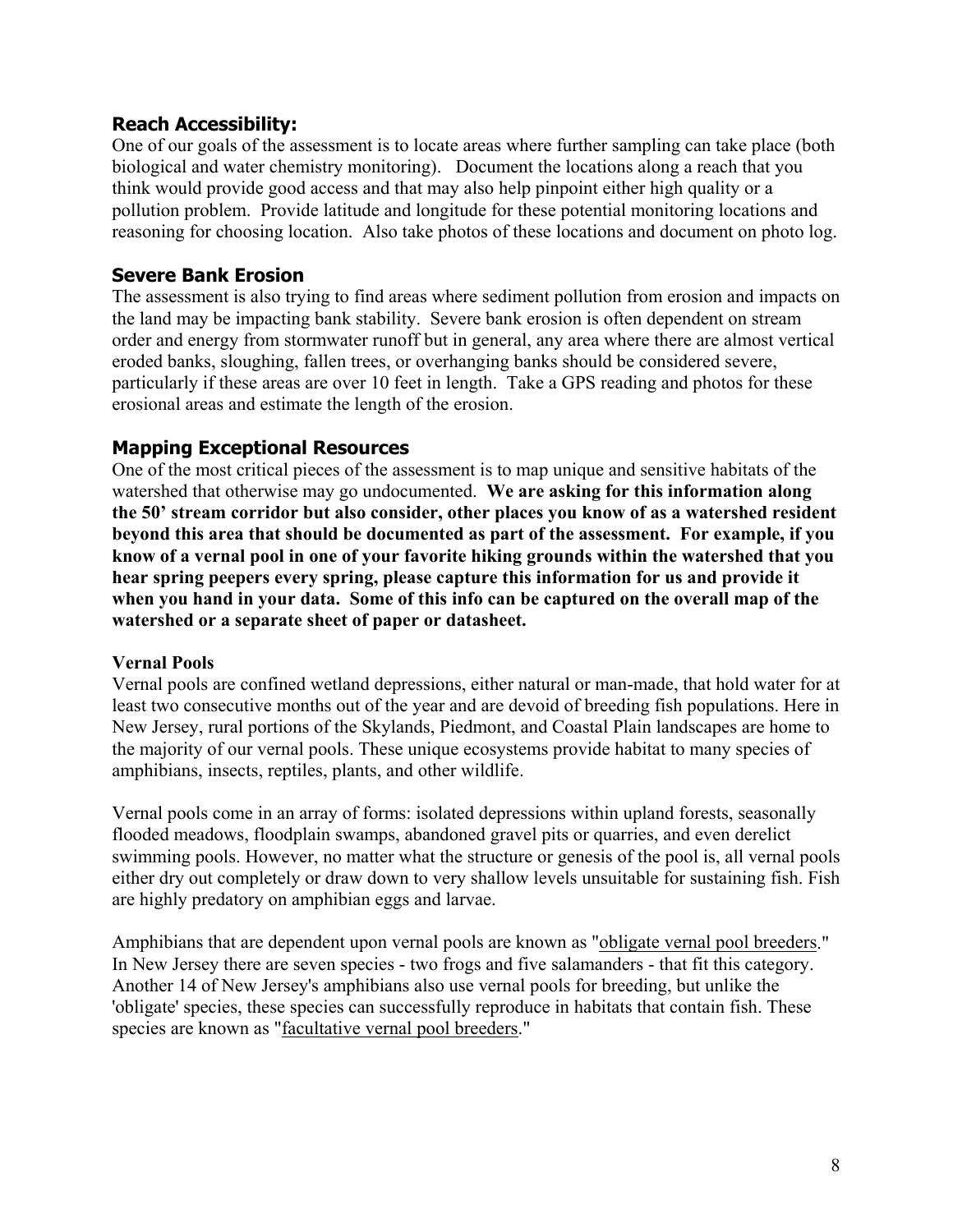## **What to Look For to ID a Vernal Pool**

- A confined basin/depression lacking a permanent outlet.
- Harbors documented obligate or facultative vernal habitat species (as identified in N.J.A.C. 7:7A, Appendix 1). **(amphibians may not be out as early as this assessment so don't disqualify an isolated confined basin if you see one)**
- Maintains water for at least two continuous months between March & September of a normal rainfall year.
- The area is free of fish populations, or dries up at some time during a normal rainfall year.

#### **Unmapped headwater streams**

**You should also use the 11X17 map to help document headwater areas where it appears that not all of the stream is present on the map.** Your on the ground thoroughness and documentation of streams that are not on the map will help protect the Alexauken headwaters in the future so please, when you see a small tributary or rivulet of water that is not present as a branch on the map, draw it on your map and note it on the datasheet. We will be revisiting these areas in the future to help secure that these small but important streams are recognized as part of the Alexauken Watershed.

#### **Unmapped headwater stream channel with no water present**

If you see something that looks like a natural stream channel (and is not a man-made ditch where a ditch survey would be better suitable) that has no water present in it, document this information as well. Some streams are ephemeral and dry up for part of the year in the summer.

## **Wetlands**

Wetlands are commonly referred to as swamps, marshes, or bogs. However, many wetlands in New Jersey are forested and do not fit the classic picture of a swamp or marsh. Previously misunderstood as wastelands, wetlands are now being recognized for their vital ecological and socioeconomic contributions.

Many people grew up thinking wetlands should be drained for farming or filled in for development. But wetlands contribute to the social, economic, and environmental health of our nation in many ways:

- Wetlands protect drinking water by filtering out chemicals, pollutants, and sediments that would otherwise clog and contaminate our waters.
- Wetlands soak up runoff from heavy rains and snow melts, providing natural flood control.
- Wetlands release stored flood waters during droughts.
- Wetlands provide critical habitats for a major portion of the State's fish and wildlife, including endangered, commercial and recreational species.
- Wetlands provide high quality open space for recreation and tourism.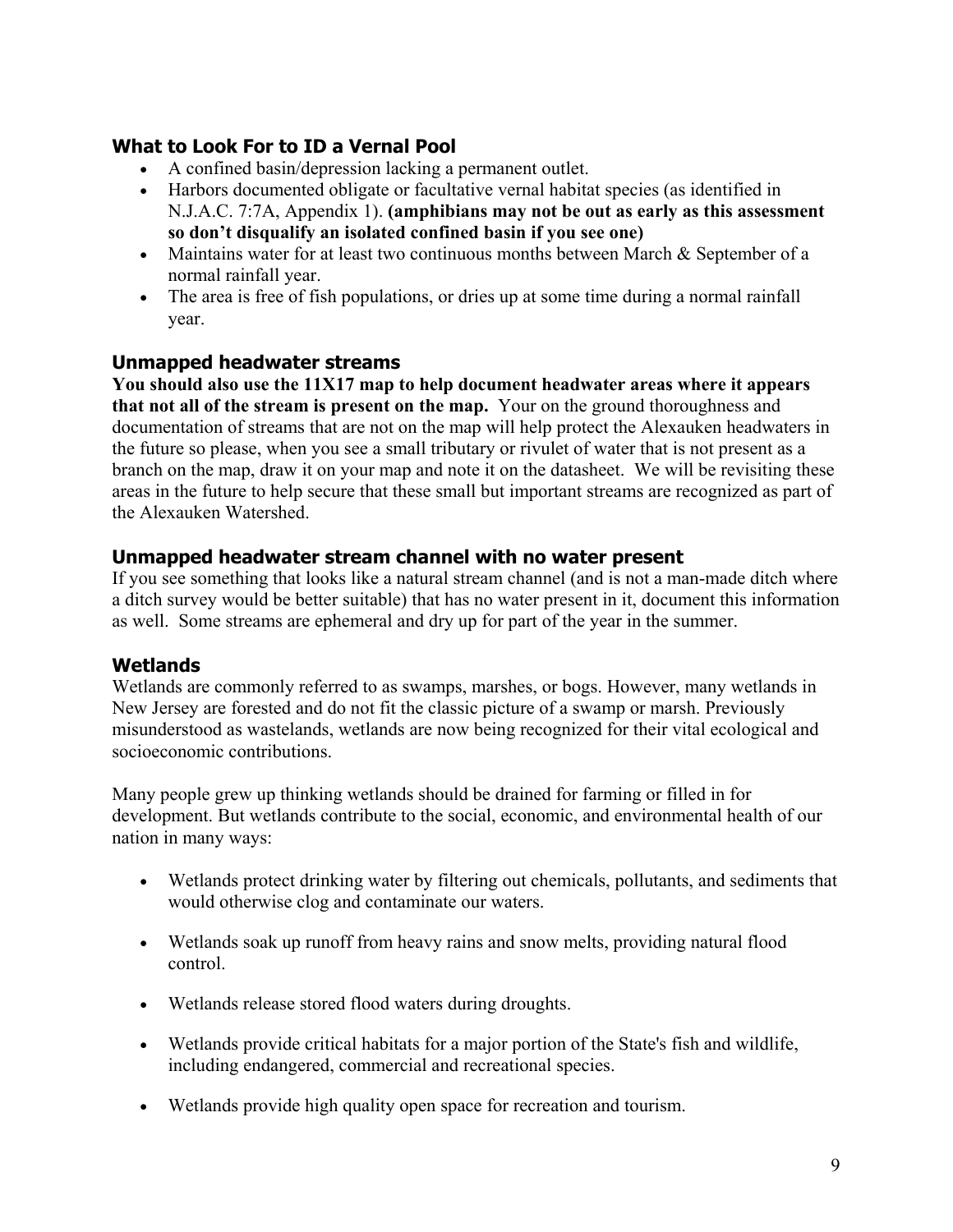Many of these values were not widely appreciated until the 1970s and 1980s. By then, more than half of the nation's wetlands were destroyed. The New Jersey freshwater wetlands program protects freshwater wetlands, and upland areas within 150 feet of wetlands (sometimes called "buffers"), from development which will impair the wetlands' ability to provide the values listed above. Over the last two hundred years, the United States has lost over 117 million acres of its wetlands through dredge and fill activities, drainage, development, pollution, and natural causes. Erosion, flooding, and sedimentation has resulted. Furthermore, the decrease in wetlands has decreased populations of waterfowl, fish, and shellfish. With over 54 percent of the total wetlands in the continental United States already lost, and an additional 200,000 acres disappearing every year, protecting our remaining wetlands has become a critical national priority.

## **What to Look For to ID a wetland?**

Here are some clues that an area might be a wetland:

- The area often has standing water;
- Vegetation in a wetland may include sedges and rushes, grasses that often look very different from typical upland species.
- The area is a low spot that holds water for several days after a heavy rain;
- The water table in the area is not far below the ground surface;
- Land contains a stream or pond, with gentle banks (you may have a fringe of wetlands along the banks)

#### **Streamside Landuse**

This information is meant to obtain general information about the entire reach you are monitoring and general information about the surrounding watershed. There are two sections to the sheet, Assessment within 50' of the stream and Assessment within  $\frac{1}{4}$  mile (~1,320 feet) of the stream. The assessment within 50' of the stream can be filled out at the site while you are in the field. The ¼ mile assessment can be filled out best by driving around the watershed or looking at the aerial map (based on 2002 data) provided for your segment. This section is important to determine issues on the land so be as thorough as possible filling it out. Be sure to include and elaborate on specific types of landuse if possible. For example, it is important to note what type of livestock are present…sheep, cows, chickens, etc.

#### **Watch Out for Construction!**

**The Alexauken stream, which is a C1 stream, is afforded special protections of its riparian buffer through recent NJ DEP Stormwater Regulations. The law requires that new construction activity impacting greater than a one acre area, should not impact the 300 foot buffer on either side of the stream. If you see construction (greater than one acre in size) underway that involves any type of clearing or construction within the 300 foot riparian area surrounding the stream, take photos (with date if possible), document GPS locations, and contact 1-877-WARN DEP. Be sure to get a case number and operator number when you make the report, specify the information you have obtained and clarify that construction is impacting a 300 foot buffer along a C1 stream.**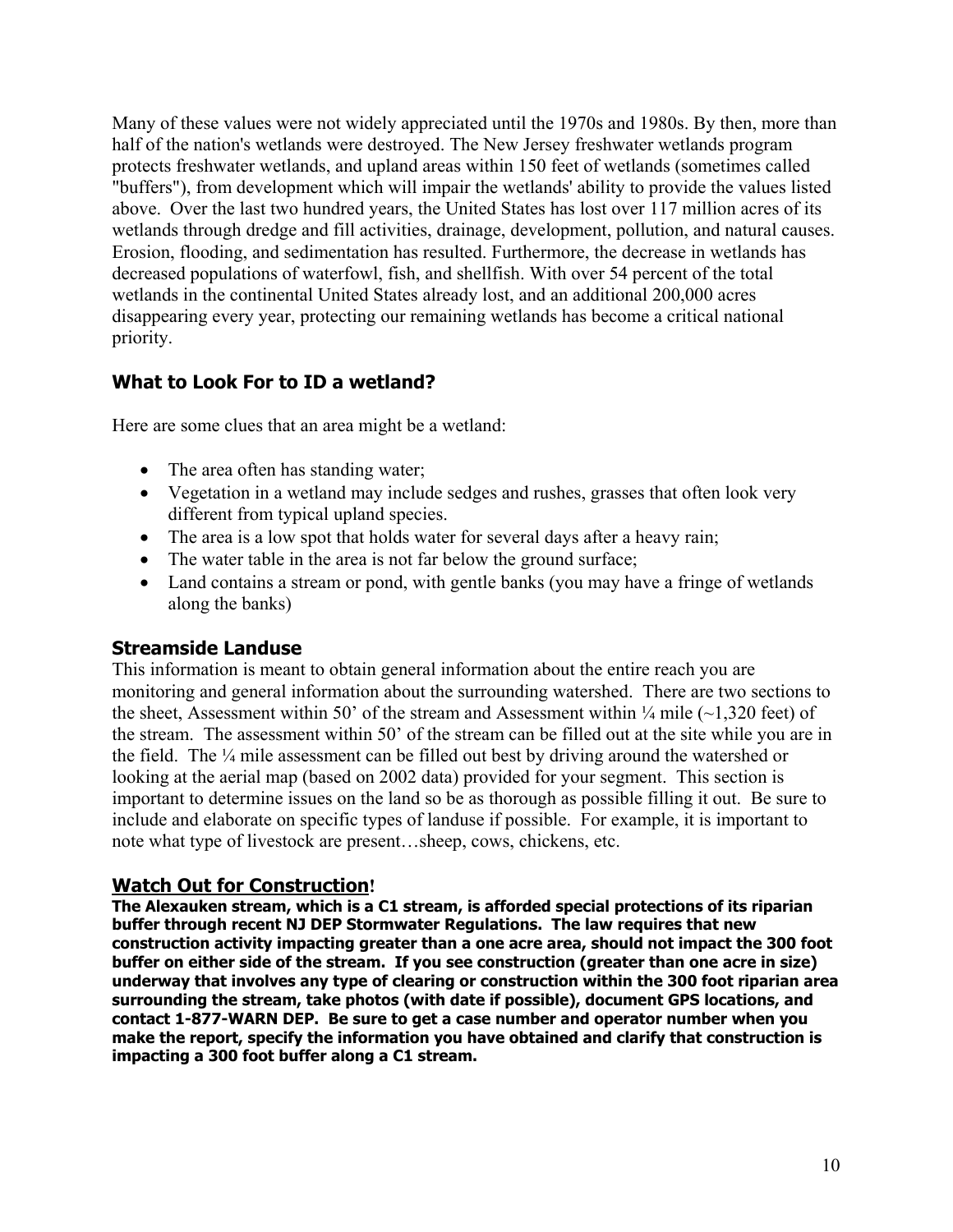## **Scoring For Stream Reach**

Be sure to fill in this portion of the assessment when you have walked the entire reach and determined the reach start and end point. You want to consider and average the area for the entire reach for each of the components. If you are struggling with too many different conditions within a reach, you may want to split the area into separate reaches and perform a separate assessment. However, do remember that some averaging within the reach is advisable. Use the comments section below each indicator to elaborate on your scoring.

## **Vegetated Buffer Width (Riparian Zone)**

A vegetated buffer (or riparian zone) is the vegetation found adjacent and along a streambank. A healthy riparian zone is critical to a healthy stream and the larger the buffer, the more benefits it can provide. It can be any type of *natural vegetation* (and does not include lawn, intensive agricultural crops (such as corn), or active grazing areas). Natural vegetation includes plants like: aquatic plants, sedges, rushes, grasses, forbs, shrubs, vines, understory trees and large trees. **Do not penalize the buffer if it includes invasive plants. Also remember that tall meadow grasses and wildflowers are considered buffer even though there are no trees or shrubs present and the meadow may be mowed on an annual basis to control invasive plants. Buffer quality below will tease out the issues of invasives and meadows.**  Riparian buffers:

- Reduce pollutants from entering the stream
- Help control erosion and stabilize streambanks
- Provide shade to keep stream temperatures optimum for aquatic life
- Provide large woody debris from fallen trees and limbs that form instream cover, create pools, stabilize the streambed, and provide habitat for stream life
- Provide fish habitat in the form of undercut banks with the "ceiling" held together by roots of woody vegetation
- Provide organic matter to fuel the base of the food chain in lower order streams
- Provide habitat and travel corridors for terrestrial animals
- Dissipate energy flow during flood events
- Often provide the only refuge areas for fish during out-of-bank flows (behind stumps, trees, logs)



 *Illustration showing positive benefits of buffers –wider is better. Courtesy of the Connecticut River Join Commission*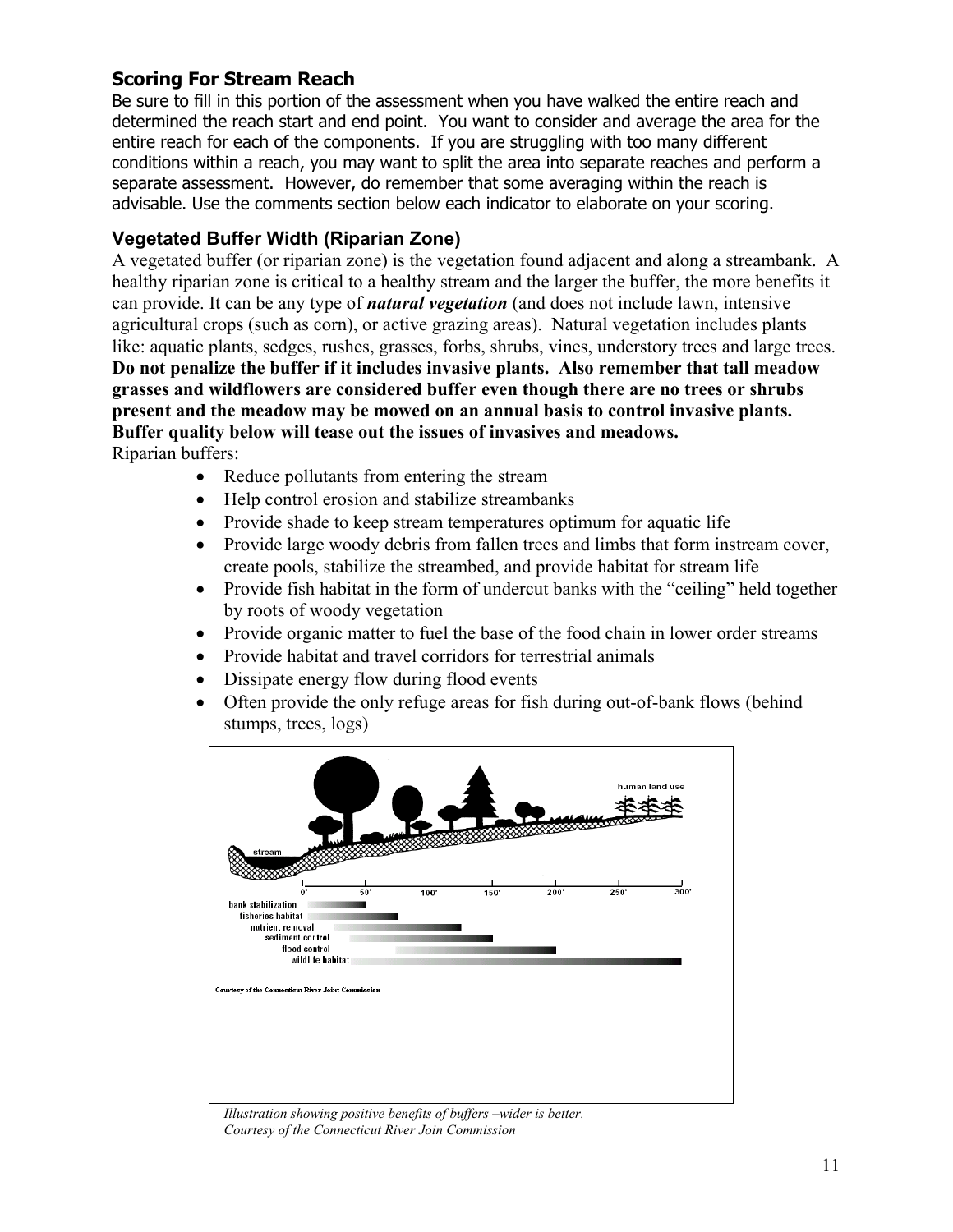Be sure to assess the left and right streambank buffers separately along the entire stream reach and choose a score that best averages riparian buffer width throughout the reach. (Determine left and right buffer conditions by facing downstream.) You may want to pace the distance if you are having trouble estimating distance, particularly when you first start the assessment and are training your eyes to measure distance.

## **Vegetated Buffer (Riparian Zone) Condition**

An optimum riparian buffer has all three native habitat layers – trees, shrubs, and groundcover present and abundant throughout. A common problem for riparian buffers is lack of understory shrubs, trees, and groundcover. Another problem is lack of regeneration. The presence of only mature vegetation and few tree seedlings indicates lack of regeneration (often caused in our area by the overpopulation of deer). Another problem plaguing our buffers and native habitats are the presence of invasive exotic plant species that out-compete native species, cutting back on diversity within the buffer. If you see a lot of one type of plant, it could be that you are seeing an invasive species. For example, in headwater areas of the Alexauken (and many other headwater streams), multi-flora rose is often present along small tributaries in very large, dense stands. Plant ID can be tricky, particularly in the winter months and some invasive plants look a lot like some of our native plants. As a general rule of thumb, most of the vines you may see growing up trees and shrubs are invasive plants such as japanese honeysuckle, asiatic bittersweet, or mile-aminute. The one native vine you may see this winter in the woods is grape which has a characteristic shaggy bark. Be sure to refer to the Invasive Plant Guide for more pictures and guidance and remember, a picture can also help us help you determine a particular plant type. Don't stress too much if you can't ID specific plants…even the experts have a hard time with plant ID at times.

## **Bank Stability**

Bank erosion is noted by raw banks that have loose or bare soils evident. Some bank erosion is normal for healthy streams since streams naturally move sediment through a system. Stream erosion reflects the natural process of channel migration and adjustment, whereby streams continuously meander, widen and narrow in an attempt to reach a stable equilibrium. *Some minor erosion along the outside bend of a stream is normal, particularly when there is a healthy riparian buffer root system present to help hold the outside meander bend soils in place.* Problems arise and bank erosion becomes significant when riparian buffers are degraded or where a stream is unstable because of changes in hydrology, sediment load, or isolation from its floodplain. Excessive bank erosion occurs when the watershed surrounding the stream has been altered. An example of this may be a newly constructed parking lot on the stream bank. Precipitation will hit the parking area and rush off site quickly into the stream and cause the stream flow to rapidly increase which may cause the banks to erode. The process of channel widening or downcutting (the process by which a stream is lowered in elevation due to the net loss of substrate) can worsen as streams become cut off from their floodplain. These hydrology issues can be due to inadequate stormwater management upstream, stream straightening, or the presence of dams, bridges and other manmade modifications to the stream (to name a few). High and steep banks are more susceptible to erosion or collapse. Bank scouring from high water and sediment loads can cause sloughing and scalloping of banks in areas with very poor bank stability. You might also see fallen trees or "missing trees" in areas with severe erosion as the tree root structure is compromised by bank scouring and the roots loose soil support around them.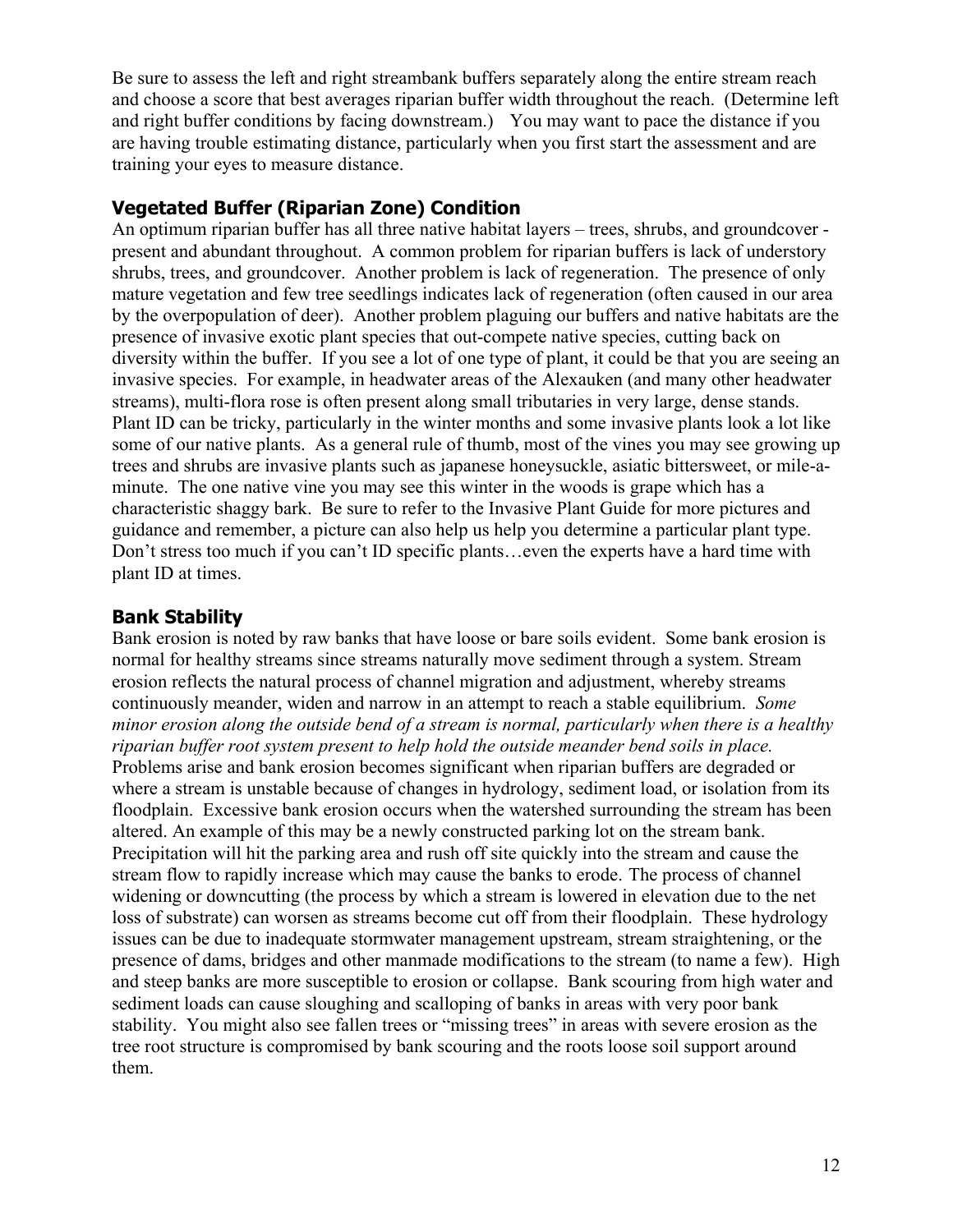## **Channel Condition:**

Natural stream channels have sinuosity or meanders (bends) and usually a diverse riffle, pool, run complex. The amount of sinuosity increases as the stream energy decreases. Stream meandering generally increases as the gradient of the stream valley decreases. For example, a mountain stream running down a steep slope is always straighter than a sluggish coastal stream. Meanders in a stream slow down stream flows and help dissipate energy in the stream. Because urbanization increases the amount of stream energy as more runoff enters the stream from impervious surfaces, if often leads to straighter, higher energy, stream channel.

The relationship of water and sediment is the basis for the dynamic equilibrium that maintains the form and function of the river channel. The energy of the river (water velocity and depth) should be in balance with the bedload (volume and particle size of the sediment). Any change in the flow regime alters the balance. Natural stream channels have access to their floodplains, the flat areas of land adjacent to a stream that is formed by current flood processes. These floodplains are critical to the stream's health, particularly when flows are high, the stream can overflow onto the floodplain, dissipating its energy, nourishing the soils and dropping sediment loads. Downcutting, or the process by which a stream bottom is lowered in elevation due to the net loss of substrate (stream bottom), can limit the streams access to its floodplain. As a stream gets cut off from its floodplain, flows intensify and the stream may begin to straighten.

The presence of braided channels (a stream with three or more smaller channels) and gravel bars are also indicative of altered stream energy and an unstable stream. Signs of channelization (stream straightening) of a stream can include an unnaturally straight section of a stream, high banks, dikes or berms, and lack of flow diversity (few pools, riffles, and run). Older impacts may be evident in areas where a road follows a stream as the stream may have been manipulated in the past to allow for the road. Some modifications of streams have an impact to the stream more than others. For example, channelization (stream straightening) and dams affect a stream more than the presence of pilings or a bridge for road crossings.

#### **Manure Presence**

Manure from livestock may enter the water if livestock have access to the stream or from runoff from grazing areas adjacent to the stream. Look for manure piles along agricultural areas and pasture lands. Signs of livestock paths leading to or near streams may also indicate the probability of manure to enter the stream. Concentrated Animal Feed Operations (CAFOs) may also have lagoons where vast amounts of manure are kept in holding containers. Also consider the spreading of manure on agricultural fields – using manure on fields is a natural way to amend the soil and use up waste produced by livestock but applying too much manure that the soil is unable to assimilate can cause nutrient runoff. Also take note of large numbers of waterfowl (i.e. Canada geese), usually found along impoundments (ponds) where manicured grass is maintained. Public parks can also be a source of runoff if dog owners are not cleaning up after their pets. Finally, remember that septic systems from households can malfunction if not maintained properly or sited at the right location. Signs of on-lot septic problems include: sewer odors, sponginess around septic tank or absorption area, and surfacing raw sewage. Areas with stagnant or slow-moving water may have moderate to dense amounts of vegetation or algal blooms, indicating localized enrichment from manure.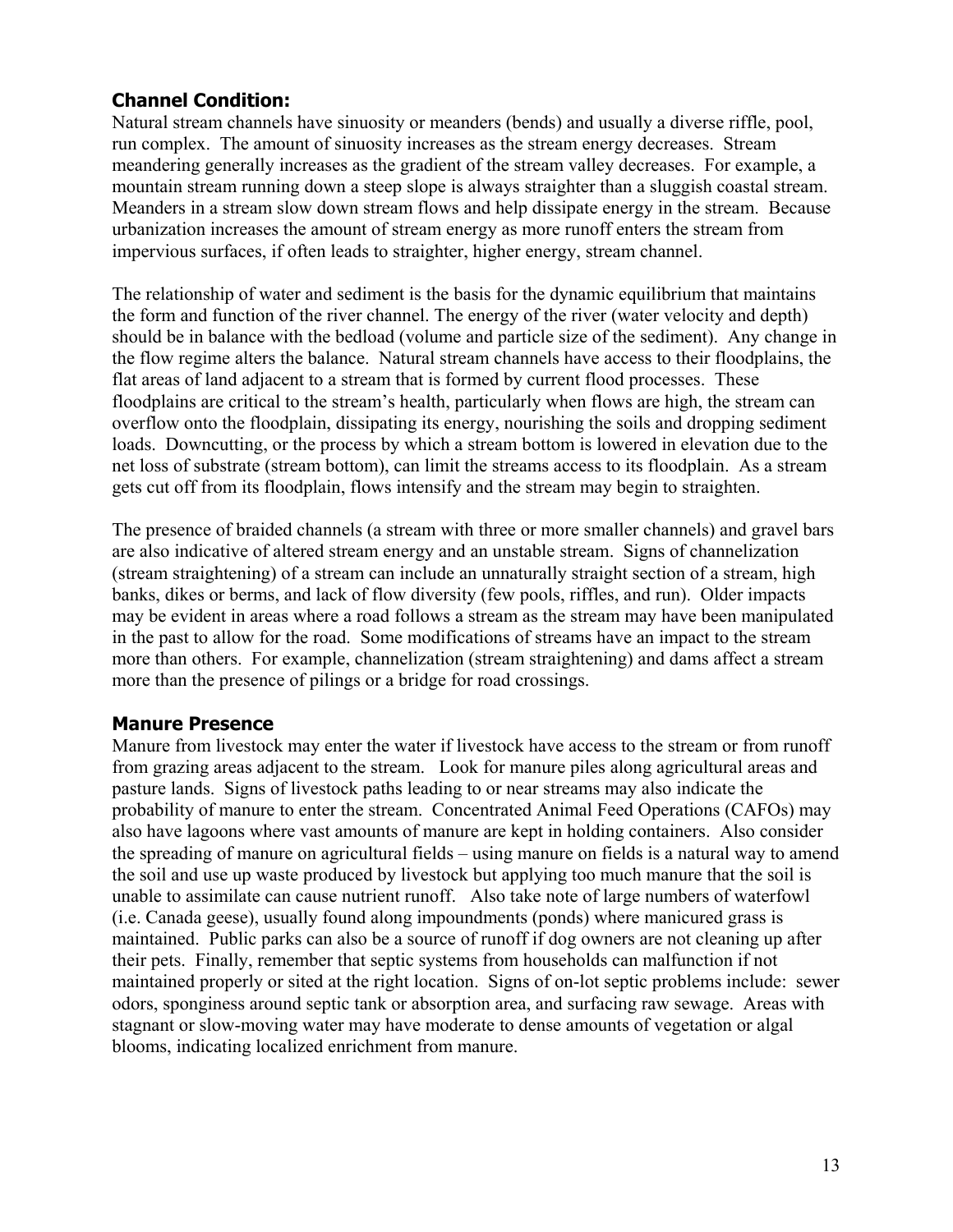## **Available Cover for Aquatic Life**

Observe the number of different habitat and cover types within a representative subsection of the assessment reach that is equal in length to five times the stream channel width. **Each cover type must be present in appreciable amounts to score**. Cover types are described below:

- Logs/large woody debris fallen trees or tree parts that provide structure and attachment for aquatic insects and hiding places for fish
- Deep pools areas characterized by a smooth undisturbed surface and deep enough to provide protective cover for fish
- Overhanging vegetation from trees, shrubs and grasses that hang immediately over the stream surface providing shade and cover.
- Boulders/cobble –boulders are rounded stones more than 10 inches in diameter or larger slabs more than 10 inches in length; cobbles are stones between 2.5 and 10 inches in diameter
- Undercut banks Eroded areas extending horizontally beneath the surface of the bank forming underwater pockets used by fish for hiding and protection
- Thick root mats often from streamside vegetation or plants growing in the water
- Dense plant beds beds of emergent aquatic vegetation thick enough to provide invertebrate attachment and fish cover
- Riffles A shallow section in a stream where water is breaking over rocks, wood, or other partly submerged debris and producing surface agitation.
- Isolated/backwater pools areas disconnected from the main channel, characterized by a lack of flow except in periods of high water
- Course gravel substrate rocks on the stream bottom that are pea to tennis ball sized which can be used by fish for spawning

## **Barriers to Fish Migration**

Barriers may prevent the movement or migration of fish, deny access to important breeding and foraging habitats, and isolate populations of fish and other aquatic organisms. Large dams with impounded water will be obvious during your observations. Look for structures that may not involve a drop but still present an obstacle. For example, some culverts with slopes and insufficient water depth can be a barrier to fish movement. Beaver dams generally do not prevent fish migration but note their presence if you encounter them.

## **Velocity/Depth Variability**

Look for a good variety of flow and depth regimes within each reach. Distinguishing between these four different types can be a challenge….nature tends not to make noticeable boundaries, especially in a stream. The most important thing is to be consistent throughout your reach. Look for locations where the water flow or turbulence changes. A stream with a natural riffle-pool-run complex will likely have all four variables while a straightened channel will not. Pools, often found on the outside meander bend usually account for slow-deep habitat where fish are able to hide and rest. Fast-shallow areas are usually found in riffle habitats and fast-deep areas are usually located in run habitat. Run habitat, fast moving sections of the stream with the majority of stream flow and little surface agitation, often breaks up pools and riffle locations. Pools and riffles refer to the mixture of flows and depths that create in-stream habitat for invertebrates and fish. Pools are deeper than the average stream depth with slower moving water than the average flow appearance. Riffles are shallower depth areas of the stream segment with faster, turbulent water running over gravel and/or rocks. This description will be dependent upon the stream gradient. Pools and riffles are typical of healthy high gradient streams; you may not find noticeable defined pools or riffles in a low gradient stream.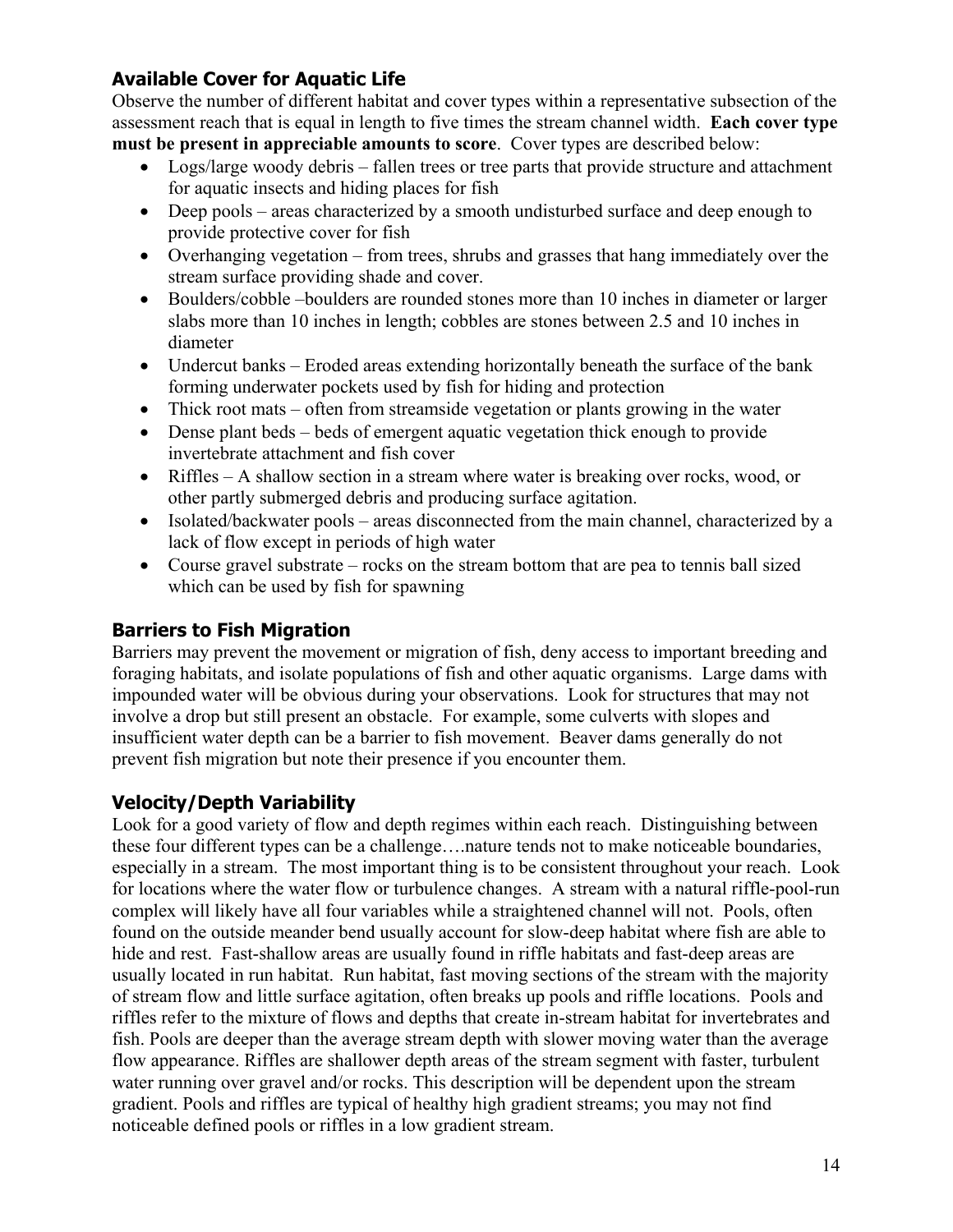## **Floodplain Encroachment**

Flooding is a natural and beneficial function of streams and the stream and floodplain exist in dynamic equilibrium, having evolved with the climate and geology of the area. The relationship of water and sediment is the basis for the dynamic equilibrium that maintains the form and function of the river channel. The energy of the river (water velocity and depth) should be in balance with the bedload (volume and particle size of the sediment). Any change in the flow regime alters the balance. Floods occur when rivers, streams or lakes overflow their banks and spill onto the adjoining land area, which is called a floodplain. Loss of life and property can result when people build structures and develop in flood hazard areas.

**A floodplain is the lateral flat area along the streambanks that provides natural**  flooding and erosion control. Floodplains allow for an area for a stream, lake, or pond to overflow its banks during times of high water, provide an area for sediment to drop from the channel, help replenish groundwater, dissipate stream flows and energy, and provide nutrients and food for stream life. Throughout history, humans have continued to alter, fill, and develop manmade structures in the floodplain which puts people in harms way and causes flooding problems downstream. In some cases, natural geology and rocks of the area may limit the floodplain area.



 *Compliments of Ohio Department of Natural Resources, Division of Water Floodplain Management Program*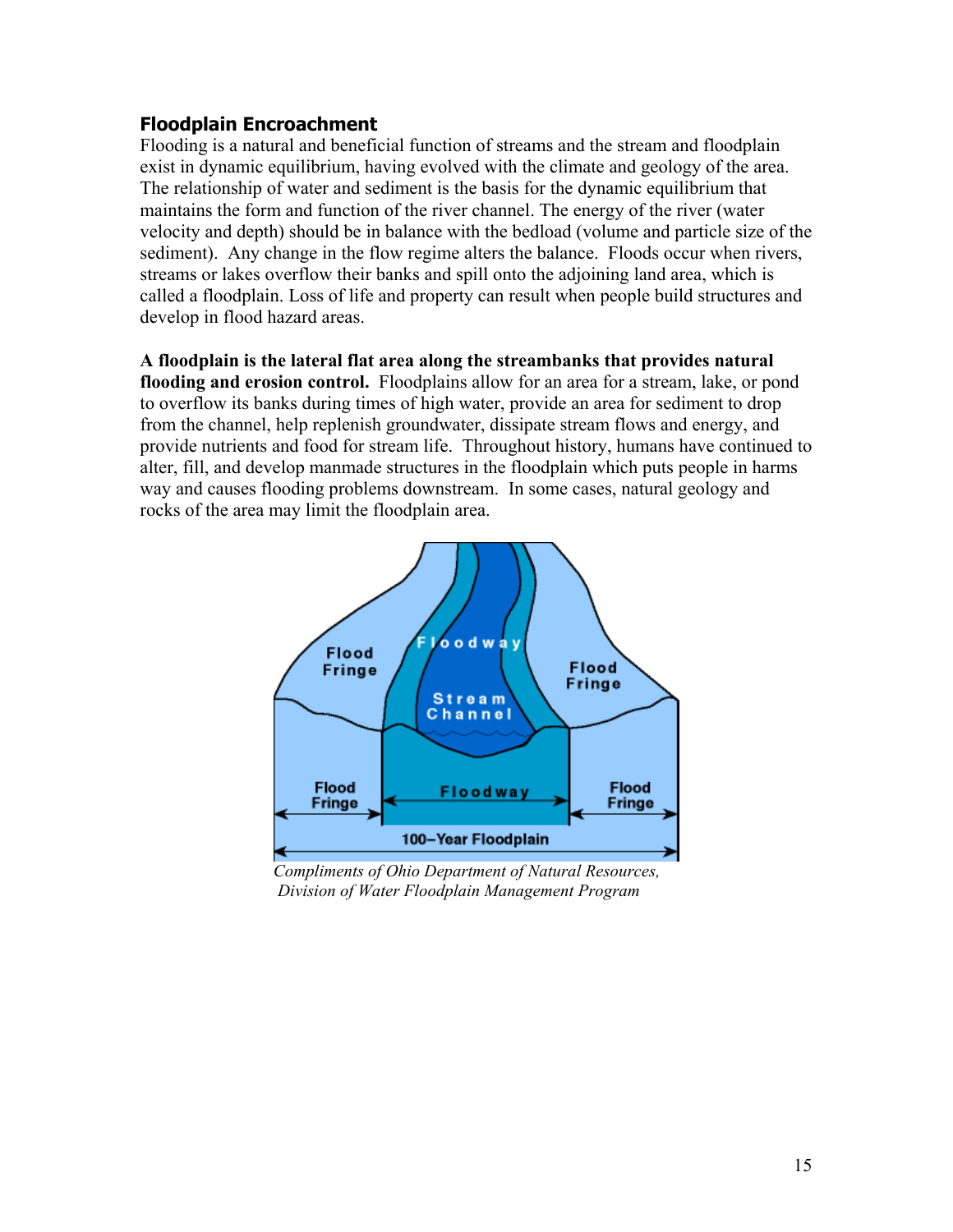In general, the regulated flood plain is the area that would be covered by water during the "100 year storm"- a storm which has a 1 in 100 chance of occurring in any one year period. The term "100-year flood" has caused much confusion for people not familiar with statistics. Another way to look at flood risk is to think of the odds that a 100-year flood will happen sometime during the life of a 30-year mortgage. Even though there may only be a one-percent chance in any given year, over a 30-year period there is a 26% chance that a structure located in the floodplain will be flooded.

| <b>Chance of Flooding over a Period of Years</b> |                   |            |         |             |  |
|--------------------------------------------------|-------------------|------------|---------|-------------|--|
| <b>Time</b>                                      | <b>Flood Size</b> |            |         |             |  |
| Period                                           | $10$ - year       | $25$ -year | 50-year | $100$ -year |  |
| 1 year                                           | $10\%$            | $4\%$      | $2\%$   | $1\%$       |  |
| 10 years                                         | 65 %              | 34%        | 18 %    | $10\%$      |  |
| 20 years                                         | 88 %              | 56 %       | 33 %    | 18 %        |  |
| 30 years                                         | $96\%$            | 71 %       | 45 $\%$ | $26\%$      |  |
| 50 years                                         | 99 %              | $87\%$     | $64\%$  | 39 %        |  |

Even these numbers do not convey the true flood risk because they focus on the larger, less frequent, floods. If a house is low enough, it may be subject to the 10- or 25-year flood. During a 30-year mortgage, it may have a 26% chance of being hit by the 100-year flood, but the odds are 96% (nearly guaranteed) that it will be hit by a 10-year flood. Compare those odds to the only 1-2 % chance that the house will catch fire during the same 30-year mortgage<sup>[7](#page-45-0)</sup>.

## **Other Observations:**

 $\overline{a}$ 

Fill in any other observations made about the reach. This can include wildlife observed, anything that appears out of the ordinary or information obtained by talking with local residents concerning the history of land use in the area.

## **As you go along, we have included many areas for you to write in comments and notes, please use them to elaborate on you scoring.**

<span id="page-45-0"></span><sup>&</sup>lt;sup>7</sup> Ohio Floodplain Management Handbook, Ohio Department of Natural Resources, Division of Water Floodplain Management Program, 2005. www.dnr.state.oh.us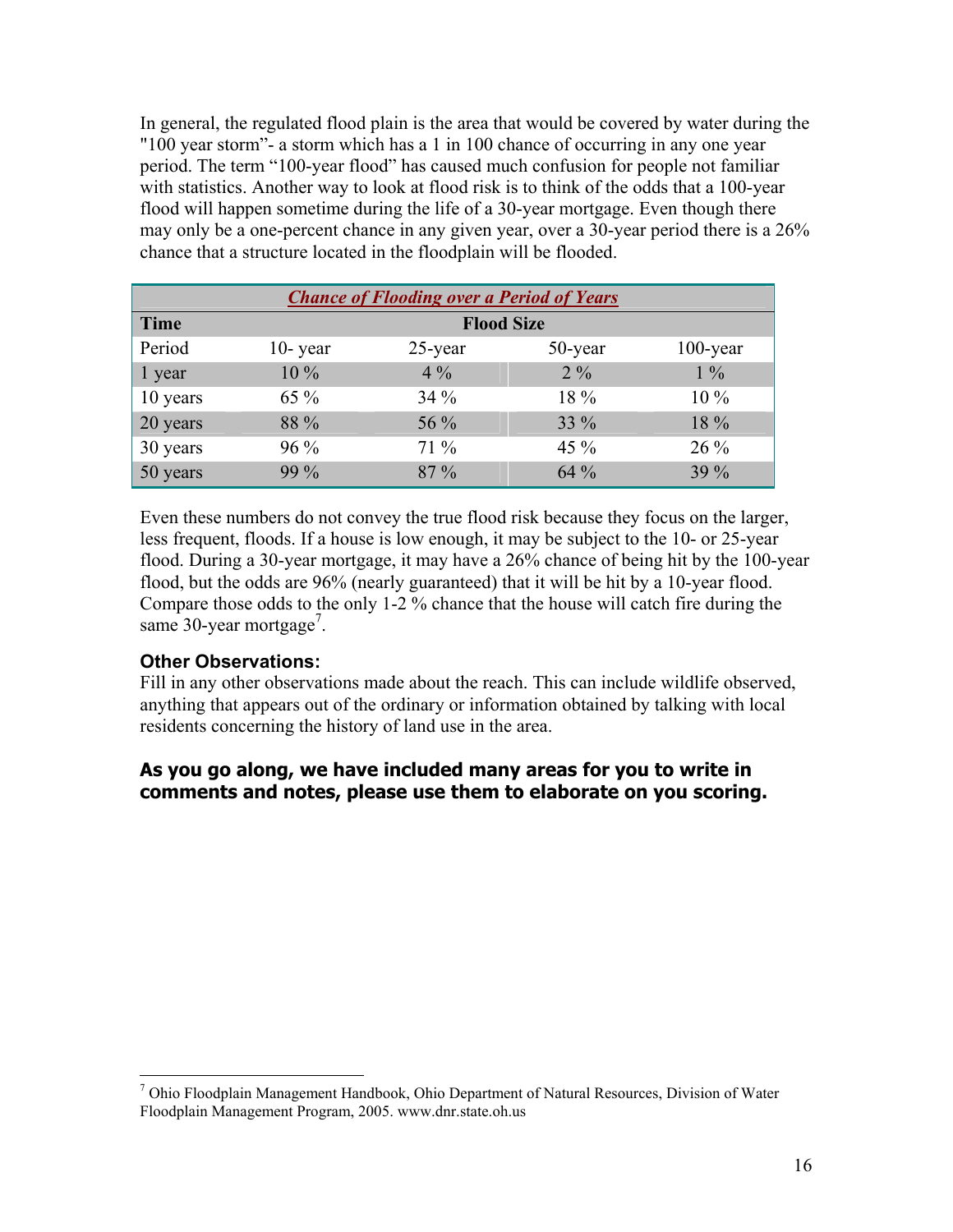#### **Photo Inventory Sheet & Tips for Taking Good Photos:**

Label photos with exposure #, date, GPS location, description, and, photographer on the photo inventory sheet. Be sure to mark photo-point locations and orientation on map. This field sheet should be filled out AS photos are being taken for better documentation. Use objects placed in the picture to help with scale. We recommend having two clipboards, one for your assessment and the other for the photo log sheet. This way you won't forget to take photos and document your images as you do the assessment. You can use one of our disposable cameras or your own camera for photos. If possible, please supply photos in electronic format on CD but be sure to include a log and caption so we are able to match the photo with the situation.

**"Data is in the eye of the beholder.**" You may feel as though your photos convey little information. On the contrary, Delaware Riverkeeper Network staff are often clued into other aspects of the area that you may not be aware of or have the knowledge of such as hydrology, new invasive species present, and other changes to the site. So, click away! We can never have too many photos (accompanied with good notes by you) for your stream segment!

#### **When taking a photo:**

- $\checkmark$  Include a ruler, person, automobile, or other object to convey the scale of the image. Cardboard arrows can also come in handy to highlight specific points you are trying to convey in the photo. A clipboard or pen work good for scale too.
- $\checkmark$  Close view photographs taken from the north (facing south) will minimize shadows
- $\checkmark$  Give detailed information about the photo: record time and date of photo, what the photo is meant to highlight, and where it was taken. You can draw a small map on the back of the photo or mark where the photo was taken on your site diagram.
- $\checkmark$  **Record your exposure information!** We've said this before but cannot emphasize this enough. Relying on your memory is not a good idea. Record photo information on the data sheet after each shot. The assessment has a full page dedicated to recording your photo information so please use it. Another technique is to **use a photo sign. A picture of a sign marked with the location, subject, date and time is taken just prior to taking the intended photo.** This is especially feasible with a digital camera, in which case the photo can be deleted after proper records have been made.
- $\checkmark$  **Maintain a level (horizontal) camera view**, unless the terrain is sloped.
- $\checkmark$  **Watch the weather.** Especially overcast days are not good for taking pictures. The mornings and late afternoons are best, when sunlight does not drown out the photo subjects. Contrast is maximized during these times. Medium and long view photos are best shot with the **sun at the photographer's back**.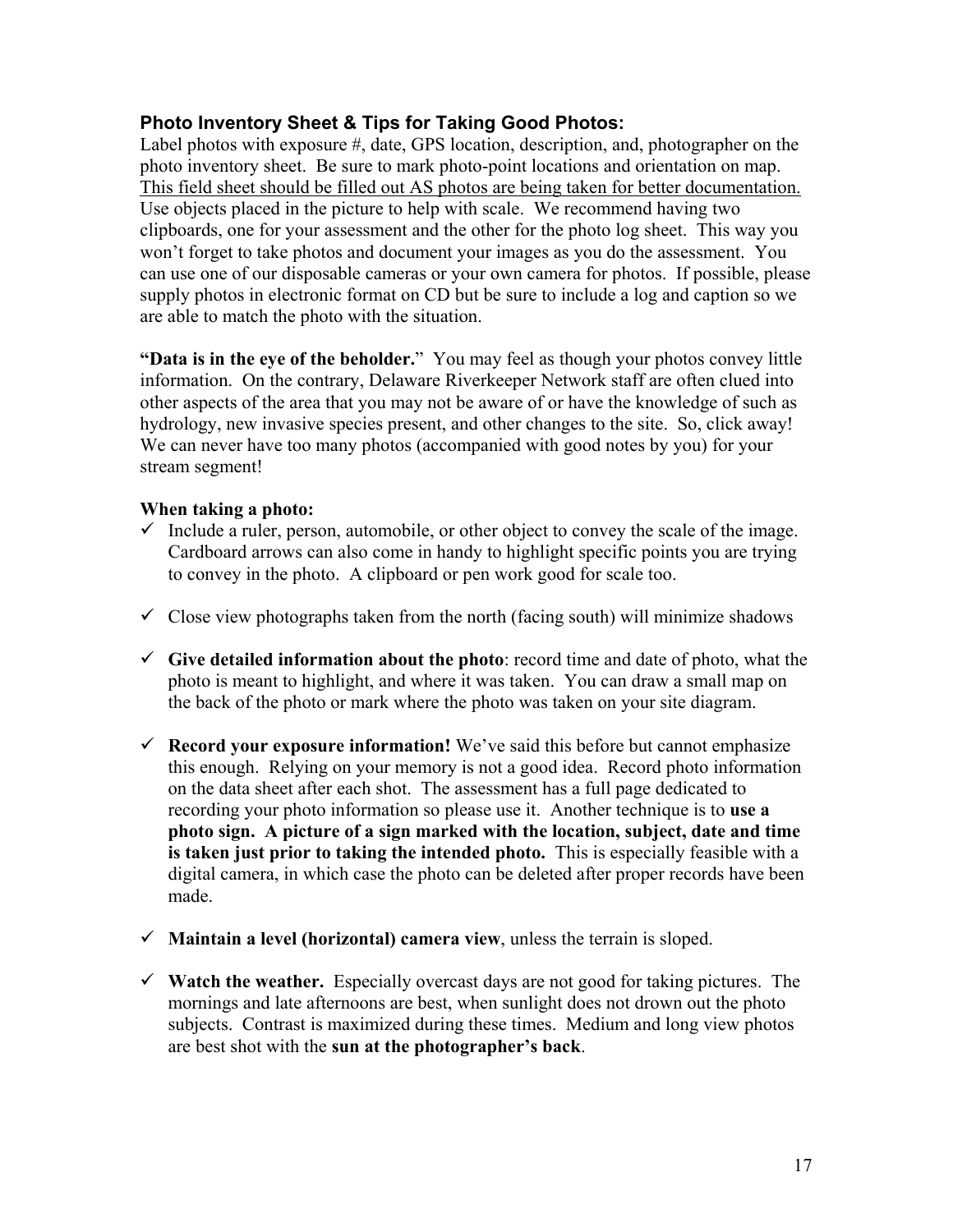| Date (mm/dd/yy): ________________                                                                                                                      |                |              | Segment ID: __________ Reach No: __________ |  |  |
|--------------------------------------------------------------------------------------------------------------------------------------------------------|----------------|--------------|---------------------------------------------|--|--|
| <b>START Time:</b> _______________AM/PM Start GPS: N _____ <sup>o</sup> ______ <sup>3</sup> W_____ <sup>o</sup> _____ <sup>3</sup> ______ <sup>n</sup> |                |              |                                             |  |  |
|                                                                                                                                                        |                |              |                                             |  |  |
| <u>END Time: _____________</u> AM/PM   End GPS: N ____° ____'____" W_____° ____'____"                                                                  |                |              |                                             |  |  |
|                                                                                                                                                        |                |              |                                             |  |  |
| Stream Reach Order (from map): __________                                                                                                              |                |              |                                             |  |  |
| Starting Point: Downstream to upstream $\square$ Upstream to downstream $\square$                                                                      |                |              |                                             |  |  |
| Monitor Name(s) Monitor Name (s)                                                                                                                       |                |              |                                             |  |  |
| <b>Reach Accessibility &amp; Good Locations for Further Sampling:</b><br><b>Reach Accessibility (CWP)</b>                                              |                |              |                                             |  |  |
| <b>Good:</b> Open area in <b>Fair:</b> Must traverse <b>Poor:</b> Must cross<br>public ownership and   private property to                             | wetland, steep | <b>SCORE</b> |                                             |  |  |

| Good: Open area in <b>Fair</b> : Must traverse<br>public ownership and private property to<br>near public road.<br>sufficient space for<br>sampling and easy<br>and safe access to<br>stream – nice slope,<br>easy to walk down<br>and wade in stream | access stream. | <b>Poor</b> : Must cross<br>wetland, steep<br>slopes, or sensitive<br>areas to access<br>stream. Steep banks<br>difficult to traverse. | ISCORE |
|-------------------------------------------------------------------------------------------------------------------------------------------------------------------------------------------------------------------------------------------------------|----------------|----------------------------------------------------------------------------------------------------------------------------------------|--------|
|                                                                                                                                                                                                                                                       |                |                                                                                                                                        |        |

#### **Document good locations for future sampling (if available) (take photos):**

| <b>Description of Access Point</b> | GPS Coordinates $(N_{\text{max}}^{\text{max}})$<br>W<br>, n<br>$\circ$ | Notes on site |
|------------------------------------|------------------------------------------------------------------------|---------------|
|                                    |                                                                        |               |
|                                    |                                                                        |               |
|                                    |                                                                        |               |
|                                    |                                                                        |               |
|                                    |                                                                        |               |

#### **Document Severe Bank Erosion Areas (take photos):**

| <b>GPS Coordinates/Description</b><br>$(N \_\circ \_\cdot \_\cdot \ \ \mathsf{W} \_\circ \_\cdot \_\cdot \$ | Approx.<br>Length of<br>Erosion (ft) | <b>Existing Riparian</b><br>Width $(ft)$ ? <25,<br>25-50', 50-75', 75-<br>$100'$ , $>100'$ | Ownership<br>(priv/pub) |
|-------------------------------------------------------------------------------------------------------------|--------------------------------------|--------------------------------------------------------------------------------------------|-------------------------|
|                                                                                                             |                                      | $<$ 25; 25-50', 50-75',<br>75-100'.<br>>100'                                               |                         |
|                                                                                                             |                                      | 25-50'.<br>$50-75'$<br><25:<br>75-100',<br>>100'                                           |                         |
|                                                                                                             |                                      | $50-75'$<br>$25$<br>$25-50'$<br>75-100'.<br>>100'                                          |                         |

Did you fill out a Drainage Ditch & Stormwater Outfall Survey for this Reach? Yes  $\square$  No  $\square$ 

**Did you fill out an Invasive Plant Survey for this Reach? Yes □ No □** 

Segment \_\_\_\_\_\_\_\_ Reach \_\_\_\_\_\_\_\_\_\_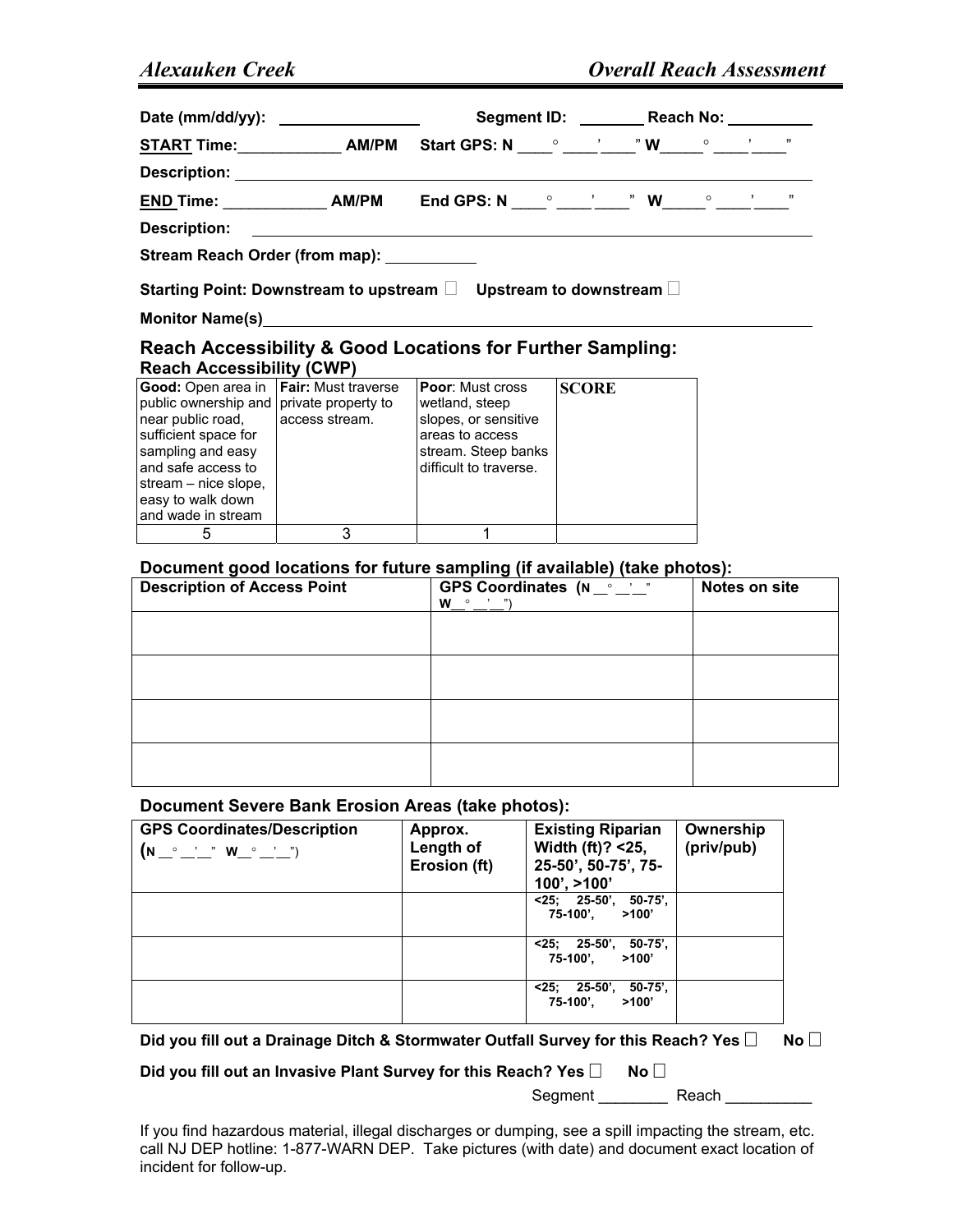| <b>Type</b>                                           | Within 50'<br>of stream | GPS Coordinates(N _° _'_" W_° _'_")/<br><b>Description/Comments</b> |
|-------------------------------------------------------|-------------------------|---------------------------------------------------------------------|
|                                                       |                         |                                                                     |
| 1. Vernal pools                                       |                         |                                                                     |
|                                                       |                         |                                                                     |
|                                                       |                         |                                                                     |
|                                                       |                         |                                                                     |
| 2. Unmapped headwater                                 |                         |                                                                     |
| streams with water present                            |                         |                                                                     |
|                                                       |                         |                                                                     |
|                                                       |                         |                                                                     |
| 3. Unmapped headwater<br>stream channel with no water |                         |                                                                     |
| present                                               |                         |                                                                     |
|                                                       |                         |                                                                     |
|                                                       |                         |                                                                     |
| 4. Wetlands                                           |                         |                                                                     |
|                                                       |                         |                                                                     |
|                                                       |                         |                                                                     |
| Other (grasslands/meadows):                           |                         |                                                                     |
|                                                       |                         |                                                                     |

## **Mapping Exceptional Resources and Habitat (NJ):**

Segment \_\_\_\_\_\_\_\_\_\_\_\_ Reach \_\_\_\_\_\_\_\_\_\_\_\_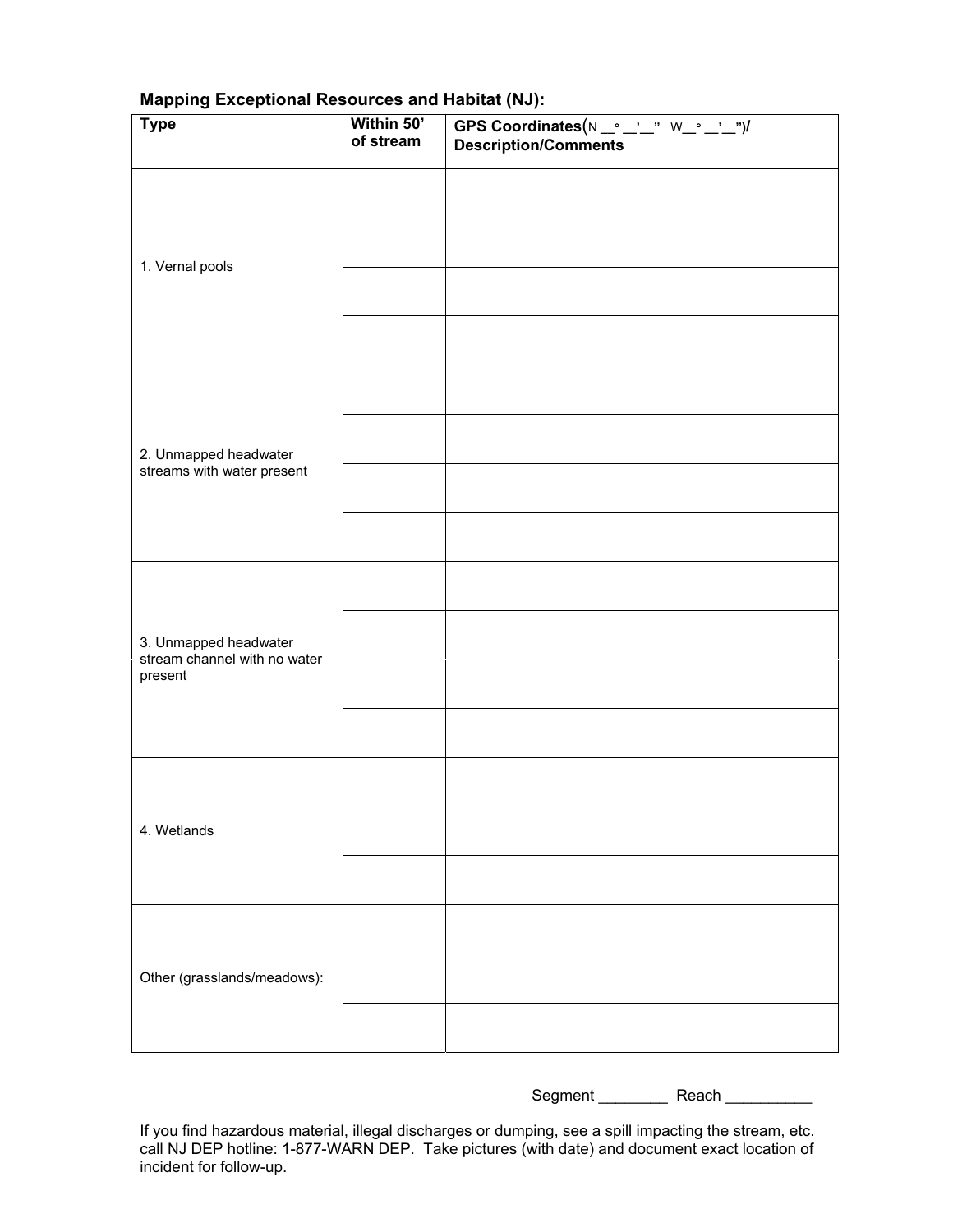#### **Streamside Landuse (NJ): (1. Present 2. Clearly impacting the stream)**

| <b>Type of Use</b>                                                        | Within 50'<br>of top of<br>streambank<br>(field obs.) | Within $\frac{1}{4}$<br>mile of site<br>(map/windsh<br>ield) | If significant impact evident, GPS<br>coordinates/ Description of<br>impact/Comments                                                                                 |
|---------------------------------------------------------------------------|-------------------------------------------------------|--------------------------------------------------------------|----------------------------------------------------------------------------------------------------------------------------------------------------------------------|
| 1. Agricultural grazing land<br>(specify animal type)                     |                                                       |                                                              |                                                                                                                                                                      |
| 2. Agricultural cropland (soy, hay,<br>corn)                              |                                                       |                                                              |                                                                                                                                                                      |
| 3. Agricultural feed lots/animal<br>holding areas                         |                                                       |                                                              |                                                                                                                                                                      |
| Do livestock have access to<br>stream?                                    | Yes                                                   | <b>No</b>                                                    |                                                                                                                                                                      |
| 4. Inactive agricultural land/fields                                      |                                                       |                                                              |                                                                                                                                                                      |
| 5. Residential single-family<br>housing                                   |                                                       |                                                              |                                                                                                                                                                      |
| 6. Residential multifamily housing                                        |                                                       |                                                              |                                                                                                                                                                      |
| 7. Industrial (list type if known)                                        |                                                       |                                                              |                                                                                                                                                                      |
| 8. Commercial/Institutional                                               |                                                       |                                                              |                                                                                                                                                                      |
| 9. Residential Lawns                                                      |                                                       |                                                              |                                                                                                                                                                      |
| 10. Waterfowl (w/approx number)                                           |                                                       |                                                              |                                                                                                                                                                      |
| 11. Recreational hiking/paths                                             |                                                       |                                                              |                                                                                                                                                                      |
| 12. Horse trails                                                          |                                                       |                                                              |                                                                                                                                                                      |
| 13. Paved Roads                                                           |                                                       |                                                              |                                                                                                                                                                      |
| 14. Unpaved Roads                                                         |                                                       |                                                              |                                                                                                                                                                      |
| 15. Road drainage impacts                                                 |                                                       |                                                              |                                                                                                                                                                      |
| 16. Timbering/woodland<br>management                                      |                                                       |                                                              |                                                                                                                                                                      |
| 17. Construction Underway for:                                            |                                                       |                                                              | Note if 300' buffer on each side of stream is protected at >1 acre<br>construction sites. If not, take pictures, record exact location and<br>contact 1-877-WARNDEP. |
| 18. Housing development                                                   |                                                       |                                                              |                                                                                                                                                                      |
| 19. Commercial                                                            |                                                       |                                                              |                                                                                                                                                                      |
| 20. Road/bridge construction<br>repair                                    |                                                       |                                                              |                                                                                                                                                                      |
| 21. Utility impacts/crossings (gas<br>pipelines, electrical lines)        |                                                       |                                                              |                                                                                                                                                                      |
| 22. ATV and recreational vehicle<br>crossings/damage                      |                                                       |                                                              |                                                                                                                                                                      |
| 23. Deer herbivory/browse                                                 |                                                       |                                                              |                                                                                                                                                                      |
| Other:                                                                    |                                                       |                                                              |                                                                                                                                                                      |
| Notes (biggest problem(s) you see in surrounding landuse of reach, etc.): |                                                       |                                                              |                                                                                                                                                                      |

Segment \_\_\_\_\_\_\_\_\_\_\_\_ Reach \_\_\_\_\_\_\_\_\_\_\_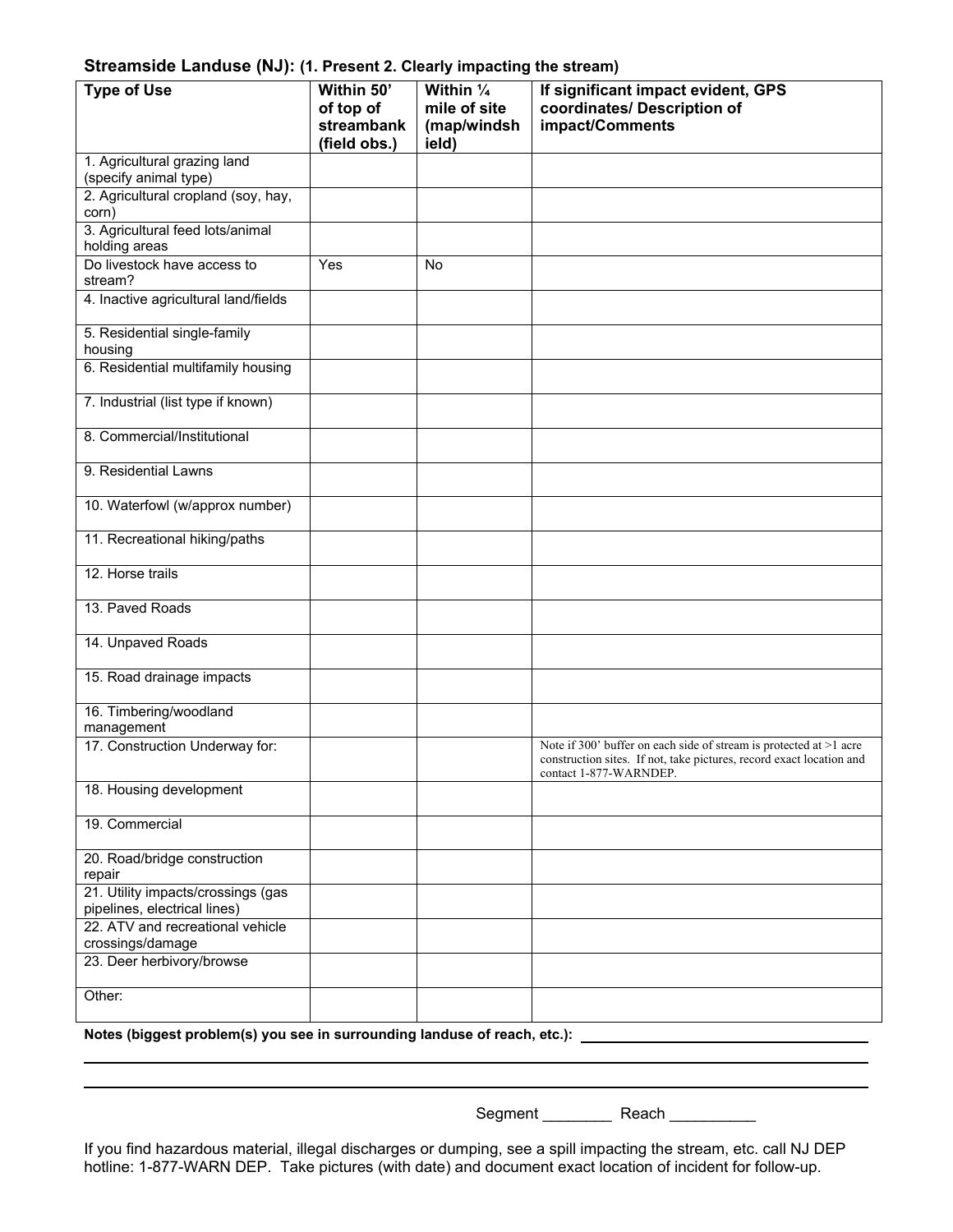## **Scoring Descriptions for Stream Reach**

For any given criteria, provide a score between 1 and 10. Examples for scores of 1,3,7, and 10 are provided. You may score in between (a 2,6, or 8) if you feel it better describes the conditions. *Always face downstream to determine left and right banks.* 

#### **Vegetated Buffer Width (Riparian Zone) (assess left and right banks separately)**

| Width of buffer zone                     | Width of buffer zone | Width of buffer zone | Width of buffer zone     | <b>SCORE</b>       |
|------------------------------------------|----------------------|----------------------|--------------------------|--------------------|
| l>50ft: human                            | 25-50 ft; human      | 10-25 feet: human    | l <10 feet; little or no |                    |
| activities (i.e. parking activities have |                      | activities have      | riparian vegetation      |                    |
| lots, roads, clear-                      | impacted zone only   | impacted zone a      | I due to human           |                    |
| cuts, lawns crops)                       | minimally.           | great deal.          | activities.              |                    |
| have not impacted                        |                      |                      |                          |                    |
| zone.                                    |                      |                      |                          |                    |
| <b>Left Bank: 10</b>                     |                      |                      |                          | ∣Left Bank:        |
| <b>Right Bank: 10</b>                    |                      |                      |                          | <b>Right Bank:</b> |

#### **Comments:**

#### **Vegetated Buffer Condition (assess left and right banks separately)**

| All 3 habitat layers<br>present and<br>abundant. Mostly<br>native species with<br>low number of<br>invasive plants.<br>l Undisturbed. | One habitat layer<br>impaired or not<br>present. Scattered<br>presence of invasive<br>plants, but<br>community mostly<br>intact. Minimal<br>disturbance. | Two habitat layers<br>Impaired or not<br>present. Invasive<br>species present<br>throughout.<br>Degraded. | Two or more habitat SCORE<br>layers missing. Low<br>diversity of species,<br>mostly invasive<br>plants. Severely<br>degraded. |                    |
|---------------------------------------------------------------------------------------------------------------------------------------|----------------------------------------------------------------------------------------------------------------------------------------------------------|-----------------------------------------------------------------------------------------------------------|-------------------------------------------------------------------------------------------------------------------------------|--------------------|
| ∣Left Bank: 10                                                                                                                        |                                                                                                                                                          |                                                                                                           |                                                                                                                               | Left Bank:         |
| <b>Right Bank: 10</b>                                                                                                                 |                                                                                                                                                          |                                                                                                           |                                                                                                                               | <b>Right Bank:</b> |

#### **Comments:**

#### **Bank Stability (assess left and right banks separately)**

| Banks stable;          | Moderately stable;   | Moderately unstable  | Unstable with almost SCORE |  |
|------------------------|----------------------|----------------------|----------------------------|--|
| Infrequent raw banks   | some erosion         | with significant 12" | continuous cuts.           |  |
| up to 6 inches high    | intermittently at    | to 24" high cuts.    | some greater than          |  |
| generally. <5% of      | outcurves &          | Root mat overhangs   | 24" high. Failure of       |  |
| Ibank in reach has     | constrictions, Raw   | & sloughing present. | loverhangs common.         |  |
| lareas of this erosion | banks may be up to   | 30-60% of bank       | 60-100% of bank has        |  |
|                        | 12". Less than 30%   | within reach has     | erosion scars to           |  |
|                        | of bank in reach has | areas of erosion to  | above extent               |  |
|                        | areas of erosion to  | above extent         | including erosion          |  |
|                        | above extent         |                      | along straight             |  |
|                        |                      |                      | sections                   |  |
| <b>Left Bank</b> : 10  |                      | 5                    |                            |  |
| <b>Right Bank: 10</b>  |                      | 5                    |                            |  |

#### **Comments:**

#### **Channel Condition (can be natural or man-made)**

| Natural channel; no  | Evidence of past                          | Altered channel:       | Stream channel is     | <b>SCORE</b> |
|----------------------|-------------------------------------------|------------------------|-----------------------|--------------|
| structures, dikes,   | channel alteration or I<50% of reach with |                        | actively downcutting  |              |
| mid-channel gravel   | transition but with                       | riprap, channelization | or widening. Greater  |              |
| Ibars. No            | significant recovery                      | mid-channel gravel     | than 50% of reach is  |              |
| channelization or    | of channel, banks.                        | bars, braided          | riprapped,            |              |
| stream straightening | Any dikes/levies are   channel. Access to |                        | channelized or gravel |              |
| evident.             | set back to provide                       | I floodplain is        | bars. Access to       |              |
|                      | access to adequate                        | restricted and stream  | floodplain is         |              |
|                      | floodplain                                | cannot flood over      | restricted            |              |
|                      |                                           | banks easily           |                       |              |
| 10                   |                                           |                        |                       |              |

# **Comments:**

Segment Reach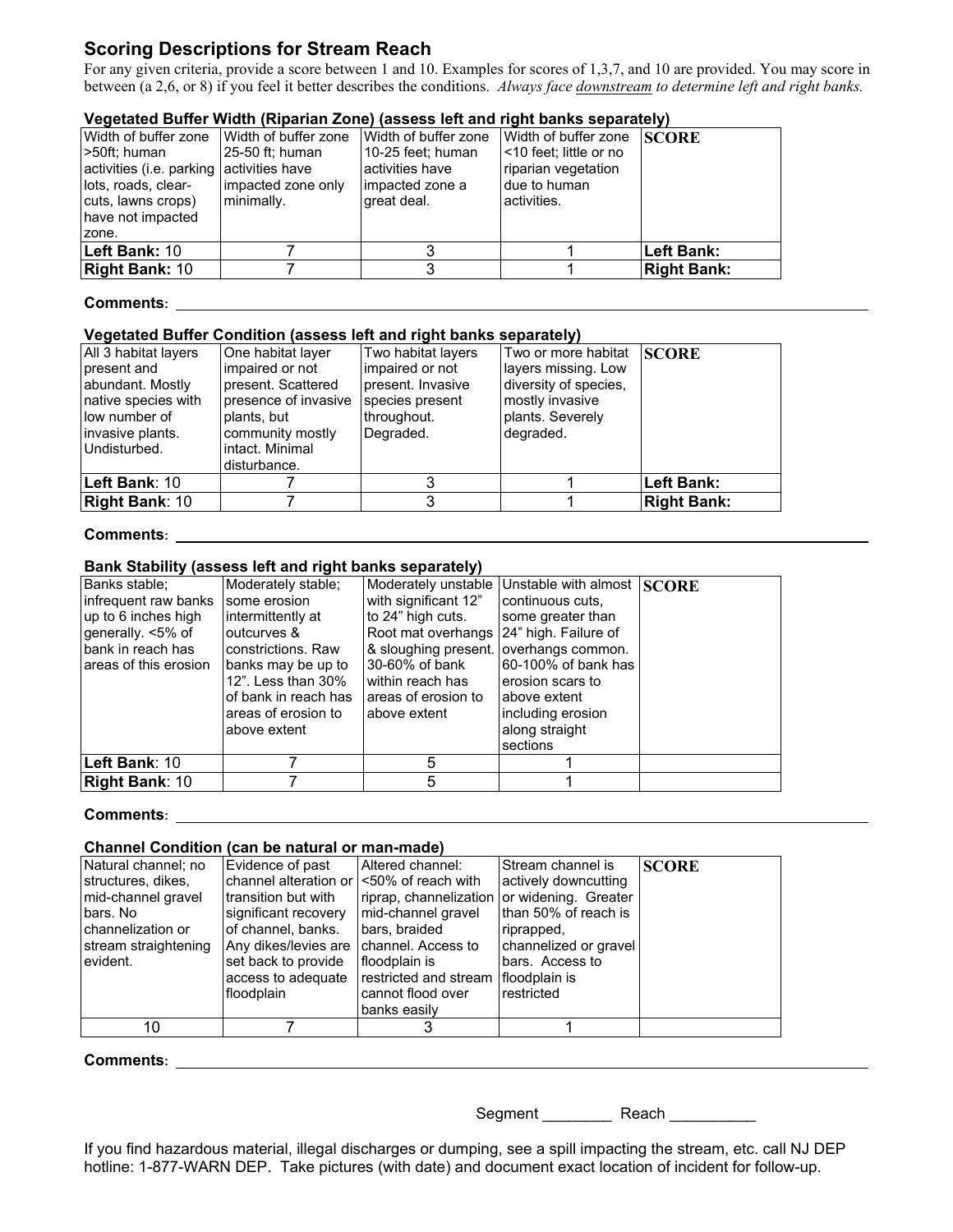#### **Manure Presence**

| No evidence of<br>llivestock or waterfowll or waterfowl access<br>access to riparian<br>zone. No evidence of<br>septic problems. | Evidence of livestock   Occasional manure<br>to riparian zone | Tor waterfowl in<br>Istream or waste or<br>septic system<br>located in the<br>Ifloodplain | Extensive amount of SCORE<br>Imanure on banks or<br>large numbers of<br>waterfowl in stream.<br><b>OR Untreated human</b><br>waste or septic<br>problems evident |  |
|----------------------------------------------------------------------------------------------------------------------------------|---------------------------------------------------------------|-------------------------------------------------------------------------------------------|------------------------------------------------------------------------------------------------------------------------------------------------------------------|--|
|                                                                                                                                  |                                                               |                                                                                           |                                                                                                                                                                  |  |

#### **Comments:**

#### **Available Cover for Aquatic Life**

Cover types: fine woody debris, large woody debris, submerged logs, deep pools, isolated/backwater pools, undercut banks, overhanging vegetation, dense plant beds, leaf packs, thick root mats, riffles, boulders, cobble substrate, coarse gravel substrate. Each habitat type must be in appreciable amounts.

| Greater than 7 cover   At least 7 cover<br>types available | I types available | 3 to 4 cover types<br>lavailable | 1 to 2 cover types<br>available | <b>SCORE</b> |
|------------------------------------------------------------|-------------------|----------------------------------|---------------------------------|--------------|
|                                                            |                   |                                  |                                 |              |

#### **Comments:**

#### **Barriers to Fish Movement**

| No barriers. | Drop structures.<br>culverts or diversions culverts, or<br>(less than 1 foot<br>drop) within reach | Drop structures,<br>diversions (greater<br>than 1 foot drop)<br>I within reach | Drop structures.<br>culverts, or<br>diversions (greater<br>than 3 feet drop)<br>within reach | <b>ISCORE</b> |
|--------------|----------------------------------------------------------------------------------------------------|--------------------------------------------------------------------------------|----------------------------------------------------------------------------------------------|---------------|
|              |                                                                                                    |                                                                                |                                                                                              |               |
| 10           |                                                                                                    |                                                                                |                                                                                              |               |

#### **Comments:**

#### **Velocity/Depth Variability**

| All four velocity/depth Only 3 of the 4 |                 | Only 2 of the 4 | Dominated by 1        | <b>ISCORE</b> |
|-----------------------------------------|-----------------|-----------------|-----------------------|---------------|
| regimes present                         | regimes present | habitat regimes | velocity/depth regime |               |
| (slow-deep, slow-                       |                 | present         | (usually slow-deep)   |               |
| shallow, fast-deep,                     |                 |                 |                       |               |
| Iand fast-shallow)                      |                 |                 |                       |               |
| 10                                      |                 |                 |                       |               |
|                                         |                 |                 |                       |               |

#### **Comments:**

#### **Floodplain Encroachment**

| No evidence of                                                 | Minor floodplain                              | Moderate floodplain | Significant floodplain SCORE |  |
|----------------------------------------------------------------|-----------------------------------------------|---------------------|------------------------------|--|
| floodplain                                                     | lencroachment in the lencroachment in the     |                     | encroachment (i.e.,          |  |
| Iencroachment in the                                           | form of fill materials, form of filling, land |                     | fill material, land          |  |
| I form of fill material.                                       | land development, or development, or          |                     | I development or             |  |
| land development, or Imanmade structures, Imanmade structures, |                                               |                     | manmade                      |  |
| manmade structures   but not effecting                         |                                               | some effect on      | structures).                 |  |
|                                                                | Ifloodplain function.                         | floodplain function | Significant effect on        |  |
|                                                                |                                               |                     | floodplain function.         |  |
| 10                                                             |                                               |                     |                              |  |

#### **Comments:**

TOTAL SCORE \_\_\_\_\_\_\_\_\_\_\_ (add up all parameters scored and record total)

**Drop off completed datasheets, photos, GPS Units, etc. to West Amwell Township during regular business hours by March 27th at the latest. It is important you complete the survey on time so results can be used. You can also drop off information at the Delaware Riverkeeper Network office in Washington Crossing, PA, but call first to make sure someone will be there, 215-369-1188.** 

Segment Reach Reach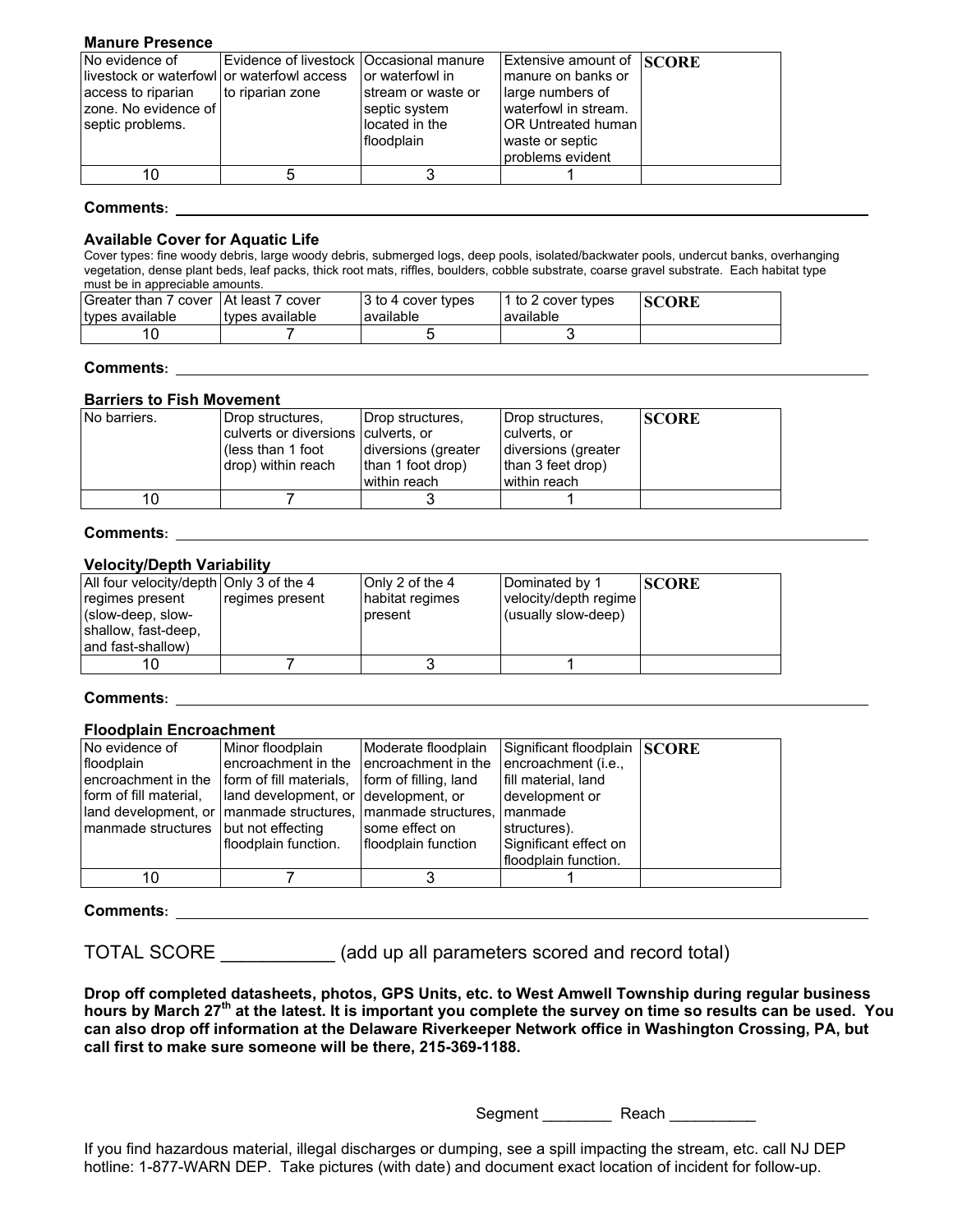#### **Photo Inventory Sheet**

Label photos with exposure #, date, location, description, and, photographer. Be sure to mark photo-point locations and orientation on map. This field sheet should be filled out AS photos are being taken for better documentation. Use objects placed in the picture to help with scale.

#### **Photo Points**

| Exposure #   Reach ID | GPS Location $(N_-\)_$ " | <b>Description</b> |
|-----------------------|--------------------------|--------------------|
|                       |                          |                    |
|                       |                          |                    |
|                       |                          |                    |
|                       |                          |                    |
|                       |                          |                    |
|                       |                          |                    |
|                       |                          |                    |
|                       |                          |                    |
|                       |                          |                    |
|                       |                          |                    |
|                       |                          |                    |
|                       |                          |                    |
|                       |                          |                    |
|                       |                          |                    |
|                       |                          |                    |
|                       |                          |                    |
|                       |                          |                    |
|                       |                          |                    |
|                       |                          |                    |
|                       |                          |                    |
|                       |                          |                    |
|                       |                          |                    |
|                       |                          |                    |
|                       |                          |                    |
|                       |                          |                    |

Segment Reach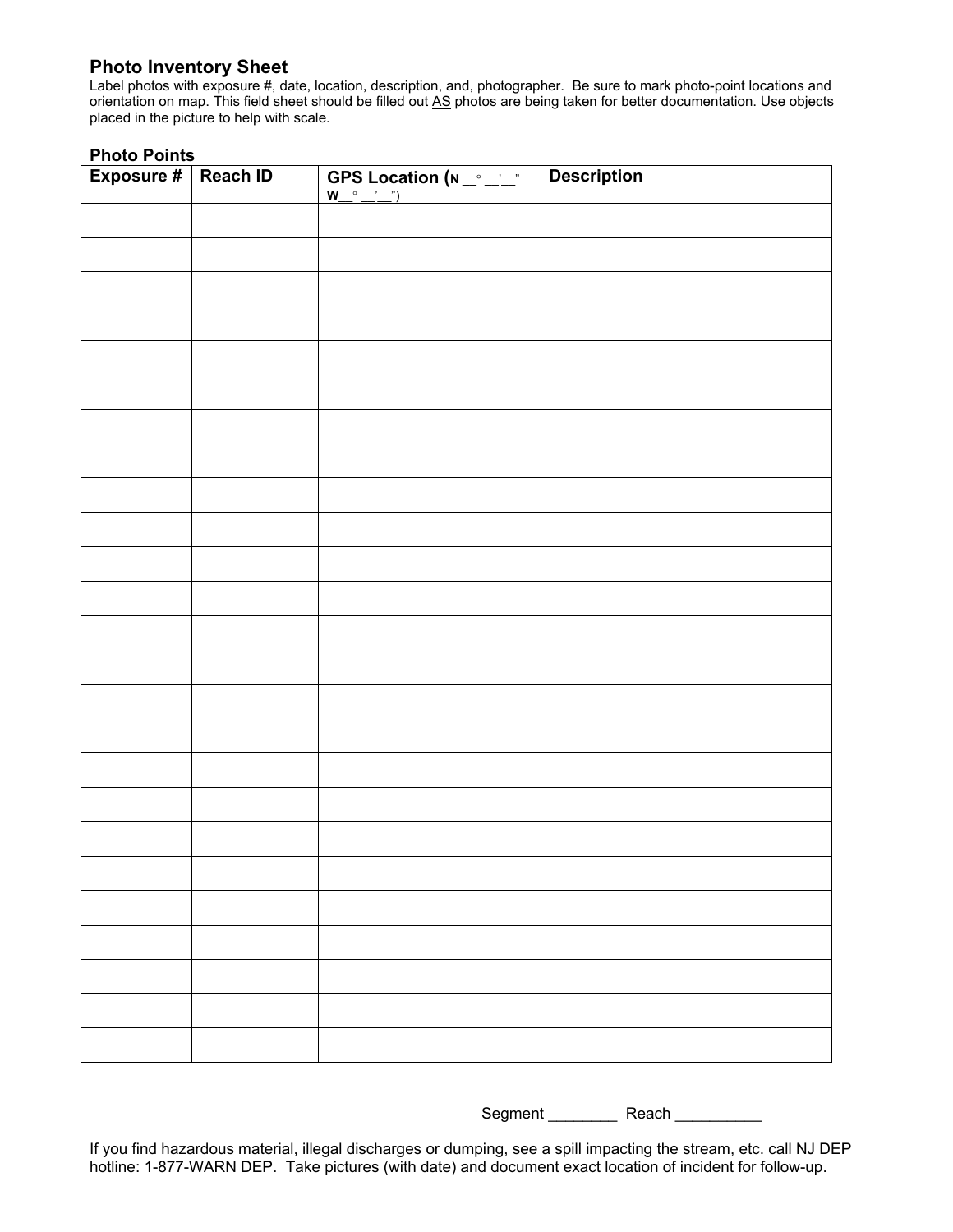| Alexauken Creek<br>(based on NJ DEP VAP)                                                                                                                                                                                                                                                                          |                                                                                                                                                                                                                                                                            | <b>Drainage Ditch &amp; Stormwater Outfall Survey</b>                                                    |  |
|-------------------------------------------------------------------------------------------------------------------------------------------------------------------------------------------------------------------------------------------------------------------------------------------------------------------|----------------------------------------------------------------------------------------------------------------------------------------------------------------------------------------------------------------------------------------------------------------------------|----------------------------------------------------------------------------------------------------------|--|
| <b>DRAINAGE DITCH</b><br>Date (mm/dd/yy): __________________                                                                                                                                                                                                                                                      |                                                                                                                                                                                                                                                                            | Segment ID: Reach No: _______                                                                            |  |
|                                                                                                                                                                                                                                                                                                                   |                                                                                                                                                                                                                                                                            |                                                                                                          |  |
|                                                                                                                                                                                                                                                                                                                   |                                                                                                                                                                                                                                                                            |                                                                                                          |  |
|                                                                                                                                                                                                                                                                                                                   |                                                                                                                                                                                                                                                                            |                                                                                                          |  |
|                                                                                                                                                                                                                                                                                                                   | <b>Drainage Ditch Source #</b> 1. Unknown 2. Road drainage 3. Parking Lot 4. Agricultural field 5. Livestock Operation 6. Settlement Basin/Stormwater Detention Pond (Wet) 7 Settlement Basin/Stormwater Detention Pond (Dry)                                              |                                                                                                          |  |
|                                                                                                                                                                                                                                                                                                                   | GPS Coordinates of Ditch at Stream: Lat N___° ____'___" Long W___° ____'___"                                                                                                                                                                                               |                                                                                                          |  |
|                                                                                                                                                                                                                                                                                                                   |                                                                                                                                                                                                                                                                            |                                                                                                          |  |
|                                                                                                                                                                                                                                                                                                                   | Ditch Flow: 1. None 2. Intermittent 3. Steady                                                                                                                                                                                                                              |                                                                                                          |  |
|                                                                                                                                                                                                                                                                                                                   |                                                                                                                                                                                                                                                                            |                                                                                                          |  |
|                                                                                                                                                                                                                                                                                                                   |                                                                                                                                                                                                                                                                            |                                                                                                          |  |
| Comments: (indicate locations on map):                                                                                                                                                                                                                                                                            |                                                                                                                                                                                                                                                                            |                                                                                                          |  |
|                                                                                                                                                                                                                                                                                                                   |                                                                                                                                                                                                                                                                            |                                                                                                          |  |
| Photos Taken (record info on photo log)? Yes □                                                                                                                                                                                                                                                                    | $No$ $\Box$                                                                                                                                                                                                                                                                |                                                                                                          |  |
| Ditch Severity (circle #):<br>Heavy discharge/flow with a distinct color<br>and/or a strong smell or stormwater runoff<br>problem. The amount of discharge is<br>significant compared to the amt of normal<br>flow in receiving stream; discharge<br>appears to be having a significant impact<br>downstream.     | Small discharge; flow mostly clear and<br>odorless or stormwater runoff. If the<br>discharge has a color and/or odor, the<br>amt of discharge is very small compared<br>to the stream's baseflow and any impact<br>appears minor/localized.                                | Ditch does not have dry weather<br>discharge; staining; or appearance of<br>causing any erosion problems |  |
| $\overline{4}$<br>5                                                                                                                                                                                                                                                                                               | $\mathbf{3}$                                                                                                                                                                                                                                                               | $\overline{2}$<br>$\blacktriangleleft$                                                                   |  |
| <b>OUTFALL PIPE</b><br>Date (mm/dd/yy): _________________                                                                                                                                                                                                                                                         |                                                                                                                                                                                                                                                                            | Segment ID: Reach No.: 2008                                                                              |  |
|                                                                                                                                                                                                                                                                                                                   | Time: __________________________Observer Name(s): _______________________________                                                                                                                                                                                          |                                                                                                          |  |
|                                                                                                                                                                                                                                                                                                                   |                                                                                                                                                                                                                                                                            |                                                                                                          |  |
| Outfall Pipe Reference #                                                                                                                                                                                                                                                                                          | Pipe Diameter: _                                                                                                                                                                                                                                                           | (in/ft)                                                                                                  |  |
|                                                                                                                                                                                                                                                                                                                   |                                                                                                                                                                                                                                                                            |                                                                                                          |  |
|                                                                                                                                                                                                                                                                                                                   | Origination Point (if able to follow ditch to origin): __________________________                                                                                                                                                                                          |                                                                                                          |  |
|                                                                                                                                                                                                                                                                                                                   |                                                                                                                                                                                                                                                                            |                                                                                                          |  |
|                                                                                                                                                                                                                                                                                                                   | GPS Coord. of Pipe at Stream: Lat ___ ____'___" Long__ ___'___" Pipe Location: 1. In stream 2. In stream bank 3. Near stream                                                                                                                                               |                                                                                                          |  |
|                                                                                                                                                                                                                                                                                                                   |                                                                                                                                                                                                                                                                            |                                                                                                          |  |
| Pipe Severity (circle #):                                                                                                                                                                                                                                                                                         |                                                                                                                                                                                                                                                                            |                                                                                                          |  |
| Heavy discharge with a distinct color<br>and/or a strong smell or stormwater runoff<br>problem. The amount of discharge is<br>significant compared to the amt of normal<br>flow in receiving stream; discharge<br>appears to be having a significant impact<br>downstream and erosion near discharge<br>is great. | Small discharge; flow mostly clear and<br>odorless or stormwater runoff. If the<br>discharge has a color and/or odor, the<br>amt of discharge is very small compared<br>to the stream's baseflow and any impact<br>appears minor/localized with little erosion<br>evident. | Ditch does not have dry weather<br>discharge; staining; or appearance of<br>causing any erosion problems |  |
| $\overline{\mathbf{4}}$<br>5                                                                                                                                                                                                                                                                                      | $\mathbf{3}$                                                                                                                                                                                                                                                               | $\mathbf{2}$<br>$\mathbf 1$                                                                              |  |
|                                                                                                                                                                                                                                                                                                                   | Segment                                                                                                                                                                                                                                                                    | Reach                                                                                                    |  |